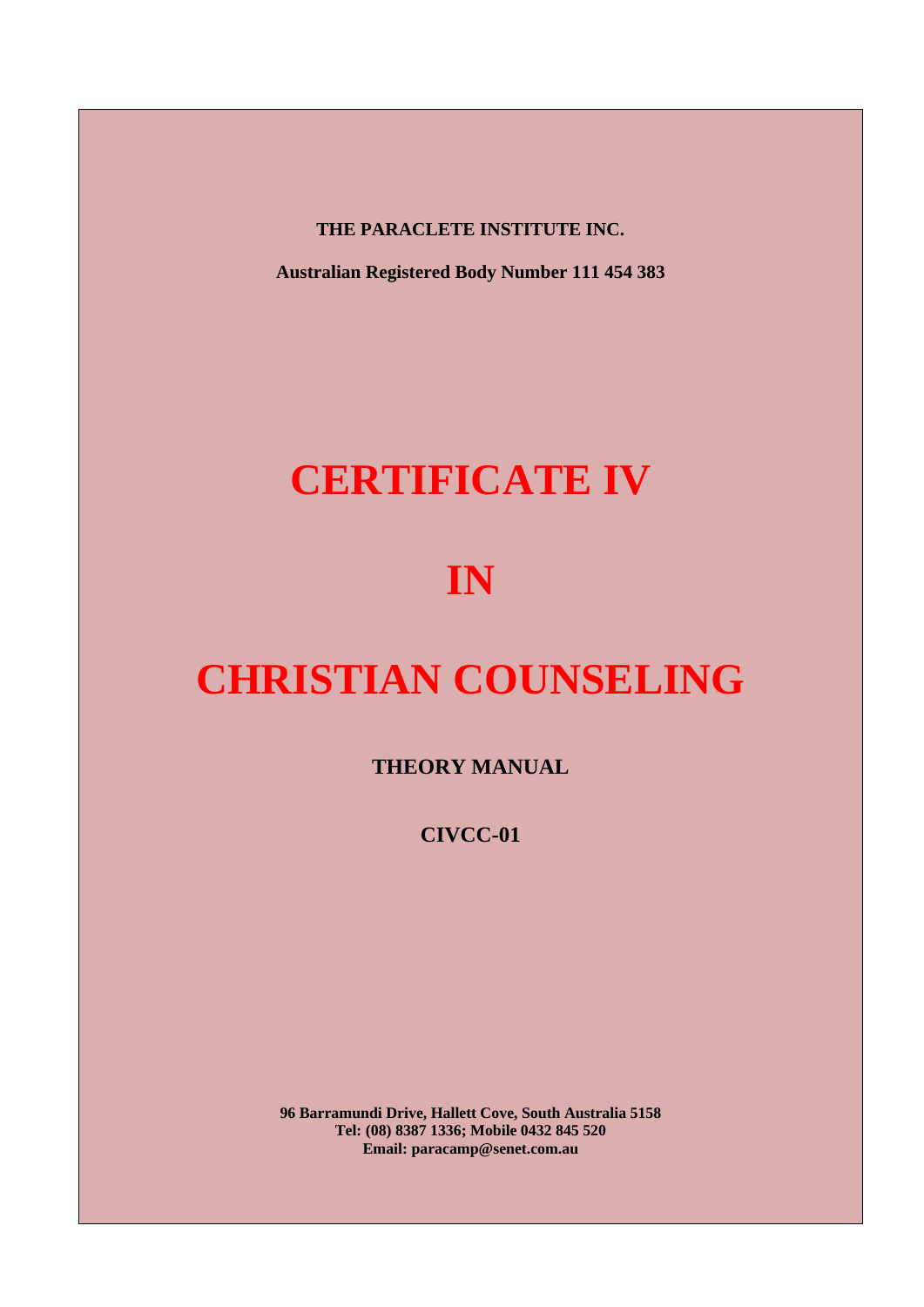

# **The Paraclete Institute**

# **CERTIFICATE IV IN CHRISTIAN COUNSELING**

**Module CIVCC-01 Theory** 

Contact Details: The Paraclete Institute 96 Barramundi Drive, Hallett Cove, South Australia 5158 Tel: (08) 8387 1336 Email: paracamp@senet.com.au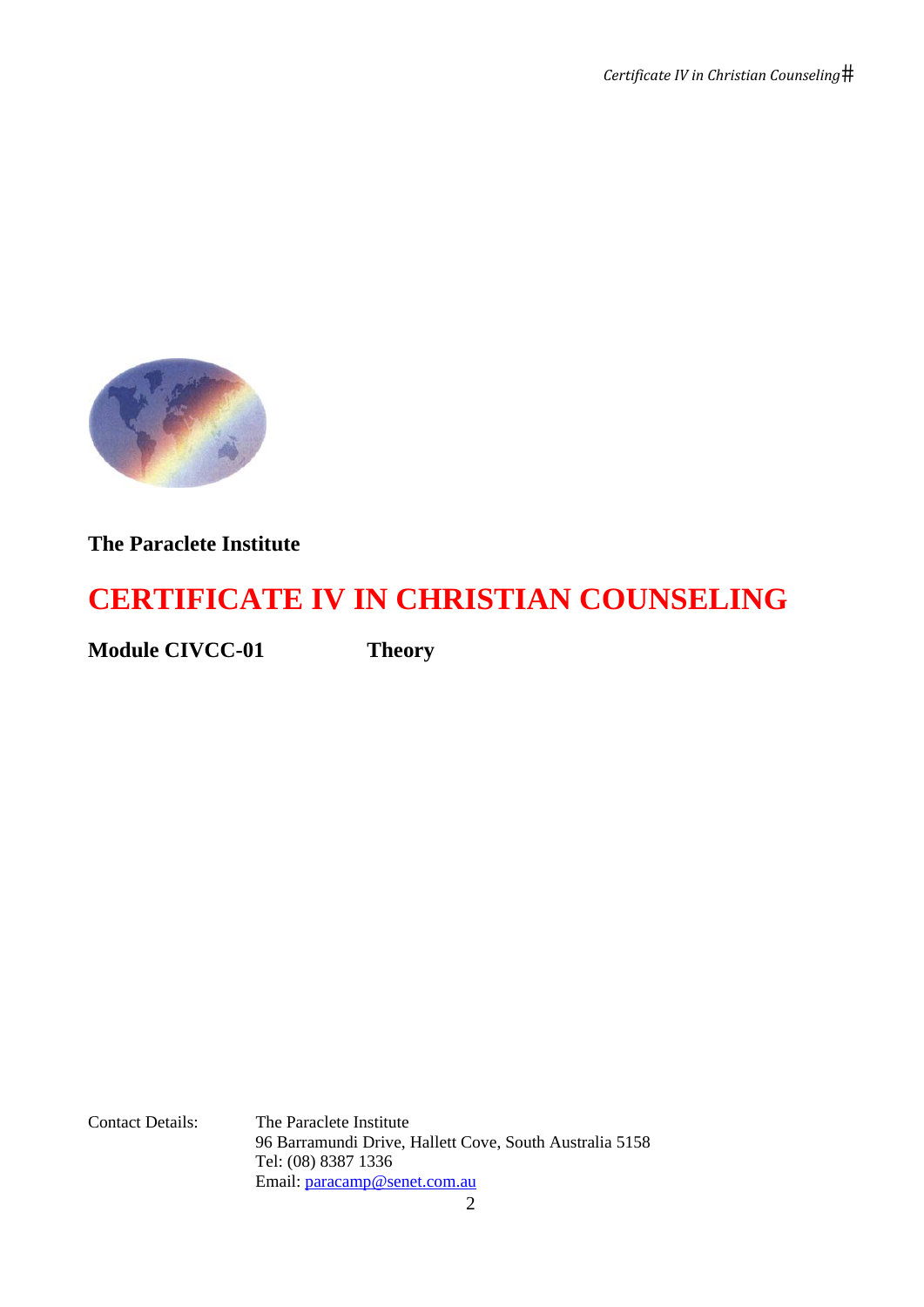# **FOREWORD**

The world of counseling is currently dominated by secular humanist thought arising out of nineteenth century positivism. There are two reasons for this.

- The secular humanists have a highly developed theoretical ground for their activities.
- The Christian world is sectarian and has a mixed and incoherent account of counseling.

When it comes to government accreditation, the secular humanists win hands down. In Australia, for many years, counseling has been held in the tight grip of the University psychology departments; to get a job as a government counselor you needed a Masters degree in Clinical Psychology. The result is that there are very few counselors and all are very highly paid.

In recent times, there has been a growing recognition that the number of counselors needs to be increased and the quality of counseling needs to be upgraded to effectively meet an expanding counseling need. **There has also been recognition that most counseling is conducted at the coal face of human affairs – in schools, in homes, in hospitals, in factories, in churches – not in Clinical Psychologists professional offices**. In fact, this kind of 'para-medic' counseling is happening whether governments accredit or not. But how good is this counseling? Unfortunately, much of it is lacking in skill and rigour. It may be well intentioned but it is not necessarily effective.

The formation of an Australian Counseling Association with head-quarters in Brisbane and branches in all Australian States is a welcome step forward in the task of improving the quality of grass roots counseling. The ACA provides accreditation to clinical/professional level and has a well developed program of professional upgrading and development. A number of training institutions are affiliated with the ACA, most of which are doing a good job of upgrading the quality of counseling being delivered around Australia.

But for the Christian there remains the problem that the bulk of training being conducted is not Christian in content. It is solidly grounded in secular humanist ideas for the simple reason that the instructors earned their degrees from secular humanist universities. Even in so-called Christian Institutes of Higher Learning we tend to find a mix of Christian and secular humanist thought. There is a well developed debate in Christian circles as to whether or not Christians can gain useful insights and information from secular humanist sources.

While it may be tempting to think that there may be no harm in Christians mixing with the secular humanist world, when it comes to training and education the reality is that Christian thought is grounded on quite different notions about human ontology (human nature), human epistemology (the way we construct knowledge) and human communication than the secular world – or should be! When it comes down to it, **there is no way to construct a genuine Christian body of thought about counseling if it is grounded on secular humanist thought** in these crucial matters.

The Paraclete Institute is dedicated to developing genuine Christian thought in all aspects of human life and agency – counseling not excepted. The theory presented in this booklet is a first attempt to provide the Christian worker, where ever they may minister, with an outline of Christian principles relating to the business of advising others how they may live constructively and compassionately in a largely dysfunctional human social world.

Over time we trust that our graduates will form a body of Christians who will assist us in the on-going business of building Christian counseling into a distinct and effective profession in Australia and around the world. It is our sincere hope that you will find the material not only helpful but enjoyable. Thank you for making yourself available to improve your counseling skills

The Executive Committee The Paraclete Institute Inc.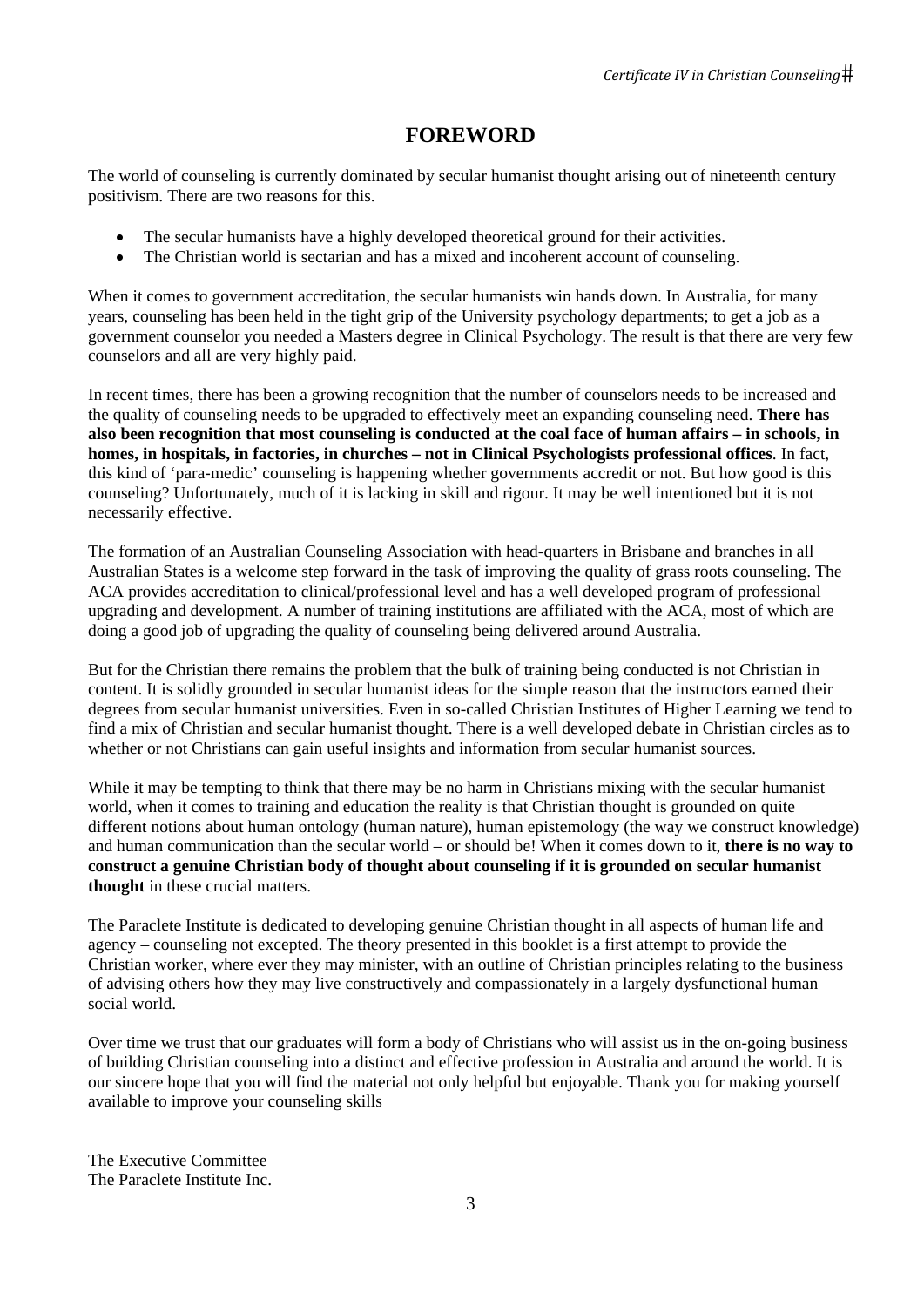# **INTRODUCTION**

## **What is counselling?**

The Oxford Dictionary says counseling is advising.

We all need advice from time to time, especially when we face situations in which we need to take action but lack the experience to formulate an appropriate response. Lawyers are often called counselors because ordinary people are most often not informed with regard to their rights under the law. Medical doctors are essentially counselors to those who need medical attention. In every occupation and life experience people are commonly found seeking advice from people who they believe are more experienced than themselves. Children need advice from their parents, teenagers seek advice from their peer group, students need professional advice re their future work options, etc.

All of these thoughts have an underlying objective:

# **KEY STATEMENT 1 (Memorise)**

*People need advice from time to time if they are to live constructively and compassionately in a largely dysfunctional world*.

*CONSTRUCTIVELY: To their best advantage COMPASSONATELY: With due regard to the welfare of others* 

## **What is advice?**

Advice is essentially communication - communication of information, ideas, practices and/or strategies in relation to some matter of concern or interest to another.

Unfortunately, communication is not a simple matter. Consider the case that A has a 'problem' and seeks advice from B. Problems of communication may arise because:

 A may not be able to say exactly what the problem is in precise terms. B may misinterpret the need because A has not presented it well B can only assess the need from their personal experience B can give advice but A may not understand it or see the relevance of it A may not be able to translate the information to useful action.

These problems arise because of three main problems relating to humans:

- The way we are constructed
- Difficulties we have in 'knowing'
- The problem that humans are essentially isolated from one another

If we wish to be effective counselors it will be important that we have a clear grasp of:

**What we are How we construct knowledge How communication may best proceed** 

These three topics together provide the foundation we need to ensure that the counseling process proceeds with the best possible result.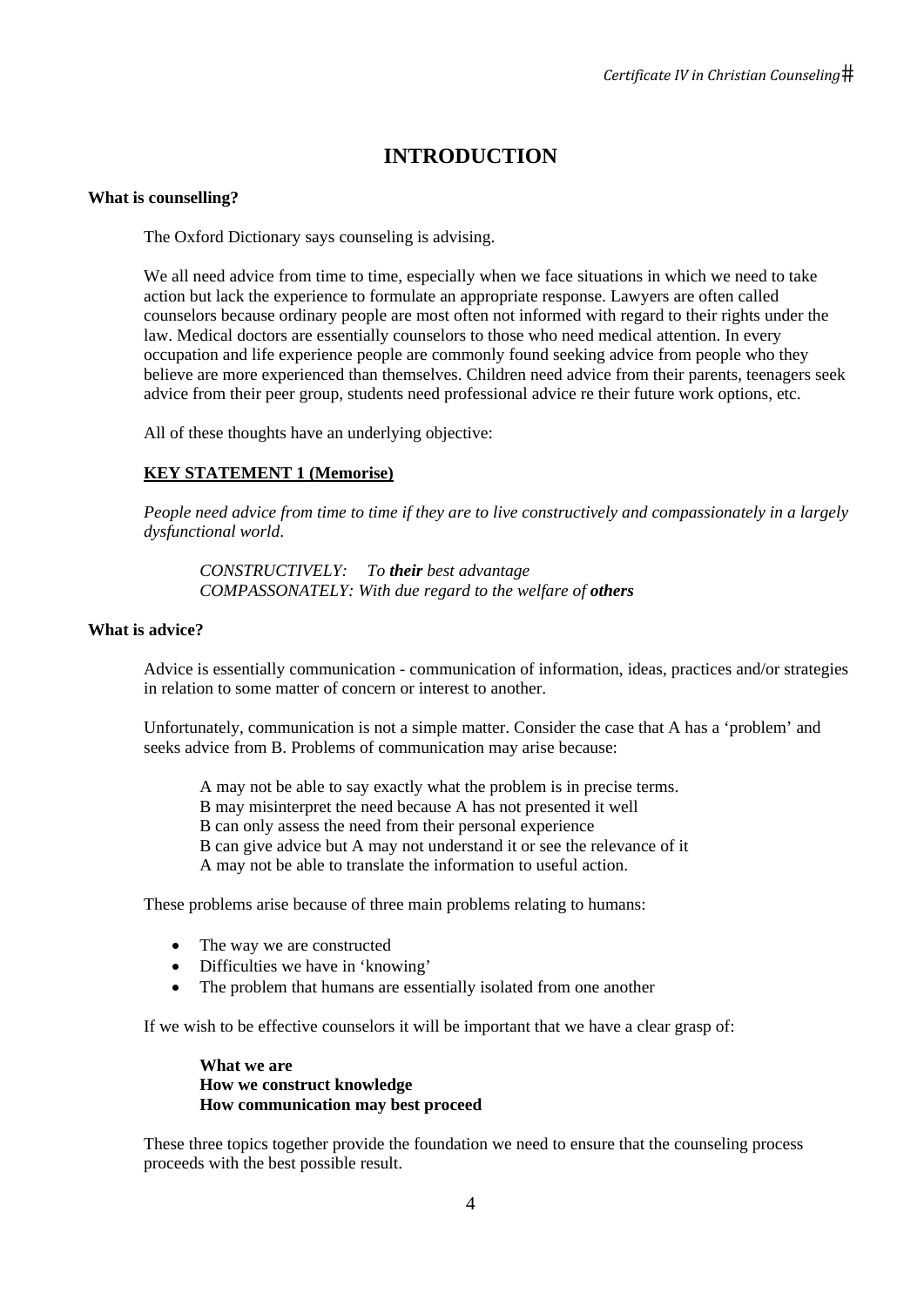## **Christian Counseling?**

In this module we are specifically interested in Christian Counseling. But what is Christian Counseling?

Is it: Counseling given by an ordained priest/minister? Counseling given in a church building? Counseling that includes a lot of scripture?

Write down what you think 'Christian Counseling' might be:

 ………………………………………………………………………………………………. ………………………………………………………………………………………………. ……………………………………………………………………………………………….

# **IMPORTANT**

In this course you will find many Bible verses. Please make sure to **look up all the scriptures given** and **write them in a notebook.** 

Christian counselors need to be able to give an account of their pre-suppositions and working principles so you need to be able to recall these scriptures at a moment's notice. You can certainly expect to be asked about these scriptures in **assignments and exams**.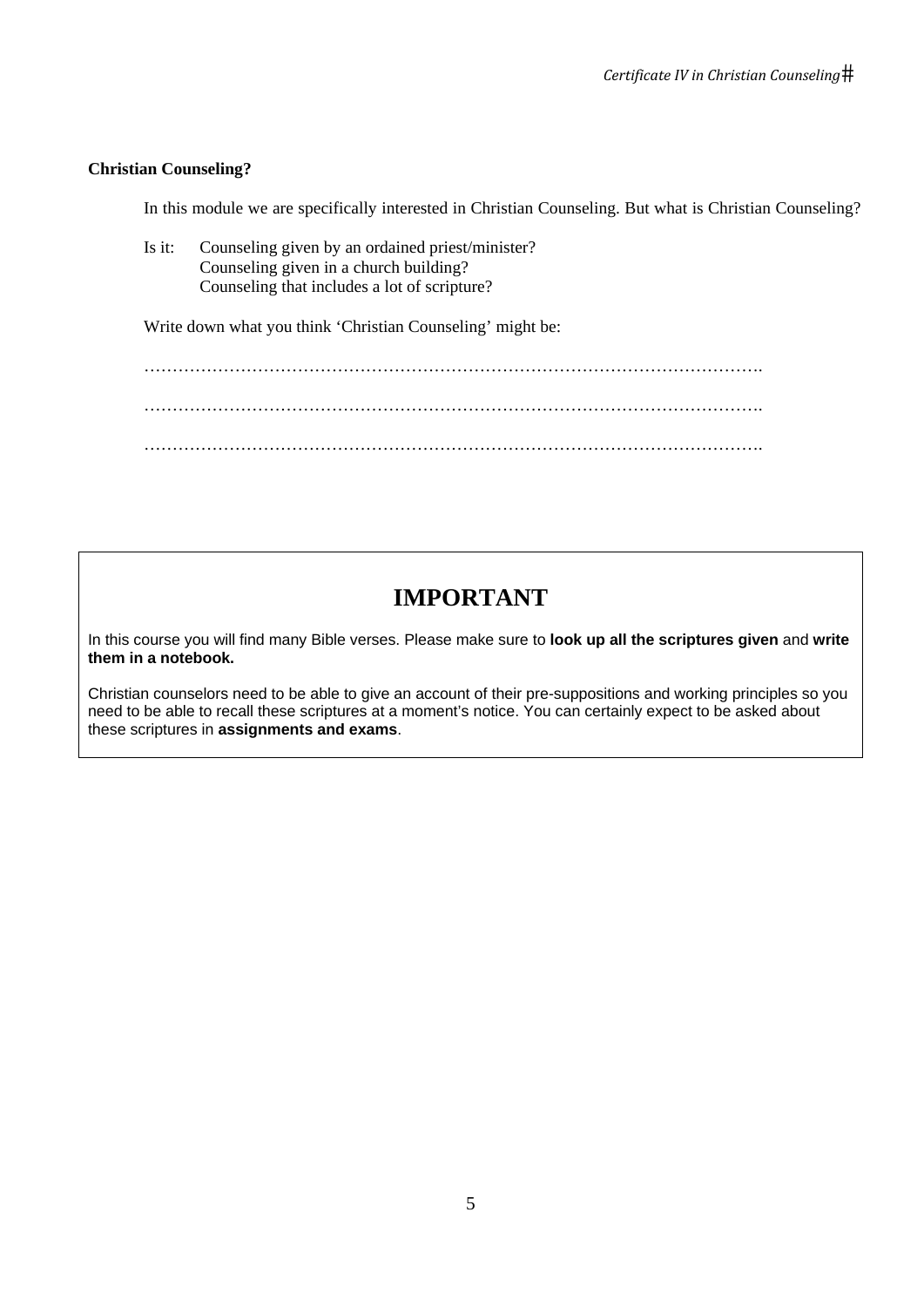# **PART ONE**

# **CHAPTER ONE**

# **THE CHRISTIAN CONCEPT OF HUMANNESS**

## **AIMS**

In this chapter you will be introduced to a range of ideas about humanness. In particular, you will be introduced to the Christian position that declares that a human is designed by God to be a tabernacle for the Holy Spirit.

You will be helped to have a clear picture of the Biblical tabernacle pattern as this provides the clue to all we need to know about the basic nature of the people we are counseling.

The state of the client has important implications for therapy. You will learn that it is to develop ways of detecting whether your clients are born again/not born again, spirit filled/not spirit filled.

Arising out of wrong ideas about humanness are wrong assumptions about how to deal with the problems we face. You will be helped to recognize the assumptions controlling a person's mental processes and causing dysfunctions in their daily lives. Further, you will be helped to understand how aspects of the Christian Gospel can meet these misconceptions and lead to psychological deliverance and productive ways forward in people's **lives** 

# **KEY STATEMENT 2 (Memorise)**

"Christian counseling is grounded on the Judaeo-Christian notion of humanness – as revealed in the tabernacle pattern (Exodus, Chapters 25-40)."

Surprisingly, though we are all 'present with ourselves' 24 hours each day, most people do not have a clear idea of how they are constructed. Over the centuries, people have developed a range of ideas. These can be grouped into four main propositions:

#### **1. The Common-sense View**

As the name implies, this view is constructed from common **observation**. It was widely held in ancient times (e.g. Greek Hellenists) and is still in evidence today (e.g. the Bapedi in Southern Africa). It goes something like this:

- The first thing we see is that a human has a body (*soma* Greek; *mmele* Bapedi).
- But a human body can be *alive or dead* so there must be another component which we can call 'the life'. The Greeks saw this as a rational (thinking) component and called it the *psyche*; the Bapedi and most other Southern African tribes simply call it *the moyo*, i.e. 'the life'.
- But there is a further dimension: a human may be alive but still not be empowered to get things done. The Bapedi put it this way: "Sometimes I wake up and feel I can't get out of bed – I say my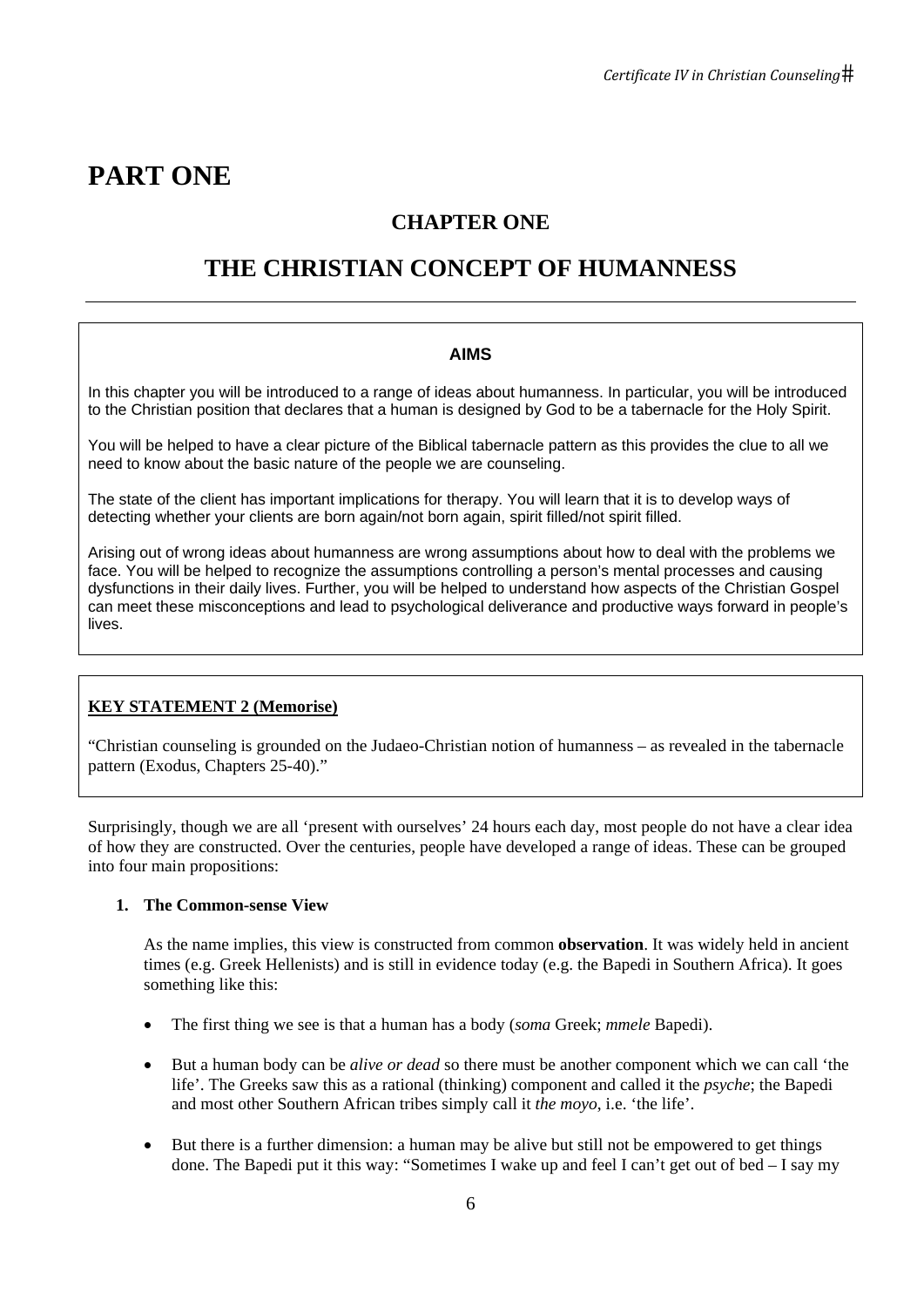*seriti* (spirit) has left me, it is traveling somewhere. Another day I wake up full of vigour – I say my *seriti* has returned."

The Ancient Greeks had a similar idea – they spoke of the spirit as *pneuma* (the wind). Jesus referred to this idea when speaking to Nicodemus:

'The wind blows where it wills, and you can hear the sound it but can't tell from where it is coming or where it is going; so is everyone who is born of the Spirit' (John 3:8).

#### **2. The Manichean Notion**

About 2200 years BC there was an insurrection at Babel (Genesis 10). From this came a system of apostate\* religion that spread throughout the whole world (Rev.17:1-6). Wherever humans are found, this twisted view of reality is evident in one form or another. Amongst other things, the apostasy has its own counterfeit counseling system that draws its strength from two commonly held world views:

#### • *The Knowledge of Good and Evil*:

The result of the Fall (Genesis 3:1-7) is that humans entered into the experience of 'the knowledge of good and evil' This has remained a fundamental problem for unredeemed humanity for, as Sigmund Freud has noted, humans left to themselves tend to construct a super-ego by which they judge their own actions according to some 'law' communicated to them by their parents, school teachers, friends, etc. The apostasy twisted this reality to argue that:

'The body is essentially evil, but the soul is potentially good'.

Once this idea takes root in a person's mind it is a natural tendency for them to carry a load of self imposed guilt, feelings of inadequacy (sinfulness) because, being 'slaves to the appetites of the flesh', in their inner thought life they see themselves to be evil. Apostate religion offers a 'way out' of this predicament by providing a process of confession and penance leading to forgiveness (although only on a temporary basis - to sustain their 'salvation' a person had to practice these religious acts on a weekly basis). This process gives enormous power to the local priests, for via confession the priests built up information banks about the bad acts of every person in their flock. This being so, ensuring the priest's silence became paramount, and what better way of ensuring that silence than by donating goods and money towards the priest's welfare! Over time, various acts of penance have been prescribed for different types of 'sin'. There is a whole system of religious practices by which a person could atone for their sin and work their way to heaven by their own acts. Regrettably, such practices are even found in some branches of the Christian Church, and reflected in some forms of so-called Christian counseling. Many people attend church regularly but continue to carry with them these apostate notions. They hear the message of the finished work of Christ but it does not penetrate their consciousness.

Other people move on from the basic problem of atoning for sins committed to engage in activities designed to prepare the soul for heaven. There are various ways this can be done but the essential ingredients are separating oneself them from mundane, earthly activities in order to concentrate on pure (higher) thoughts. Plato and his confederates in the Athenian Academy held to this practice. Having slaves, they were able to thank the gods that they were not like other men (having to grow crops and do household chores) but were released to 'contemplate the cosmos and have hope that they could by this means elevate themselves to the status of the gods.' The result of all of this is that some people live in a puffed-up state of *self righteousness*, seeing themselves as 'good' because they denied the flesh and actively pursued higher ideals. Sometimes this position proved hard to maintain. Many who fled to the monasteries had to resort to fasting and flagellation when the flesh reared its ugly head. In our time, the revelation of pedophilia and other aberrant sexual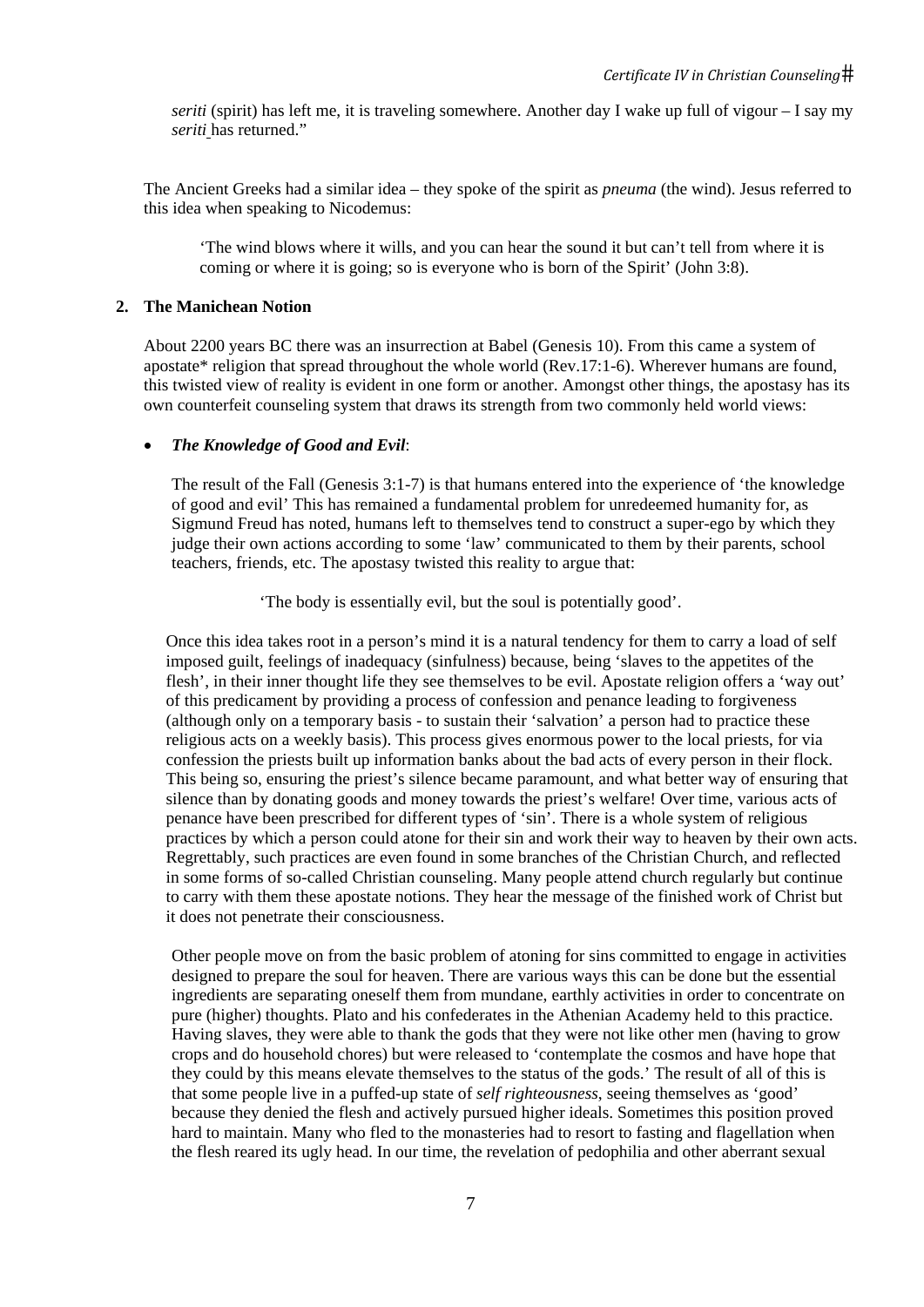practices amongst full time workers in the Christian Church shows that the Manichean practices are fatally flawed and incapable of providing a genuine salvation.

\*apostasy = the deliberate abandonment of truth

#### • *God is far away and cannot be reached by ordinary men*:

There is a second problem that arises from the first - the wide spread belief amongst the general populace that only special people have influence with God. The assumption is that *ordinary* people wishing to gain an open door to heaven need to hold fast to priests by any and every means. One does not have to look far to find this principle operating today – not only in the priesthood practices of the apostasy but in the many churches where *the* minister claims to be the mouth piece of God, the anointed one! This opens the door for the architects of apostasy and some clergy to use their position to impose their will on people and gain status in society. The German sociologist Max Weber called this process 'charismatic dominance': "if you follow me your life will be blessed". People who have been unsuccessful in their lives tend to have a predisposition to this view, feeling that they need a strong person to hold on to in the midst of life's difficulties. Counselors need to be aware that this attitude can lead to an unhealthy co-dependence in which the client is never helped 'to stand on their own feet'. A Christian counselor will always aim to help clients to dependence on Christ as provided in the New Covenant (Heb. 8:10-12).

Despite the recent decline in religious practice, the notions introduced by the Manicheans remain prevalent in human society. Helping people to escape from this darkness into the light of Christ remains a crucial aspect of Christian Counseling.

#### **3. Positivist Reductive Accounts of Humanness**

**`** Positivism is the view that there is no reality but what the senses tell us. If we wish to know *what* humans are, all we need to do is examine their bodies in close detail - doing away with theories relating to 'mind' and 'spirit' for these are fantasies that (according to the positivist) can be explained by corporeal processes. For the positivist, there is no life (*moyo*) apart from flesh and blood, chemical processes and nerve impulses - hence the term 'reductive' being applied to this view.

Positivism has always been with us to some extent but the first record of a serious attempt to *escape theorizing* comes from 5<sup>th</sup> Century BC, Thales of Miletus being the first of a number of dedicated positivists at that time. Since then there have been numerous positivist revivals but the greatest was perhaps the mid-Nineteenth Century positivism that led Bentham and Darwin to construct a theory of evolution based on natural selection. Regrettably, *this view has become the dominant theory of origins in Western culture in our time.* It presents a major challenge to Christian thought, being in direct opposition to the Judaeo-Christian account of a six day creation (Gen.1; Ex.20:11), the historic flood and future fire judgment (Gen.7-9; II Peter 3), the Fall (Gen.3:1-18) and the redemption of the cosmos through the work of Christ (II Cor.5:17-19).

Most modern ideologies have at their root reductive notion of humanness, despite the fact that it is a doctrine of despair leading to self indulgent practices that do not, and cannot satisfy basic human aspirations. It is particularly regrettable that the positivist prescription of humanness has become entrenched in Western educational systems for it is a doctrine that provides no hope for improvement; if our potential is controlled absolutely by our genes how may we improve?

#### **4. The Judaeo-Christian notion of humanness**

Charles Taylor (1992) has traced the history of man's efforts to understand human nature over the course of human history. Taylor sees a 'large element of hope implicit in Judaeo-Christian thought… with its central promise of a divine affirmation of the human, more total than humans can ever attain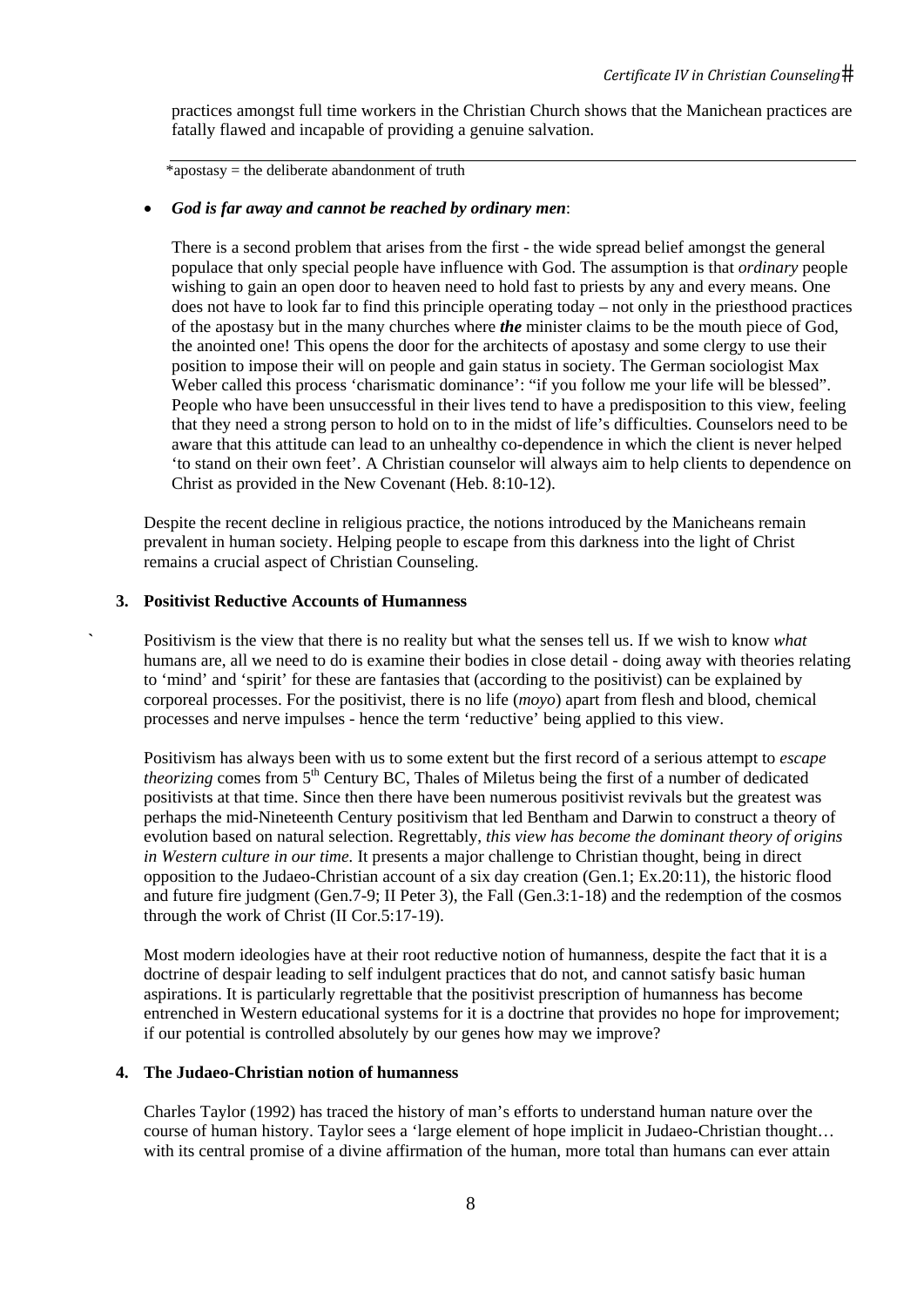unaided'. That is to say, whether we like it or not, the Judaeo-Christian view claims to be a prescription from heaven.

Coming directly to the point, the Christian position is that humans are constructed to become the

temple or dwelling place of God in the midst of the creation (I Cor.6:13-20; Col.1:27, etc.). Apparently, this was God's plan from the beginning but only fully revealed after Christ had completed the work of redemption. But what does it mean to be a temple? To understand this we need to look no further than the description of the Tabernacle in the Wilderness Ex.25-40). There are many points of interest in Moses's Tabernacle but the essential elements are as follows (see also the plan on page 8):

- There is an outer court with a gate and bronze sacrificial altar and beyond that a laver for washing and a container of oil for anointing those called to service in the Holy Place.
- There is the tabernacle (tent) proper with the following features:
	- o A Holy Place complete with golden furniture: a Table for Shewbread, a Minorah (Lampstand) and an Altar for burning incense.
	- o A Most Holy Place containing the Arc of the Covenant overshadowed by two golden seraphim and containing the Tablets of the Law, Aaron's staff and some Manna.

It is clear that the Tabernacle in the Wilderness could not have been built to be a meeting place for the Church in the Wilderness, for the nation of Israel numbered 3 million or so at the time. Rather, the Tabernacle was constructed as a place *for God to dwell amongst His people*. This is confirmed by the fact that as soon as the Tabernacle was completed the Shekinah Glory filled it (Ex.40:33-35). Solomon's Temple, constructed to the same pattern was similarly filled with the presence of God at its initiation service (I Kings 8:10-11) and at Pentecost AD 26, 120 disciples of Jesus were similarly filled. From this evidence we conclude that the Judaeo-Christian prescription of a human is that a human has:

> An outer court (body) A 'holy place' (soul – a rational being) A 'most holy place' (a spirit place reserved for the presence of God).

From this information we see that humans may exist in the following ways:

- A person may be 'alive' but without the in-dwelling Spirit. In this state the spirit is essentially dead. We say that such a person is *lost in trespasses and sin*, because, being cut off from Godly influence they have no connection and no way of even knowing that God exists - see Illustration 1, page 11. [NB Note that sin is not 'bad acts' but a 'state of separation' – there is much confusion about this in the minds of Christians and non-Christians alike].
- A person may be a *born again* but the veil may be still in place; they can *see* the reality of the Kingdom of God (John 3:3) but might not yet have entered into the vital experience of 'knowing' God first hand – see Illustration 2, page 11. [NB The veil is placed there by God to prevent any spirit other than the His Spirit from entering the human spirit. Even we ourselves cannot penetrate this region of our person. Think about it: what can you tell me about your spirit? (I Cor.2:11).]
- A person may be *a Spirit-filled person*, one who has *entered* into the *experience* of the Kingdom by the tearing of the veil (John 3:5) – Illustration 3, page 11. When Jesus died the veil of the Jerusalem Temple was split from top to bottom (Matt.27:51-54). In the same way, in the fullness of God's timing, the Holy Spirit can be guaranteed to break through the veil of every seeking individual, thereby setting up *regular communion with the psyche* of the person concerned. Such a person regularly experiences a 'regenerative washing' and a flow of 'anointing' which results in right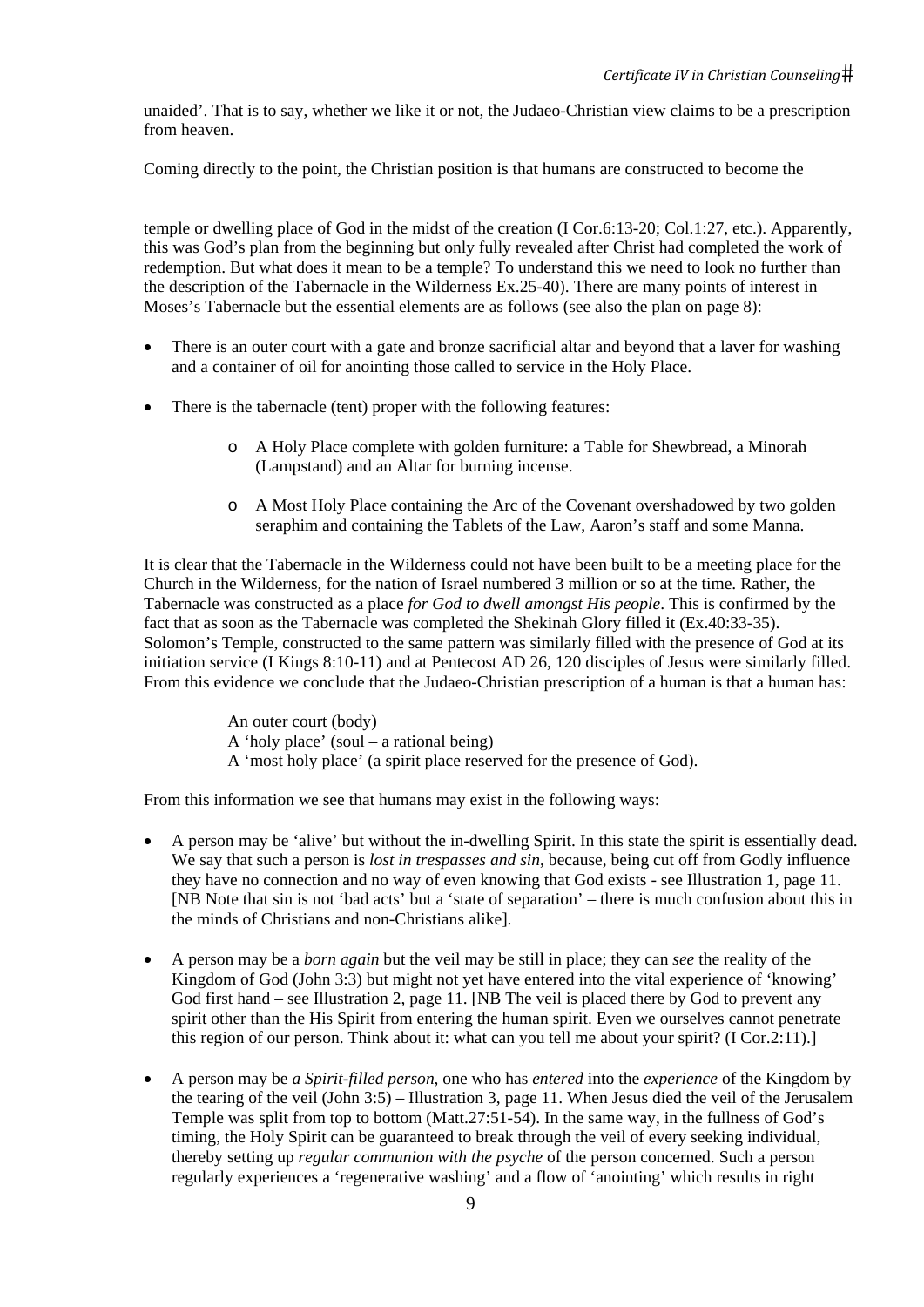thinking by the renewing of the mind (Titus 3:5). Out of their *koilia* (belly) flows a river of living water (John 7:37-39).

An important part of Christian Counseling is to discover in what state a client is existing. This, to a large degree, will dictate what can be achieved in the counseling process. We will discuss this further in practical sessions.

## **SUMMARY**

There are a variety of views as to the nature of a human but only one scriptural Christian view. The Tabernacle in the Wilderness provides in precise detail everything we need to know about the nature of a human. It is a view that comes from God Himself.

The tabernacle pattern together with the statements of Jesus relating to the Holy Spirit provides the Christian counselor with a clear picture of where people are and what the possibilities are for them to enter in productive life experiences.

#### **DISCUSSION POINTS:**

Things to think about and discuss with your fellow students:

1. How can we determine that a person is

 Not born again? Born again? Spirit filled?

2. What kind of negative thinking can we expect to find in people who hold to:

 A primal view of humanness? The Manichaean view? The positivist reductive view?

# **ASSIGNMENT 1:**

Summarise your conclusions as to the above discussion points and forward your summary to your supervisor.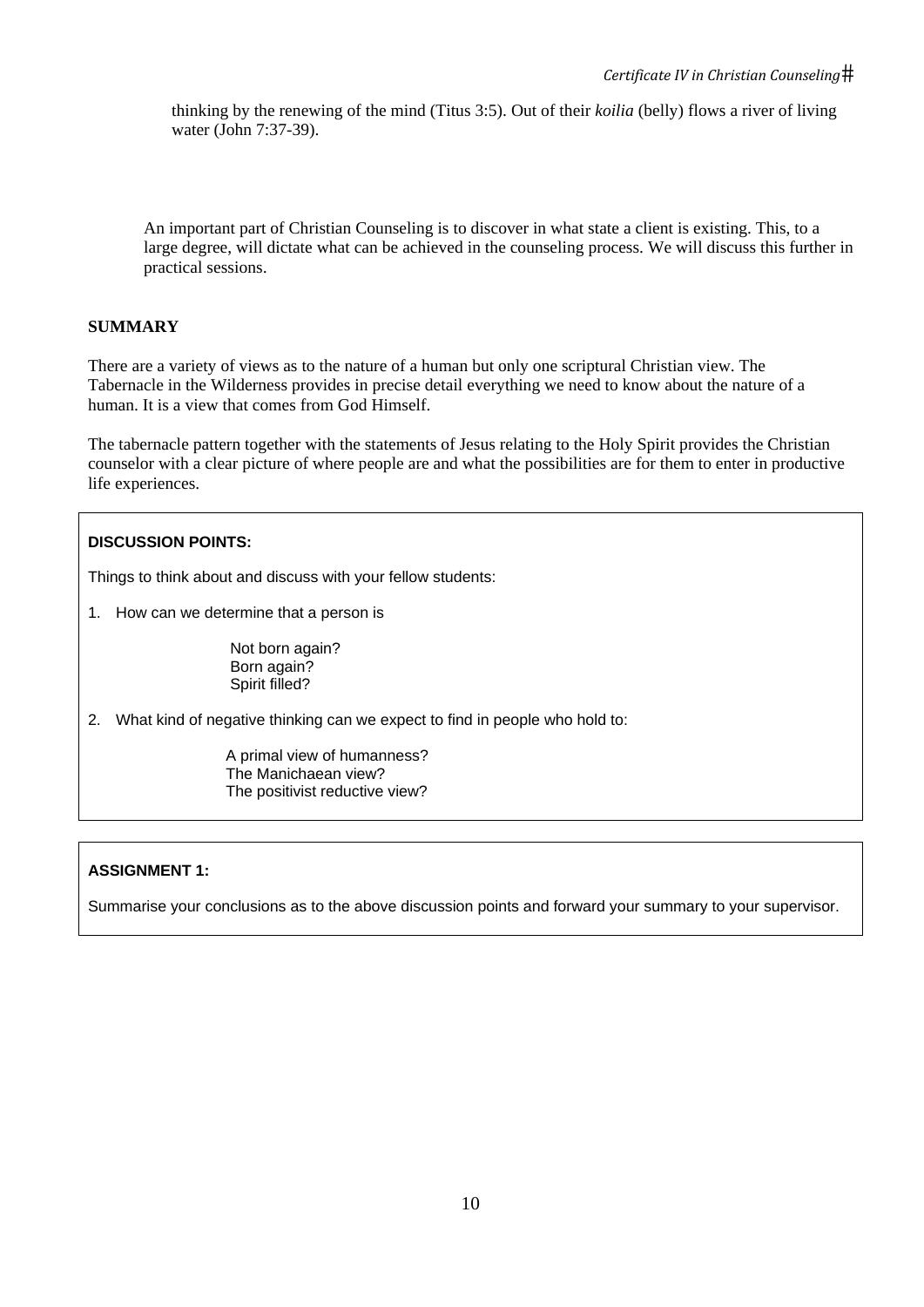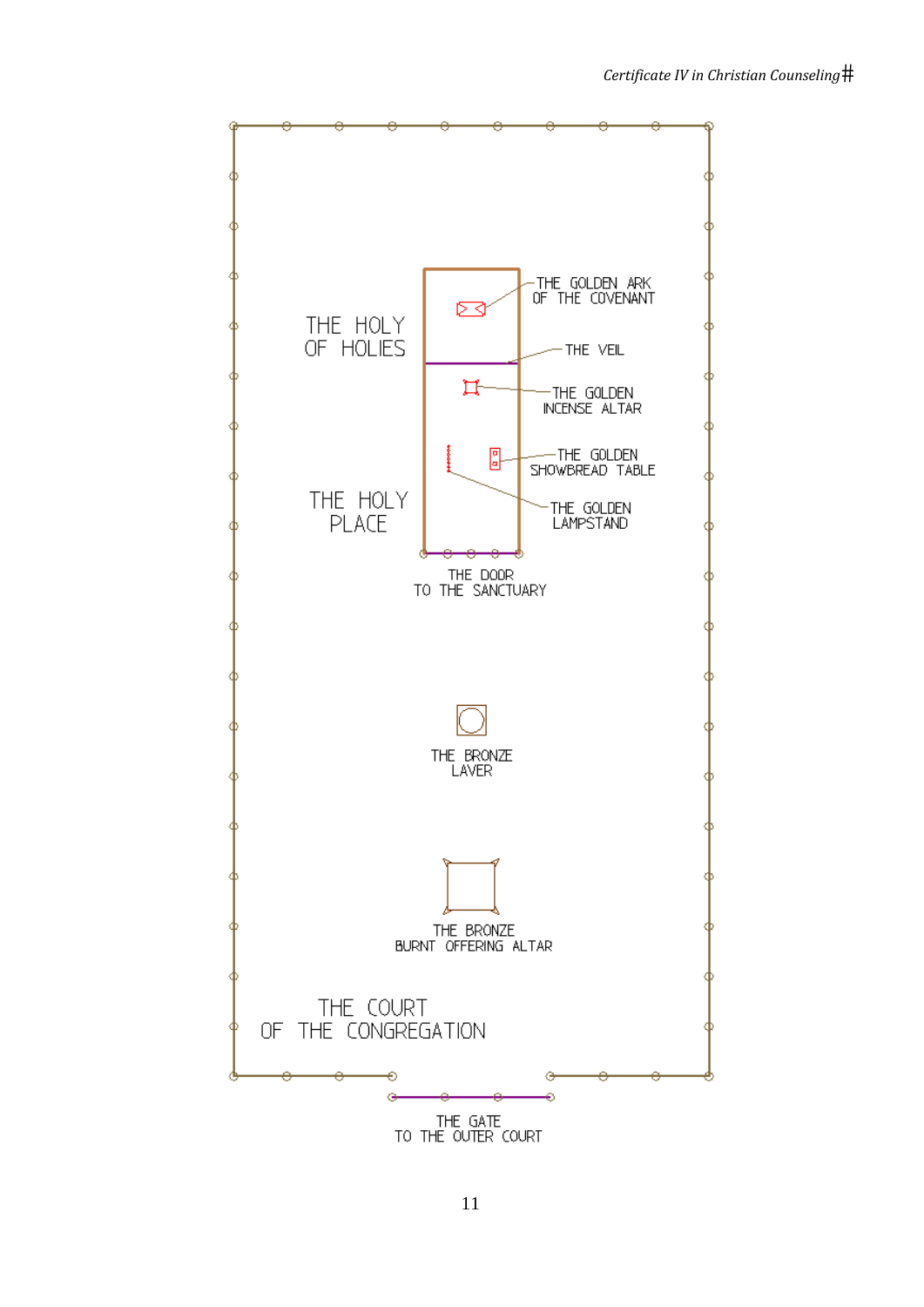

**Figure 1** 



**Figure 2** 



**Figure 3**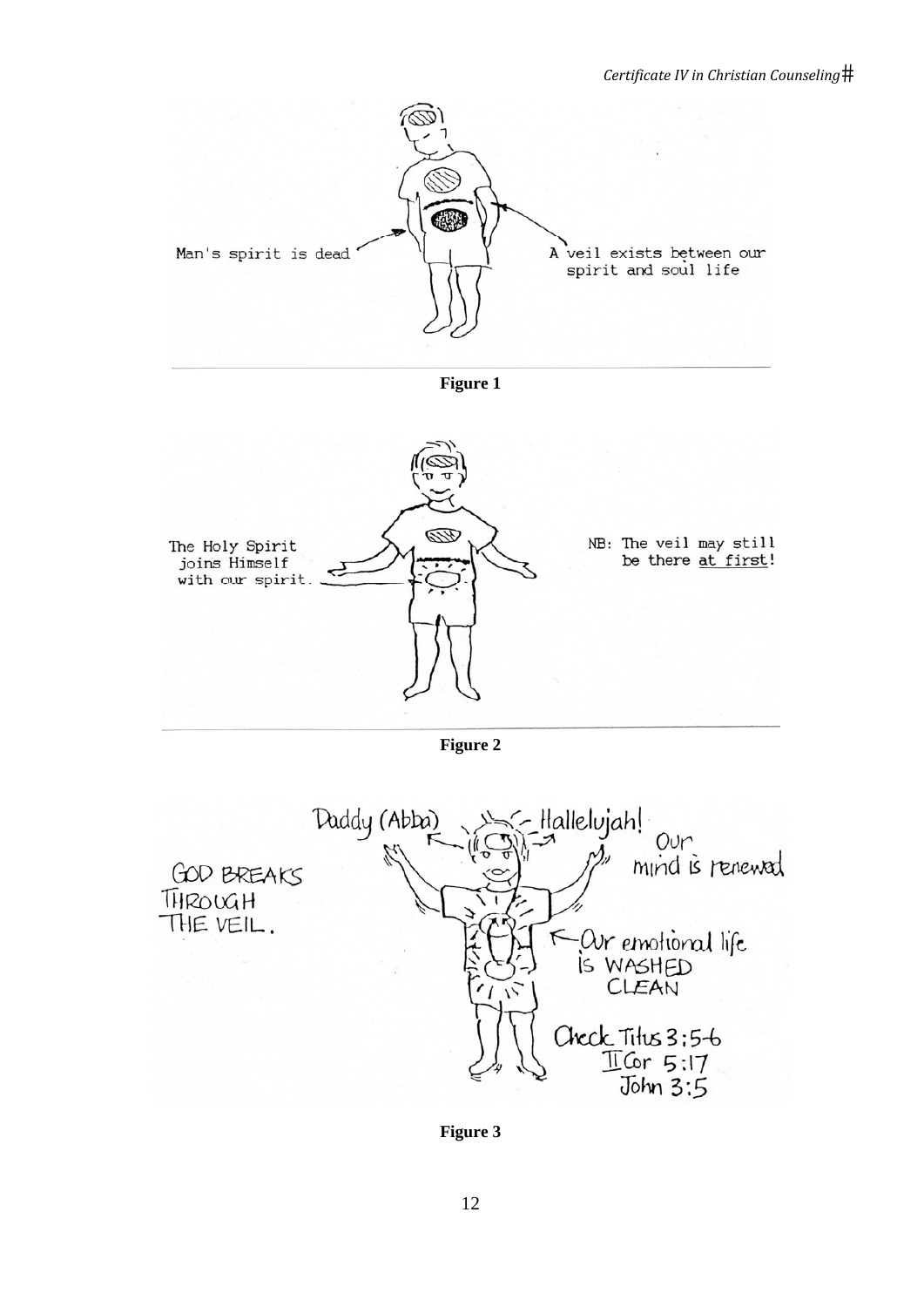# **CHAPTER TWO**

# **HOW HUMANS CAN 'KNOW'**

#### **AIMS**

In this chapter you will learn that humans were created by God to be his associates in the important business of managing the creation.

To manage this well we need two things:

- 1. A first hand relationship with God.
- 2. Understanding relating to the various tasks with which we are confronted so that we may do our job efficiently and successfully.

# **WHAT DOES IT MEAN 'TO KNOW'?**

Think about/discuss the questions in the box. What do we mean by 'know' in each situation?:

- 1. Do you know the way to the post office?
- 2. Do you know your eleven times tables?
- 3. Do you know Mr Smith at the paper shop?
- 4. How can a person know they are 'in love'?
- 5. How do you know that God speaks to you?
- 6. Do you know God?
- 7. Does God know you?

The English word 'know' covers a wide range of meaning. In some other languages two or more words are used to cover various types of knowing, e.g.:

| French: | connaitre - to know facts, technical<br>savior - to know, understand, conceptual                                                                                                                                                   |
|---------|------------------------------------------------------------------------------------------------------------------------------------------------------------------------------------------------------------------------------------|
| Greek:  | <i>eido</i> or <i>oida</i> - to know by perception with the eyes – c.f. Latin 'video'<br>epiginosko - to recognize, to perceive, to ascertain, to understand<br>epistamai - to understand<br><i>isemi</i> - to know, conceptualise |
| Hebrew: | <i>yada</i> - to know<br><i>nakar</i> - discern)                                                                                                                                                                                   |

From these definitions we see that most languages distinguish between:

- Knowledge derived through the senses sight, hearing, taste, touch and smell.
- Knowing in the conceptual sense to 'know about' in the mind.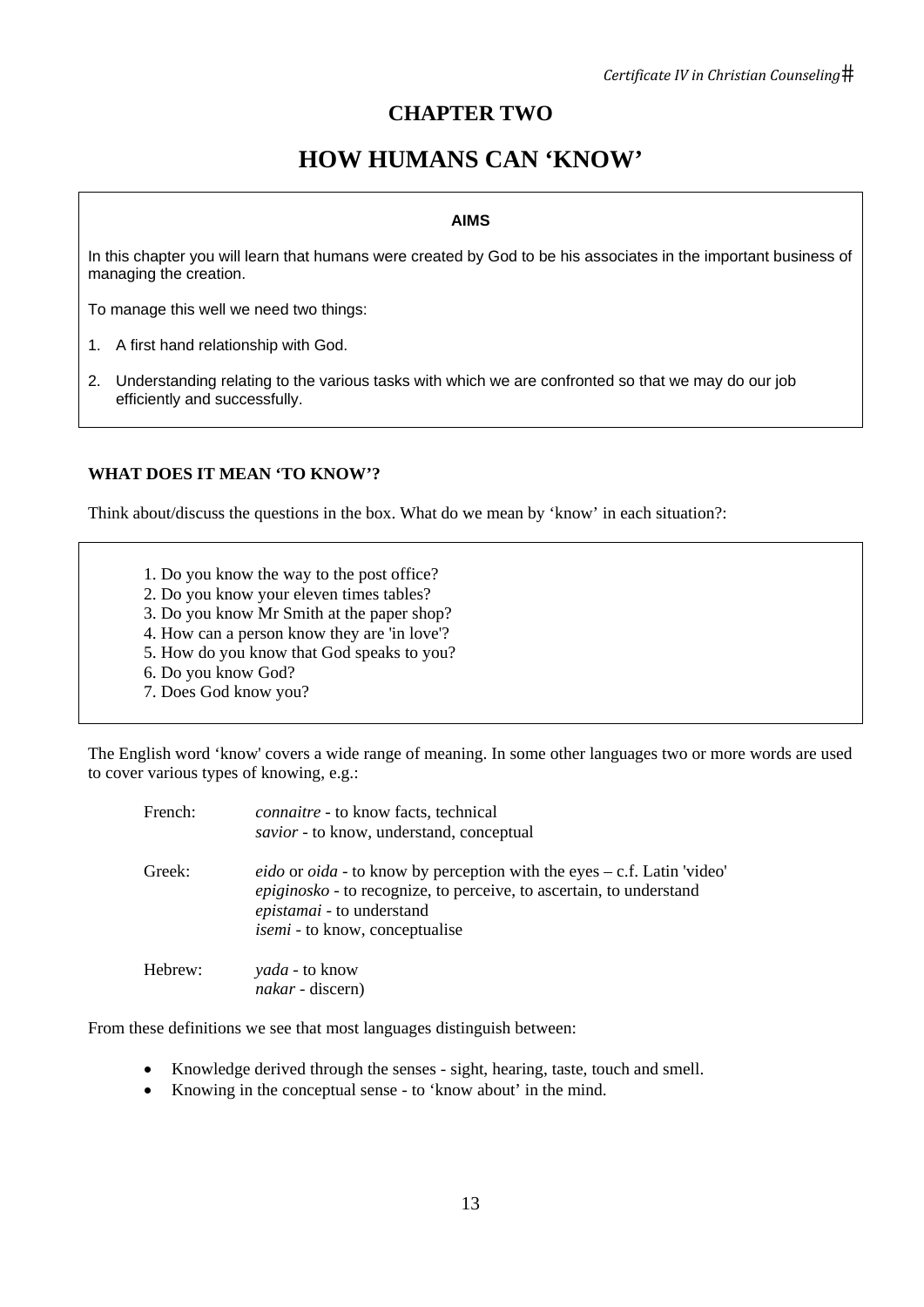# **Let's look more closely at the question 'Do you know Mr Smith'**

As we know from Chapter 1, Mr Smith is spirit soul and body, therefore, we may know him in various ways:.

- I may know what he looks like by sight even though I have never spoken to him.
- I may have seen him on TV and heard him speak. This would allow me to form some impression of his sincerity, attitudes and thoughts but such impressions would be based on my assumptions and most likely might be wrong. However, I could claim to know more about Mr Smith than if I had not heard him speak.
- I might work with Mr Smith and over time become familiar with his opinions and his responses to a variety of work situations. I may even get to know him well enough to be able to predict fairly accurately how he will react, perform and perceive things in a variety of work situations. But I may know all of this and be totally uninformed about his personal life, his home life or his religious beliefs.
- If Mr Smith and I attend the same church fellowship I *may* know something of his personal life. For in that context, over time, he may tell me something about his inner wrestlings, his weaknesses, his spiritual insights, etc. But I would only know this if Mr Smith was prepared to open himself up to me, and I to him.
- If I was married to Mr Smith (or Mrs Smith) I could possibly claim to know him/her better than anybody else. However, even married couples can hide a large part of themselves, particularly their inner thoughts and feelings from one another. Some even live secret lives apart from their partner on a consistent basis. At its best, marriage is the most intimate level of human knowing. It has the potential to be a warm, intimate, creative and fruitful sharing of two lives. Properly constructed and practiced it represents a high degree of unity - unity of soul and body (Gen.2:24). Genesis 4:l is a Biblical example of such unity and knowledge; 'Adam knew his wife Eve and she conceived and bore Cain'. We sometimes call this 'carnal knowledge'.
- In scripture, God seems to answer the question in two ways:
	- o In one place He says, 'I know all about all men….' (John 2:24-25).
	- o In another place He says: 'Depart from me I never knew you' (Matt. 7: 23).

These two scriptural ideas crystallize the two main concepts related to knowing people:

- 1. To know the facts about a person
- 2. To know a person in an intimate and fruitful relationship

The Bible makes it clear that there will be a day when all things will be revealed and we shall stand transparent before our maker to give an account not only of our actions but every idle word spoken (Matt. 12:36, Luke 12:3-4, Rom. 14:12,.note also 13)! The great thing is to LET GOD KNOW US NOW – in that way He can help us to be prepared to meet Him on the Day!

• The business of 'knowing God' or, rather, being 'known by Him' (Gal.4:9a) is to some extent in our hands. We need to fan up the fire to ensure that we are filled with the Holy Spirit (II Tim.1:6), giving God the opportunity to *know* us completely. We do not need to 'soul search'. If there is some area of our lives not accessible to Him He will show us and deal with it. It is not our problem to worry about these kinds of details - our job is to let Him do His work in us. When we are open to the Spirit He is able to instruct us and direct our paths through our obedient response to His instruction – that kind of obedient action that the Bible calls faith.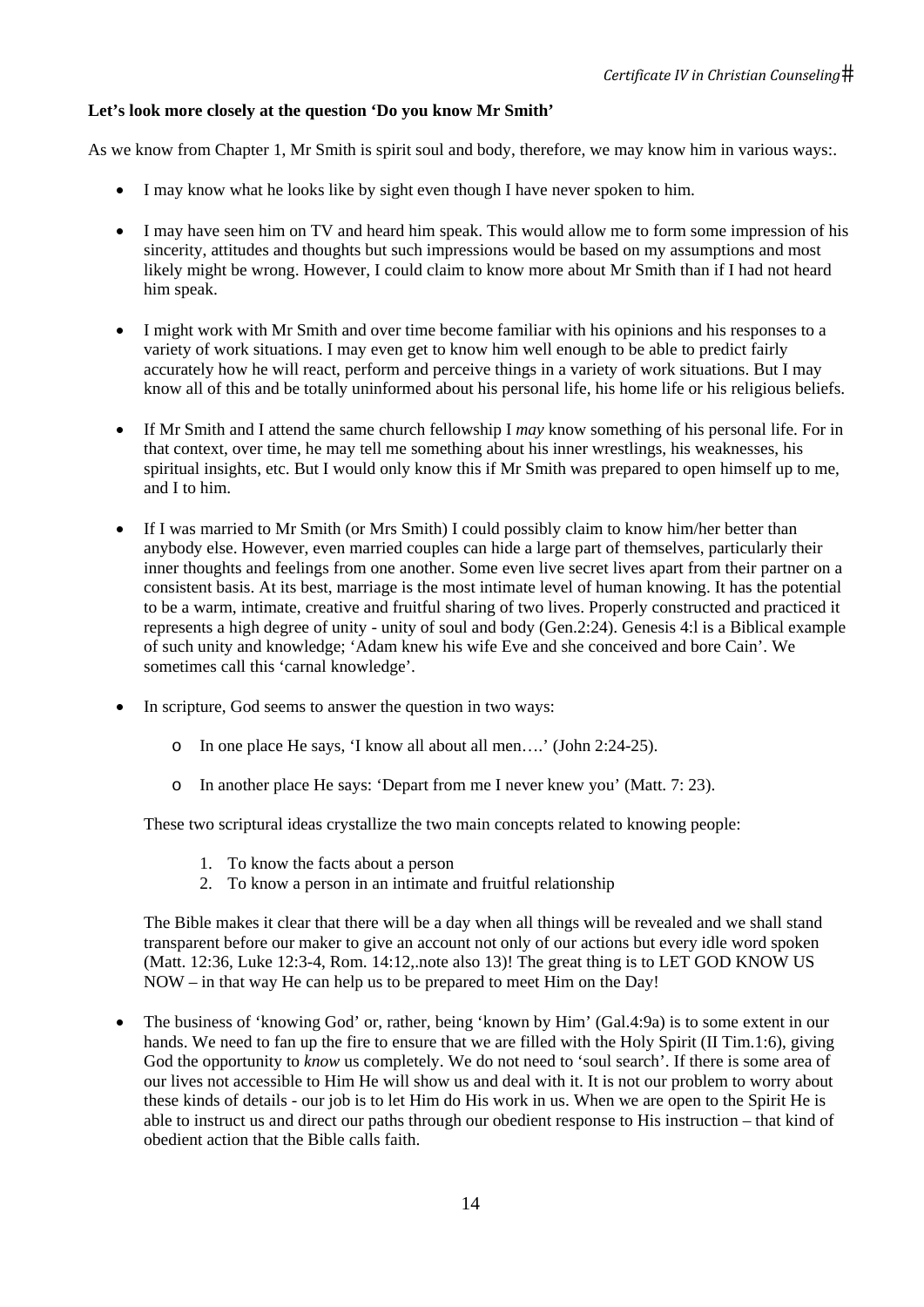In this way He is able to enjoy and take pleasure in us in an intimate and fruitful 'family fellowship' way. We were created the way we are so that we might *know* Him. This is our high calling - to know Him *within*, to experience the power of His resurrection Life flowing through us, knowing the same sufferings - the self life having being put to death so that we may be counted worthy to be resurrected into the new heaven and earth that God has planned (Phil.3:10). It is crucial that the counselor knows these things in their own life so that they can communicate these ideas to others.

# **PRACTICAL ASPECTS OF KNOWING**

Drawing on our knowledge of how we are constructed, we see that we may *know* in four ways:

- *Sensory Knowledge*: Knowing something of the corporeal world through the senses.
- *Mind Knowledge*: The psyche constructs knowledge from what it senses and from accumulated experience.
- *Extra-Sensory Knowledge*: Those who are born again and have entered experientially into being known by God have access to super-natural information.
- *Occult Knowledge*: Knowing through opening ourselves to demons. This is false knowledge that leads to destruction although many people cut off from God seek it because, without God, they recognize that they are uninformed.

# **Sensory Knowledge**

Humans were created to be God's stewards of planet Earth. There is a tendency amongst Christians to despise sensory knowledge but this is a false view that fails to understand that we were created to function in the corporeal world and the senses are our window to 'know' it. Take even one of the five senses away and humans are severely restricted in their performance. Knowledge of the creation through the senses is God ordained so we should not despise it.

Sensory knowledge involves the following processes:

- Stimulation of sensory organs the eye receives light, the ear receives sound, etc.
- Nerves in the sensory organ transmit information to the brain.
- The psyche reads the information in the brain\*, relates it to previous experiences and interprets what the stimulus means.
- The psyche sends a message through the nervous system via the brain to cause responses in various parts of the body that it thinks appropriate.
- The body reacts in accordance to the nerves instruction.

A problem arises in that the senses have limitations. For instance:

- The eye can only discern a certain portion of the spectrum of light. Light outside of this range may not be discerned. We call this infra red (beyond red light) and ultra violet light (beyond violet).
- The eye also has a limitation in that the optic nerve creates blind spot on the retina where it enters. Amazingly, the brain fills in the missing information; we do not see the blind spot.
- The ear can only discern a certain range of sound. Dogs can hear sounds of higher frequency than humans. The degree of deafness varies with the person and age, as well as with disability.

\*There body can react on its own account *without rational thought*. The book "Fearfully and Wonderfully Made" by Dr Paul Brand and Philip Yancy (Hodder and Stoughton) is recommended reading for those who want to find out about their incredible body.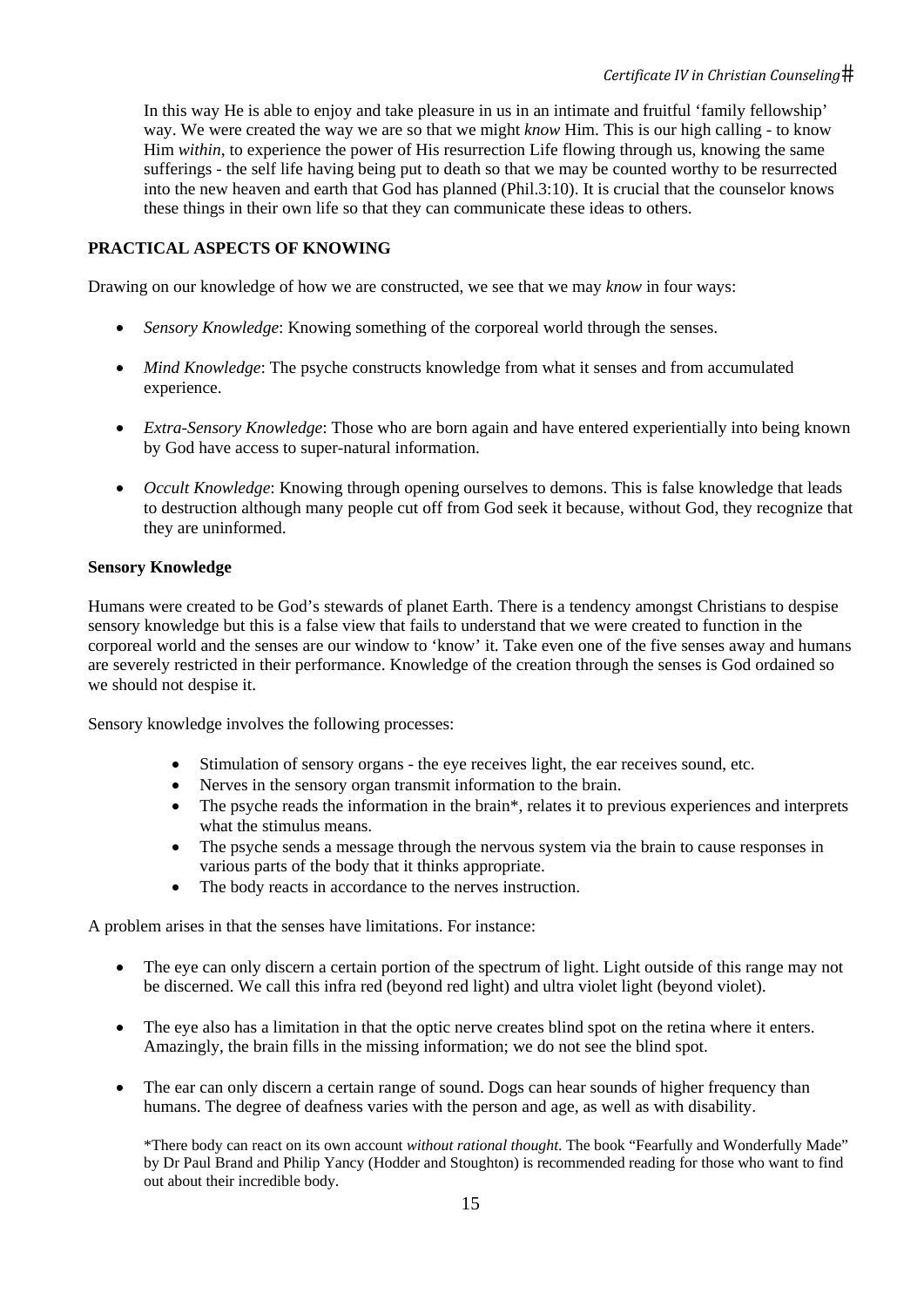- Taste depends on taste buds that are mainly in the tongue. There are a fixed number of taste buds at birth. These deteriorate over time. This is a main reason that children prefer sweet food and adults more spicy food. Many spices destroy taste buds - people who have been brought up on that type of food find it easy to eat very spicy food while someone else finds it difficult.
- Touch is the most sensitive and reliable of senses but it too varies considerably over various parts of the body - compare the finger tips with the hand calluses.

Human sensory observation being unreliable, we need to adopt a 'sensible humility'. We should not be dogmatic about what we have seen and heard, nor be too quick to justify our opinions, especially as there is another problem – human sensory observation tends to be highly selective and undisciplined. Recognising this, positivists have developed a disciplined approach to observation which they call the '*scientific method'*. When applied with integrity, this method constitutes an honest and serious attempt to 'do the best we can' despite our sensory limitations. Unfortunately, not all scientists are people of integrity, nor are they necessarily free from error. Like the Manichean priests, scientists are inclined to develop an unreasonable high opinion of them selves and seek the financial rewards that come through being held in high esteem by the general community. In fact, science and technology have proved to be a mixed blessing, e.g. atomic power/atom bombs; humid cribs/abortion, weed sprays/insecticides etc.

Scientific method is as follows:

- Step 1: Develop an hypothesis:
- Step 2: Devise an experiment which will test the hypothesis.
- Step 3: Conduct the experiment make sure that all observations are made accurately.
- Step 4: Consider the results. Do they support or deny the hypothesis?
- Step 5: Repeat the experiment under a variety of situations and circumstances.
- Step 6a: If the hypothesis is denied, devise a new hypothesis in the light of the new findings.
- Step 6b: If the hypothesis is consistently supported by experimentation publish the results.

Where there is general support for a hypothesis amongst the scientific community, the hypothesis is accepted as a scientific fact or law. In practice even laws are found to need some adjustment as experimental technique is improved but many laws have proved to be of great value in the technology we see around us. Not all of us choose science as an occupation but all of us can learn something from scientific method in improving the discipline of our sensory observations.

# **DISCUSSION POINTS**

- 1. In a party game, where a message is relayed from one person to another through a group of twenty people the message usually becomes markedly distorted. Why is this?
- 2. When people are shown a number of things on a tray and then asked to recall them some people have difficulty doing this; others do better - why is this?
- 3. Why is evidence in a court of law scrutinized by cross examination? Why is this type of evidence thought to be more powerful than a written statement?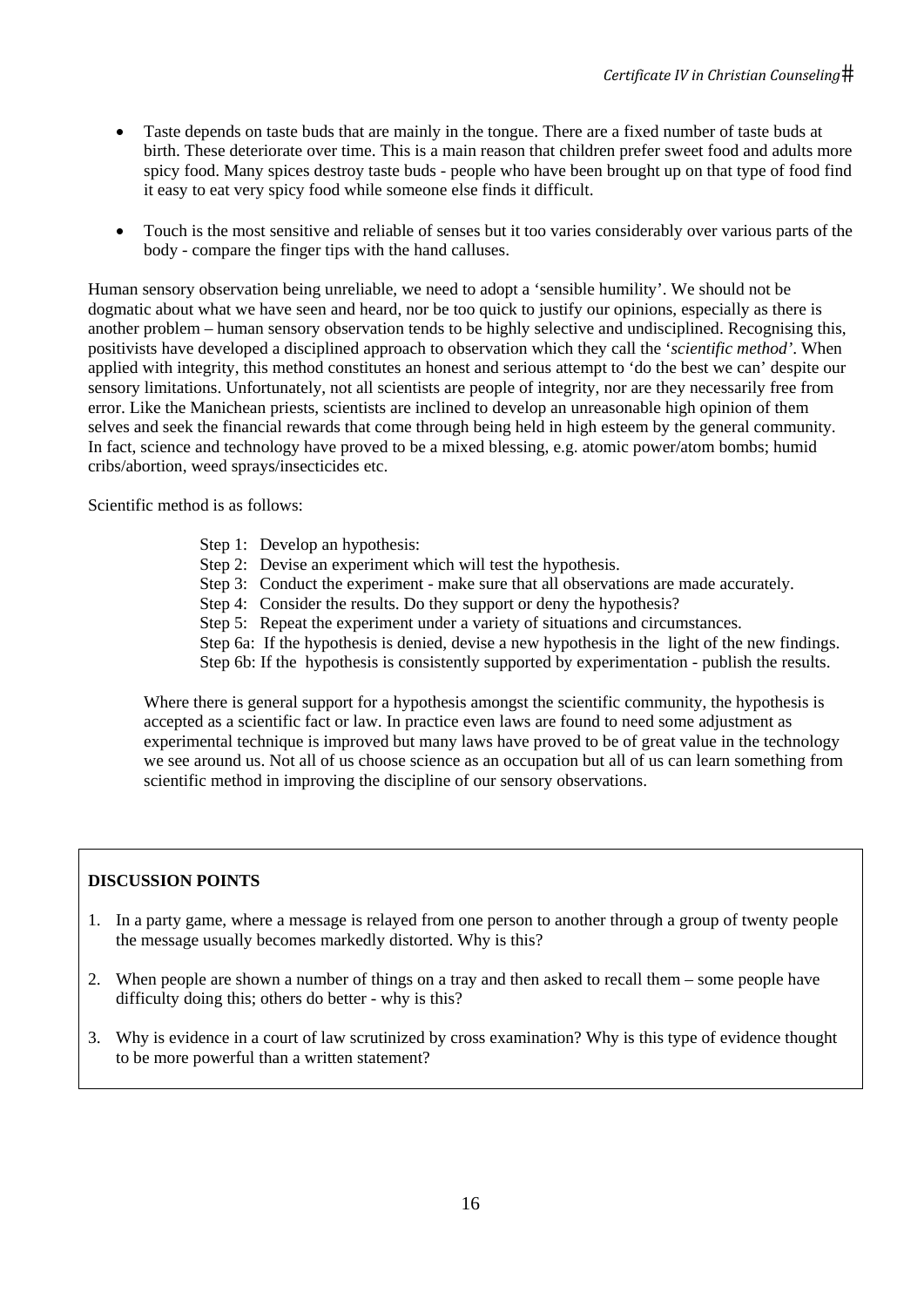# **Mind Knowledge**

Humans are rational beings. That is to say – we think. We think about the world around us, our relationships with others and about God and principles like justice, mercy and integrity. We not only think, we talk to ourselves (what does this mean – who is talking to whom?). St Augustine decided that our psyche is not just an

aspect of our physical being but a separate entity made of a rational substance. He saw the human to be *a fusion of a corporeal body and a rational soul*.

Despite the fact that in our natural state we are both undisciplined in our observations and limited in our experience, humans are quick to form strong dogmatic opinions about almost everything. St Augustine was not like this. He was happy that his senses were feeding him good information, at least doing the best that they could despite their weaknesses. And he was happy that with experience he could make reasonable assessments about what he was seeing and hearing. But when it came to judgement, Augustine recognized that he was fragile and uninformed. So real did this deficiency appear to him that He cried out to God in despair. His cry did not go unheeded. Rather it marked his entry into the reality of the Kingdom of God for the Holy Spirit spoke to him from within: 'You are not alone – I am here!' **Humans think that they can exist without God but in reality we are in desperate need of the Holy Spirit's presence in our lives.** 

## **Extra-Sensory Knowledge**

As St Augustine discovered, humans need not walk alone. The Holy Spirit is ready and able to walk with us in every situation. He brings with Him the counsel of God which turns observation into truth. The Apostle Paul's first letter to the Corinthians is a key scripture in helping us to think about our relationship with the Holy Spirit and extra-sensory knowledge - Chapters 2, 12, 13 and 14 in particular.

I Cor.2:9 tells us that 'eye has not seen, nor ear heard, neither has it entered into the heart of a man, the things that God has prepared for them that love Him *but God has revealed them to us by His Spirit'*. That is to say, genuine knowledge does not come through the senses, neither are we equipped to formulate truth by rational effort in our soul life - it comes, and only comes, through the intimate union of God's Spirit with ours. How important it is for us to fan up the flame (II Tim.1:6)!

Paul goes on to say that only the Spirit of God knows the things of God. Therefore, **there is no point in seeking knowledge of God anywhere else**. Of course, to the enlightened eye God can be seen in creation – but this is only evidence of His existence, not knowing Him in the strict sense. And, for the unregenerate person, observation of creation in itself does not prove God's existence nor reveal Him. If we want to know what God is like, what He is thinking in a particular circumstance, what His general and specific will is for our life, we must obtain it by revelation given by His Spirit that is within us.

Paul makes the further point that knowledge of another person can only be obtained by the Spirit of God because the things in a person can only be known by the Holy Spirit who searches the heart and mind. The implication of this is that no other person can know us, what we are thinking etc., unless the Holy Spirit reveals it to them. In cases where the Lord knows that we need information to assist a person to be healed from hurts He will often give us a 'word of wisdom, a word of knowledge, etc' (see I Cor.12:8-11). Such 'words' are generally highly effective. But we should not conclude that the Holy Spirit is indiscreet about our personal affairs. On the contrary He is very discreet and only shares information when it is absolutely necessary. We should be wary of people who claim to know a lot about us - it is more likely that their discernment is soulish, based on previous cases and experiences rather than on spiritual revelation. The New Covenant (Heb.8:10-12) points to an essentially personal relationship with God. Paul says (I Cor.2:12) that we have received the Spirit of God *personally* so that we may know the things that are freely given to us by God. It is an unusual situation when the Spirit will go against His own rule and start telling us things about another.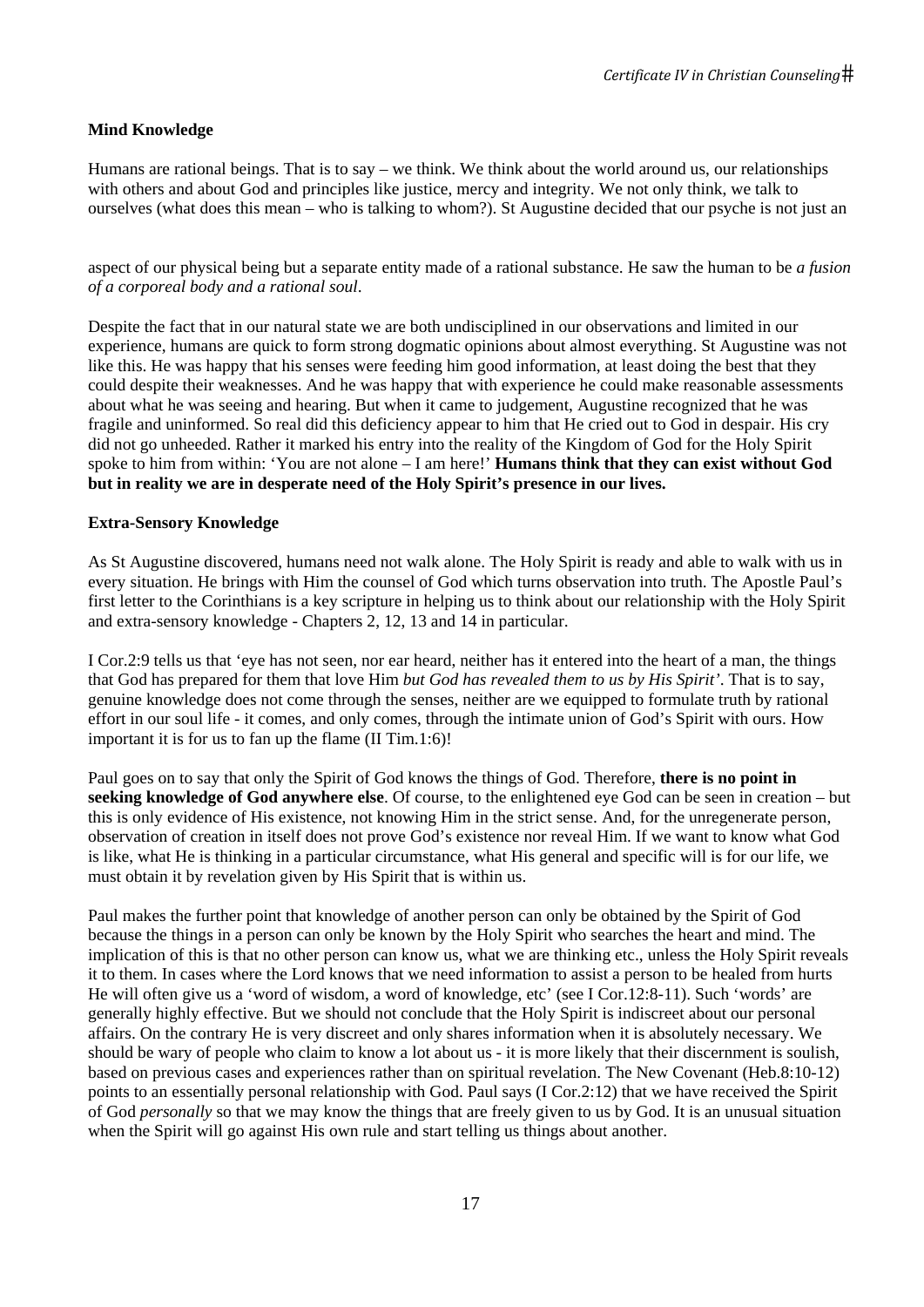'The natural (unregenerate) man cannot receive spiritual things' (I Cor.2:14) - they are foolishness to him because they can only be spiritually discerned via our spirit made alive in new birth. Spiritually alive people are in the position to judge everything, *if* and only if God reveals the truth to them in a certain situation. If God says nothing Christians know nothing more than the natural man. Without the Holy Spirit's revelation we can judge nothing, let alone the intimate thoughts and feelings of another (I Cor.2:15). Similarly, we are totally unable to instruct the Lord (wiping out a lot of so-called prayer) because His knowledge of all things is perfect and our knowledge of Him is totally dependent on what He chooses to reveal to us. However, when He speaks within us we do have 'the mind of Christ'.

There is tremendous strength in maintaining a position of humility that leads to balance in all of this. If we believe that God has revealed something to us we can speak it out confidently provided that we leave room for others to judge whether it is indeed the Lord speaking (I Cor.14:29). If we are proved 'wrong' there is 'no skin off our nose' for trying. If we are right but our word is not received, it is God's problem, not ours. On the positive side, we can all recall lovely experiences when our word has been from heaven and is received both by us and by others through our speaking. It is worth not being put off by a few false starts. We all have to learn so we should encourage one another to speak out what we believe God is saying, not be critical and put each other down. **We judge the Word, not the speaker**.

About spiritual things (gifts, charismata) brethren, like Paul, we would 'not have you ignorant'. Read I Cor.12, 13 and 14 again. See how the Spirit gives revelations to *every person* (I Cor.12:7 and 11). Do not despise the gift in another, nor compare the gift in yourself with others. For by the same Spirit we were *all* baptized into one body and all given revelations of the Spirit both for our individual and corporate comfort. This leads us to do everything in love (I Cor.13) for the body's sake. And Paul gives some sound practical ideas about how to go about sharing revelation with the whole body when we all come together in one place (I Cor.14). It is unfortunate that some churches emphasize the value of knowledge gained by soulish study of the scripture to the exclusion of revelatory knowledge from within. Jesus said it this way: 'You search the scriptures for in them you think you will find salvation but they speak of Me! And you will not come to Me that you might have life' (John 5:39-40). God has not only provided a way for us to have extra-sensory knowledge, He actually grounded the whole business of our relationship with Himself on this principle so that we might become His sons/obedient stewards.

We have extra-sensory knowledge via our two way relationship with the Lord: when we seek it and when the Lord chooses to give it. This has implications for our prayer life and our total walk before the Lord.

# **Hidden Knowledge – Mysteries (the occult)**

There is another form of extra-sensory knowledge open to humans. It is that 'knowledge' gained by opening our minds to the influence of the demons that exist around us. This sort of knowledge is expressly forbidden by God for the simple reason that it is both:

- A deliberate turning away from the source of true knowledge (God).
- Destructive the devil comes only to steal, kill and destroy.

It is not surprising that the natural man, cut off from God, should seek knowledge outside of himself. Early attempts to do this focused on following the courses of the stars and planets, moon and sun as these were observed to be moving and assumed to be 'heavenly happenings' which could throw light on what God was doing! That such searching has survived in our time is clear from the appearance of "Your life by the Stars" in every-day modern newspapers and magazines. If they are published then people must be reading them, despite the fact that they are total nonsense.

As time progressed man found other ways that seemed to help him gain extra-sensory knowledge. So-called witch–doctoring is common practice amongst primal ethnic groups and is wide-spread even in sophisticated Western societies. Witch doctoring starts with simple herbalism – alternative medicine in our time. But it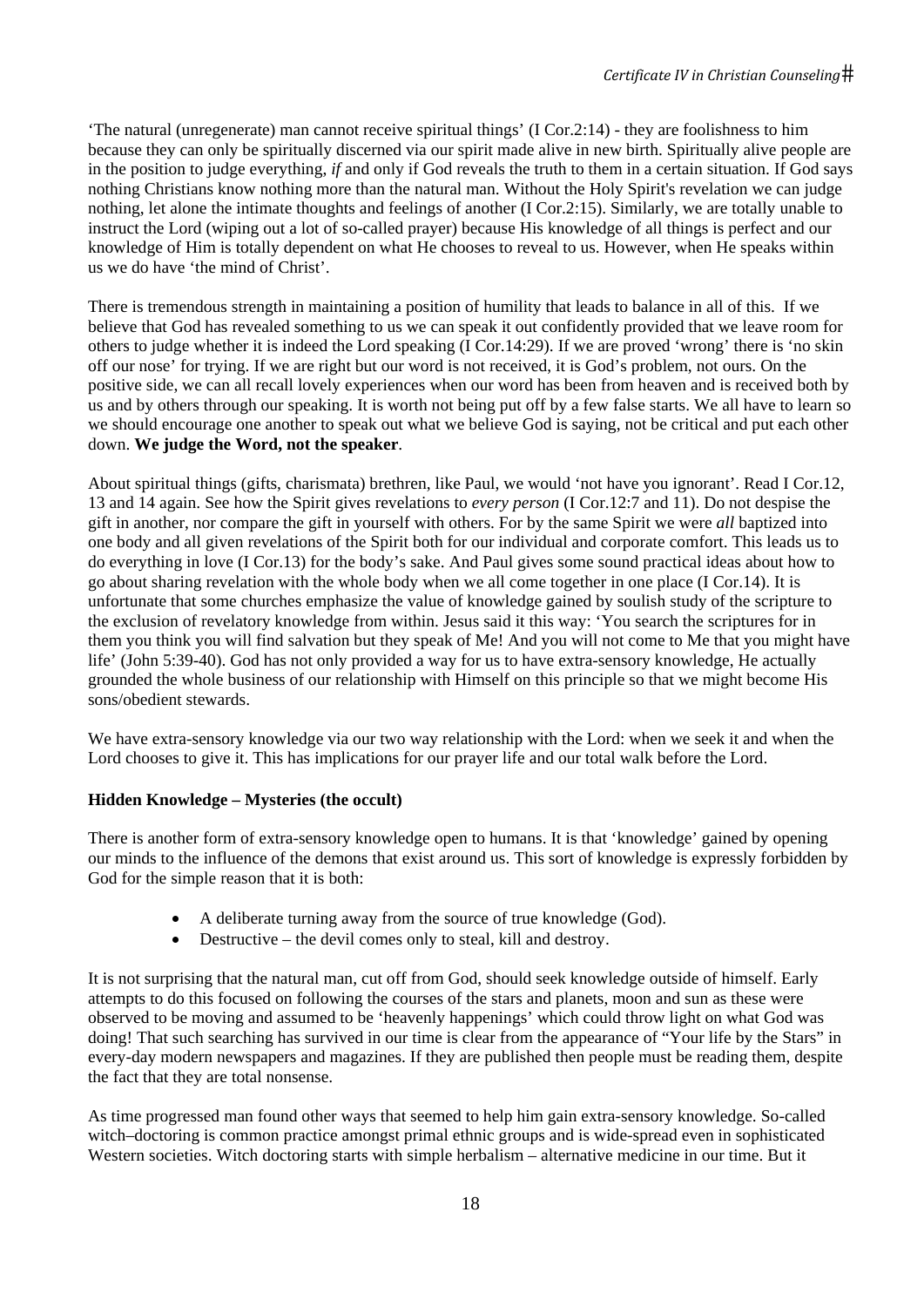moves on from there to bone throwing, card reading and crystal ball gazing aimed at deriving information beyond our normal sensing of it. Demon spirits are happy to cooperate with this kind of activity because it constitutes their opportunity 'to get into the act'; otherwise, being spirit beings, they have no access to the cosmos (creation). As with the Manicheans, people participate in witch doctoring as a means of gaining status and wealth from a grateful populace. Such men and women deliberately open themselves to Satan in order to gain knowledge about everything from sickness to 'who or what is destroying my business'. In this way, the whole world has been deceived into worshiping the god (spirit) of this world (Satan).

Sadly, in dealing with occult influences, the church has often Christianized pagan practice and in this way becoming a murky mixture of the truth and occult knowledge, paganism and pure doctrine. The Lord's command is that we come out of these things and seek only Him, to know His ways and thoughts and above all to know Him - or rather to let Him know us.

# **SUMMARY**

Humans are created to be God's stewards of the cosmos. To perform this task adequately we need to connect to the material world via the senses but to have understanding we need to seek God via the Holy Spirit planted within us. For without His instruction no amount of rationalizing/thinking will lead us to the truth.

In the final analysis, knowledge is all about having a right relationship with God, to hold to a sensible humility in which we walk with the Holy Spirit in every situation.

Arising from this we see that the Christian Counsellor needs to encourage a person into a vital relationship with the Lord. Once that is achieved, the client is on their way to a constructive, compassionate and worthwhile lifestyle. We will see how this may be done in a later section.

# **ASSIGNMENT 2**

If humans were created to be God's stewards of the corporeal world, write a short essay (2-3 pages) explaining how you see the necessary knowledge for the task may be constructed in the human mind.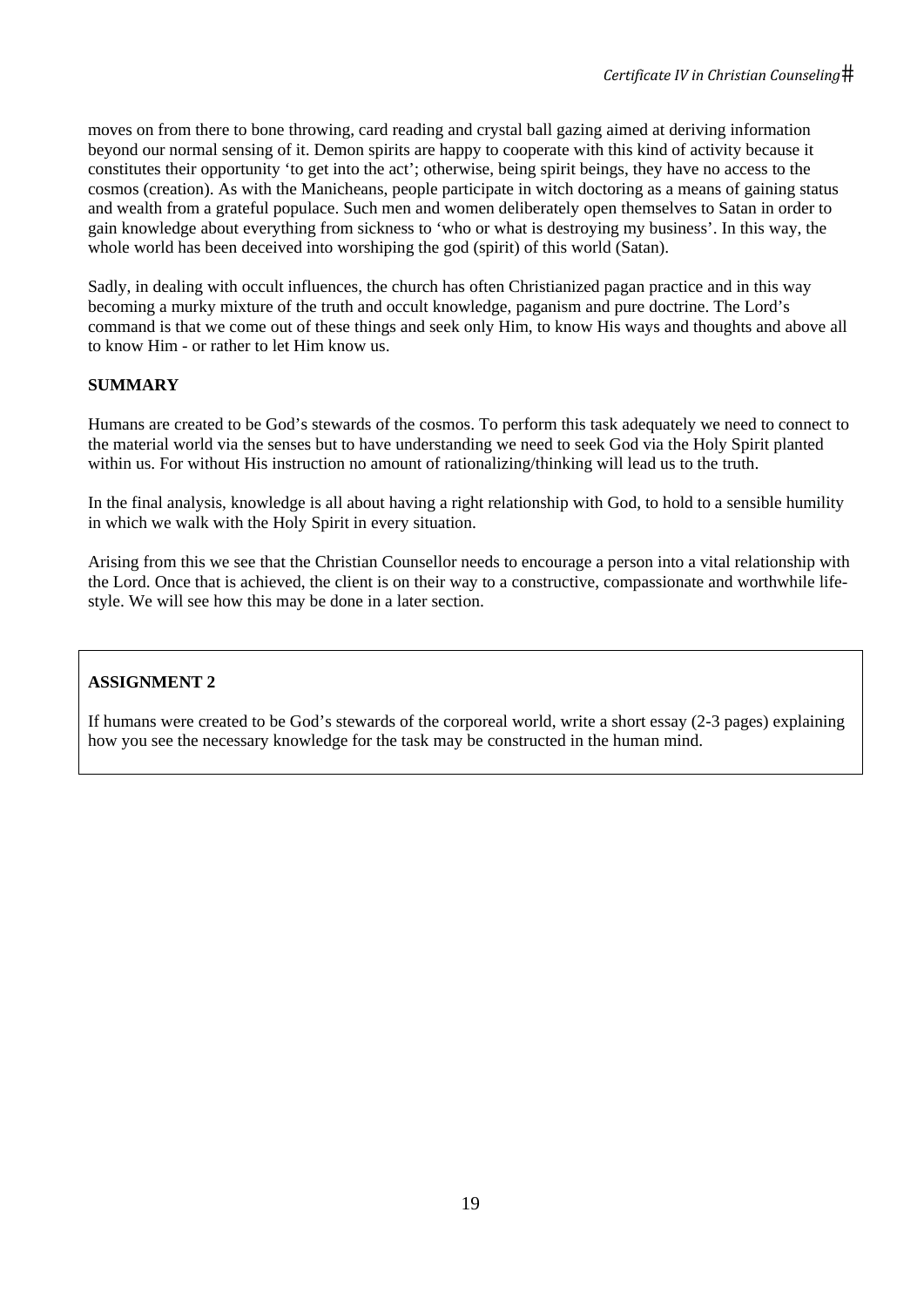# CHAPTER THREE

# **COMMUNICATION**

# **AIMS**

The aim of this chapter is to help you understand some difficulties relating to inter-personal communication.

Communication is obviously an important part of counseling. What you learn in this chapter will set you on an expanding learning experience whereby you improve your communication skills to the point that you can conduct a counseling session in a productive and efficient manner

# **WHAT IS COMMUNICATION?**

The dictionary says that communication is the act of imparting.

# **KEY STATEMENT 3 (Memorise)**

Communication is said to be perfect when knowledge (an idea) in one person's mind (the transmitter) has been transmitted to another person's mind (the receiver) so that the receiver has exactly the same idea in his/her mind as was in the other person's mind (Fig 1).



Figure 1: Communication!

# **THE COMMUNICATION PROCESS**

The process of communication is as follows:

- An idea or thought is in the transmitter's mind.
- The transmitter's mouth and vocal cords speak out that thought
- The receiver's ears receive the spoken words and nerves transmit them to the brain.
- The receiver's mind reads the message in the brain and translates the energy into an idea or thought.

After the idea has been communicated, the question is – is the thought in the receiver's mind identical with the thought in the transmitter's mind?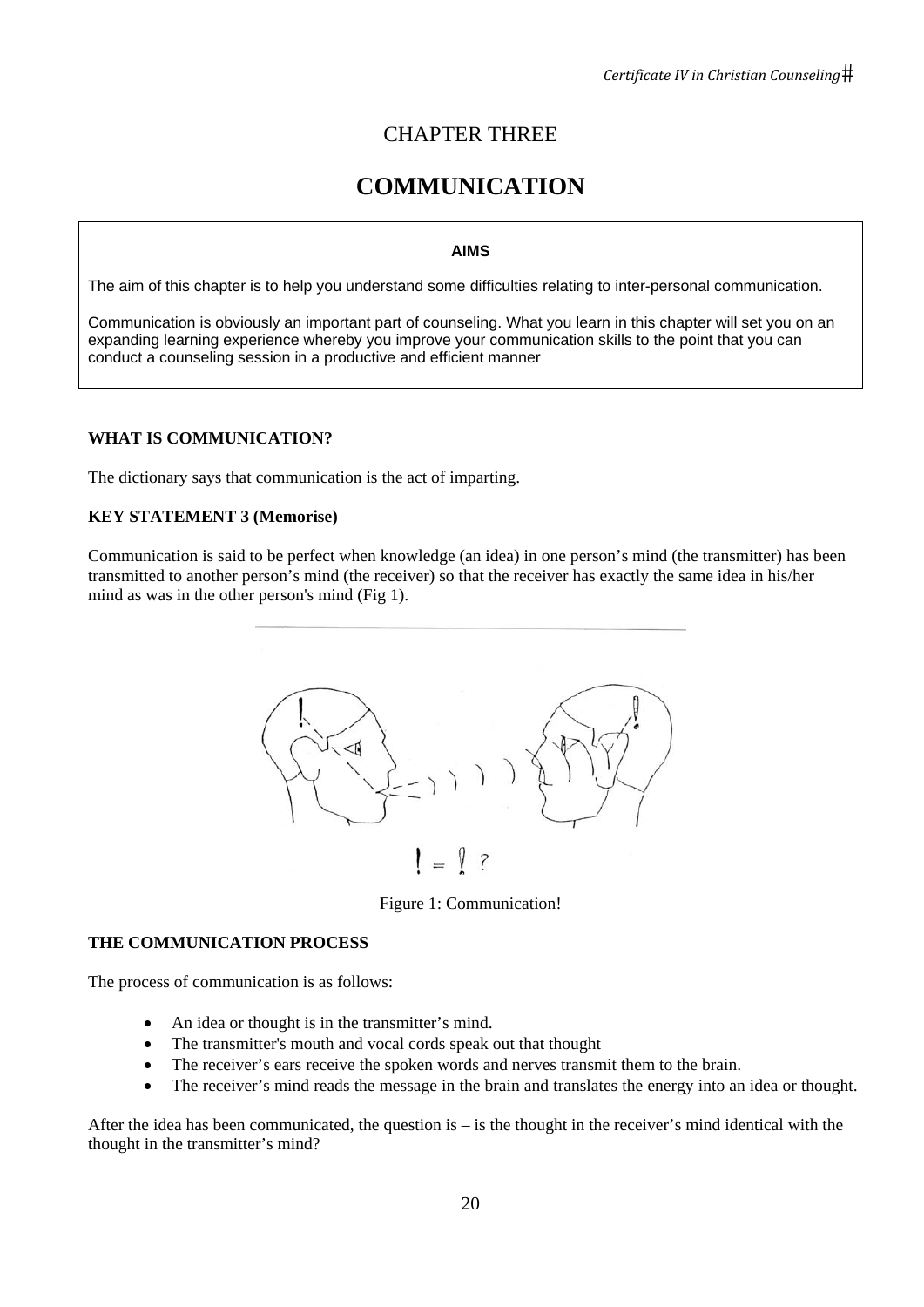If the answer is YES, communication has occurred. If the answer is NO, communication has not occurred, or has, at least, been imperfect.

Unfortunately, it is most often the case in human communication that the answer is NO! Perfect communication is a rare event.

It is probably true that LACK OF COMMUNICATION is the major cause of relationship problems, whether they be between:

> God and Man/Woman. Man and Man/Woman and Woman Man and Woman Adult and Child

Things to remember:

- For communication to occur, both parties must be actively seeking communication.
- Communication can breakdown at any point in the process.
- The background and experience of both parties is very important in the process we call this their frame of reference.

# **KEYS TO SUCCESSFUL COMMUNICATION**

## **Gaining Attention**

The first vital thing in communication is to gain the *active* attention and participation of the person with whom you wish to communicate. Failure to do this is a major reason for communication failure. We cannot assume that people are sitting around waiting for us to tell them things. The opposite is true. We have to make a special point of gaining the receiver's attention. This is well known to professional communicators, e.g. TV advertisements, political speeches, preaching, etc.

# **EXERCISE**

Watch several TV advertisements. In each case note:

- What is the message being communicated?
- What percentage of time is spent getting attention compared with presenting the message?
- What is the balance for an effective advertisement?

# **THINKING POINT/DISCUSSION:**

Who is responsible for gaining the receiver's attention? The transmitter or the receiver?

Is gaining attention a problem in the following situations?

Home Work Shopping Sport

What are the special problems of communication, if any, in those sites. Make a list.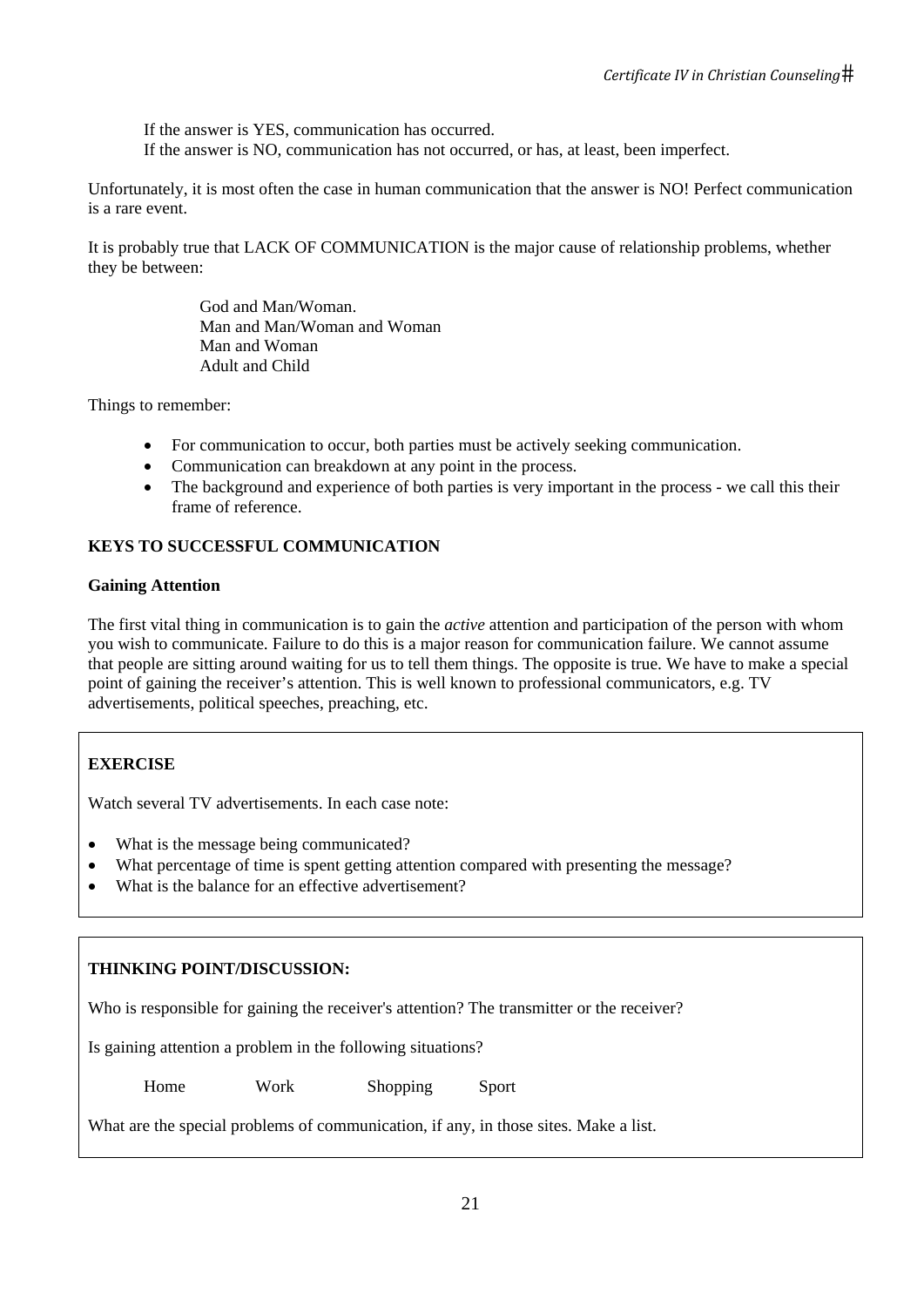From these discussions we see that for communication to occur there must be commitment by *both parties* to enter into the communication process. Further, in the gaining attention phase the responsibilities of each participant may be stated thus:

• The transmitter has a responsibility to gain the receiver's attention before trying to communicate the

message. It is important to choose the right time to communicate.

• The receiver has a responsibility to 'switch on', i.e. make themselves available and attentive to receive the message.

## **Discuss the following proposition:**

These responsibilities will only be taken up equally when there is an established relationship between the transmitter and receiver.

#### **Message Transmission**

Once the receiver's attention has been gained the process of communication begins. That is, the transmitter transmits the message. We have already said that this involves formulating an idea already present in the mind to a message that can be delivered through the sensory processes. The main human involvement in communication is undoubtedly the oral transmission/auditory receiving process but this is not necessarily the most effective. There are times when a touch can express thoughts, emotions and responses to a given situation more clearly than spoken words.

In oral communication it is important to watch the transmitter's/receiver's face and other body language. This can often tell us things that we cannot directly interpret from the spoken words; e.g. tapping of fingers, restlessness, sudden paleness, shock registered on the face, etc. Of course, we need to be careful not to place too much weight on these outward signs, any more than we would take everything that a person said on face value. They are just signs that help us determine how the transmitter/receiver is getting on in the communication process.

In knowledge transfer, words spoken or written are undoubtedly the most important means of communication. This has scriptural authority in that the Lord chooses this method of communication not only in speaking to man but in the creative act and the on-going management of the creation, (Gen.l:28-29, John 1:1-4,14, Hebrews 1:1-3). Further, the Biblical assumption is that the message and the person delivering the message cannot be separated in the communication process. This is very important to remember. The person's character and personality must be considered in interpreting the message, (John 8:44, etc). This is more apparent as relationship increases. When someone 'we know' says something, we are more likely to interpret them correctly because we know something about 'where they are coming from'.

Having said that, it is clear that some people are more adequate in communicating than others communication involves skills as well as good intentions. These skills may be divided into:

- Skill in encoding the message.
- Skill in relaying the message.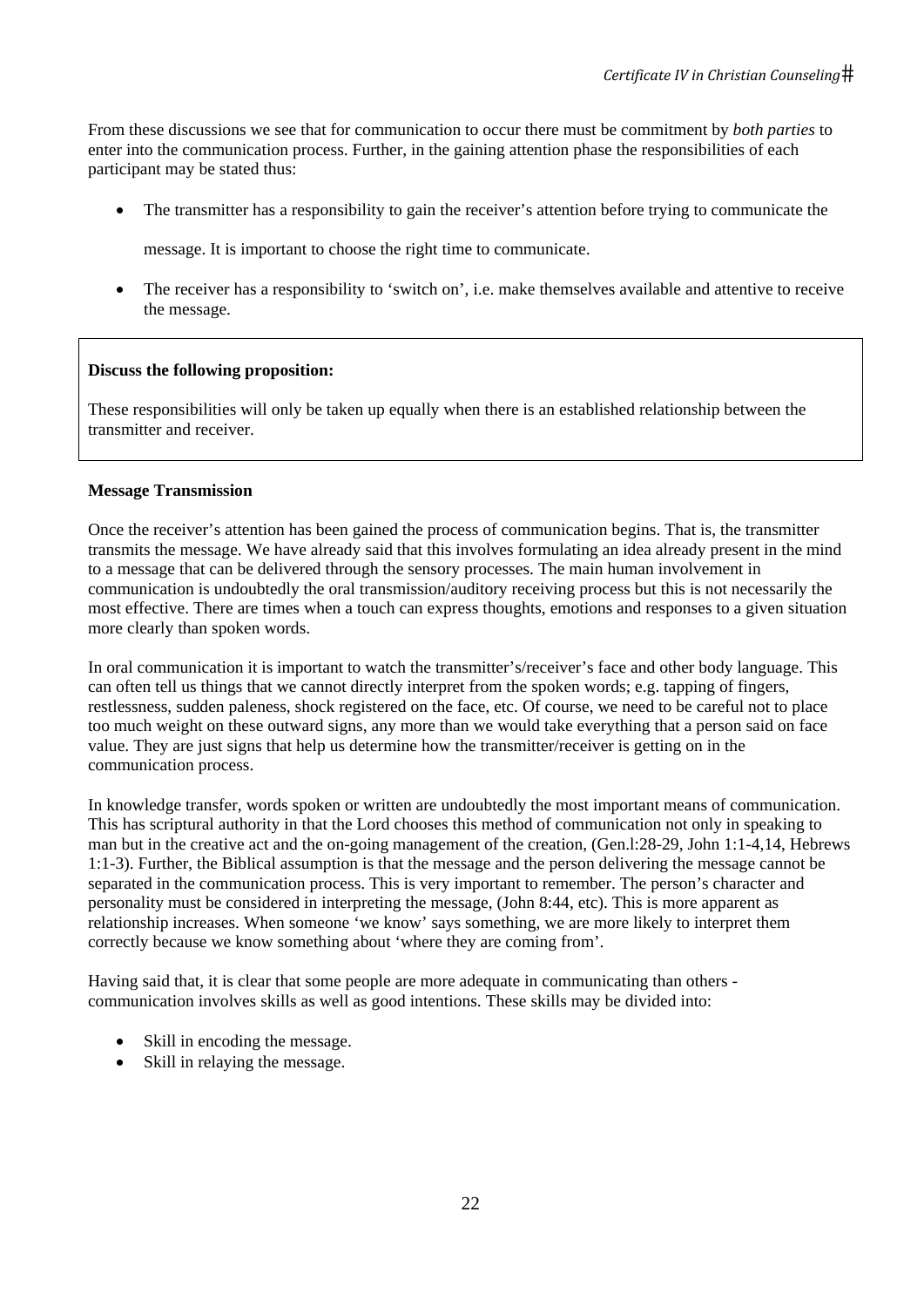## **Message Encoding**

Skill in this area of inter-personal communication involves the following abilities:

- The ability to empathize, i.e. to be able to see things from the other person's point of view.
- The ability to choose meaningful words.

Another way of saying this is to say that we must consider the receiver's *frame of reference*, i.e. the background experience to which they will refer in decoding the message. The more the frame of reference of the transmitter and the receiver agree the easier communication will be. The more our frame of references differ, the more care must be put into our communication procedures.

## **Empathy**

**General Ethnic Factors**: There are some obvious things to consider here. For instance, it is no use talking Laplander to a Chinese receiver. In encoding the message we must consider the receiver's language, education standard and general cultural background. It is generally easier to communicate to people who have the same or similar cultural background to our selves because of language and cultural similarities.

Cross-cultural Communication is generally more difficult than Within-cultural Communication. Differences of world view are culturally based. It is not that different peoples are less intelligent - they simply look at things and think in patterns which are different from those of other ethnic groups. Having empathy includes:

- Avoiding matters or language which may be culturally offensive, e.g. the use of the English word 'stupid' in Malawi.
- Including those things which will enhance good will.
- Personal factors the likes and dislikes of the receiver.

**Personal Factors**: Once we have selected the language most suited to communicating with a particular person we must consider personal factors which may inhibit communication. Obvious cases of this include the need to take account of any sensory *disabilities* the receiver may have - sight, hearing, etc.

But we need to go deeper than this. We must also try to anticipate and avoid saying things which will arouse negative responses which will 'cloud the issue' or, to use a technical phrase, 'introduce dissonance' into the conversation, as this will interfere with the receiver's ability to listen carefully or rationally to the message. Skill in handling this type of a response is important because we do not always have any pre-knowledge of those things which might upset a person. When dissonance occurs we need to know how to introduce our message in fresh ways, at the same time backing off to give the person time to recover. Above all we should not get angry because we are not understood the first time. Easier said than done!!

#### **The Red Button Syndrome**

.

Many people have had experiences which trigger negative responses to certain statements or situations. Many times the person may not know why they behave in this way; the response is not a conscious response, they just react. It is like pressing a button - hence the description 'a red button response'. The response is automatic, as soon as certain things are said or done it happens – the person is not in control

Naturally we need to try and anticipate these sorts of responses and to avoid them if at all possible, especially if the thing that causes them is *not important* to the communication. When we do meet this type of response we need to know how to help the person get through it to a better place of communicating. Prayer can unlock such a situation so that there is healing in the person concerned but this is not always the case. In time we can all learn to control these responses (and should do so) but we may never be completely free.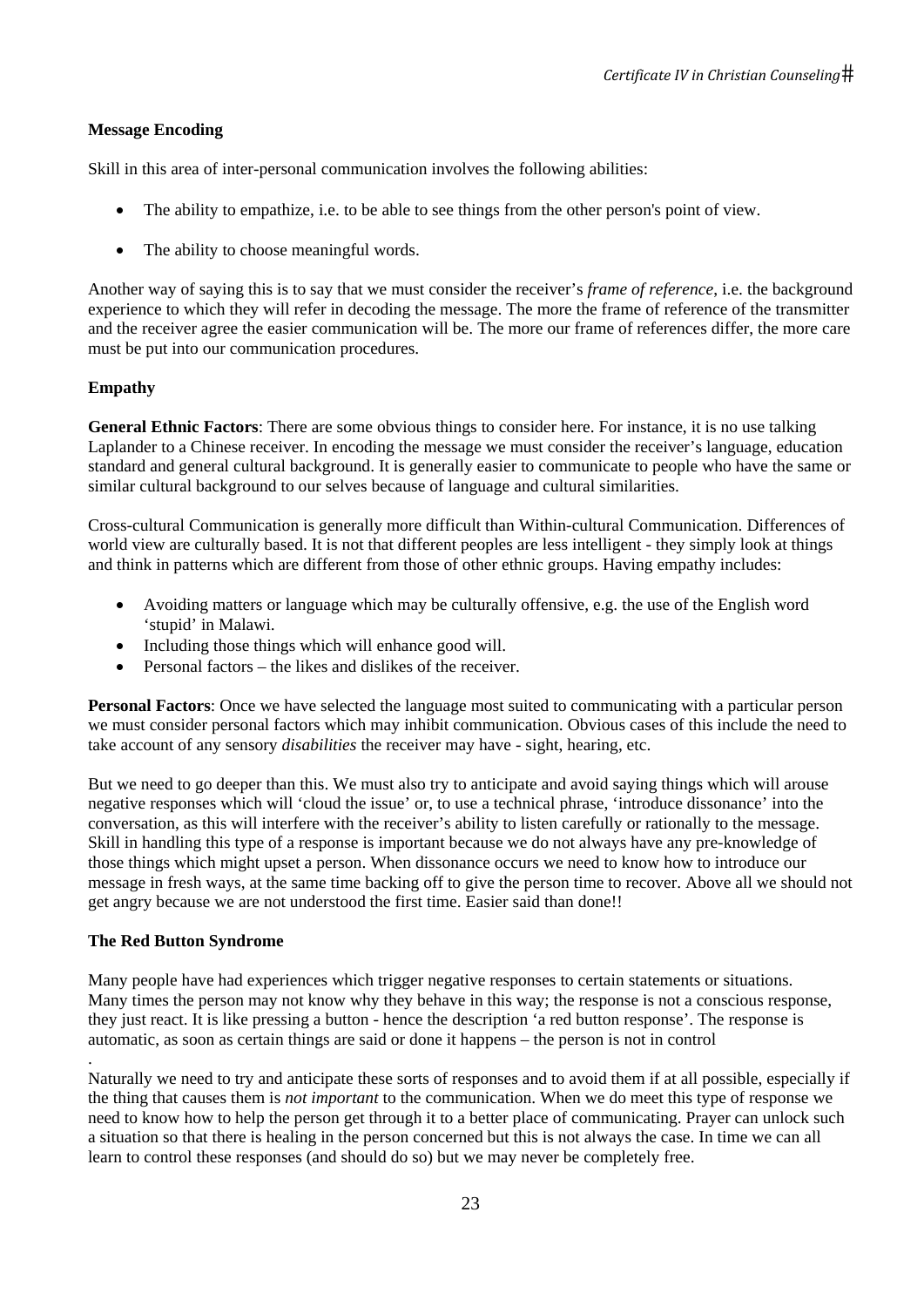In communication we need to learn how to ride over our own negative responses and to give other people time and room to get over theirs. We will do this if we are truly committed to communication. Again, it is the value that we put on our relationships that finally dictates whether we will persevere in communicating.

## **Choosing Words**

Languages differ a great deal in their preciseness of meaning. Generally speaking, ancient languages are more precise in meaning than modern languages - particularly those which have been influenced by a variety of cultures and situations. Modern Greek, for instance, is fairly strongly rooted in Ancient Greek and has a corresponding precision. English on the other hand is a language drawn from many root languages and peoples. In England itself the population is made up of Celts, Britons, Angles, Saxons, Vikings, Danes, Pics, Scots, Normans, Jews, West Indians and Pakistanis to name just a few influences. Besides this, English contains words from many other languages gained through the establishment of the British Empire over a wide geographical area, embracing a great range of people.

Word meanings change through time as a natural consequence of colloquial (slang) usage. Many words take on meanings that had nothing to do with their origins. Consider: 'we had a tremendous time'; 'we had a terrific party' - look up the Dictionary meanings of the underlined words. See what you are communicating to a Chinese who has learned his English from a book?

Some words commonly used are only understood in an imprecise way. They are words of degree that have a wide range of meaning. Such words should be avoided if possible as they do not communicate precise meanings to the receiver of a message.

| Write down your understanding of the following words and compare them with some friends. |          |          |          |      |      |  |
|------------------------------------------------------------------------------------------|----------|----------|----------|------|------|--|
| reconcile                                                                                | evaluate | friendly | charisma | like | love |  |
| Can you think of any more vague words?                                                   |          |          |          |      |      |  |

Try to choose precise words wherever possible, e.g.

- 1. Compare the Greek word *katalasso* (meaning to exchange money in the market place for coins of equal value) with the English word *reconcile*. Which word gives us a clear picture as to *how* Jesus reconciled the whole world to God?
- 2. Paul says 'stir up the gift' English words in II Tim. 1:6. The Greek word is *ana-zopureo* which means 'rekindle the flame' as with a brazier. Which statement gives us the clearest direction?

It does not matter how careful we are, there is always a strong chance that a word in a message will mean something different to the receiver than to us. Communication seldom occurs at the first attempt. Word meanings may need to be explored through probe questions before we are satisfied that communication has occurred. This is especially important in teaching. For this reason we need to develop skills in feed back (verbal and visual). These can show us when there is a block in communication.

Exercise: List some visual signs of feed back?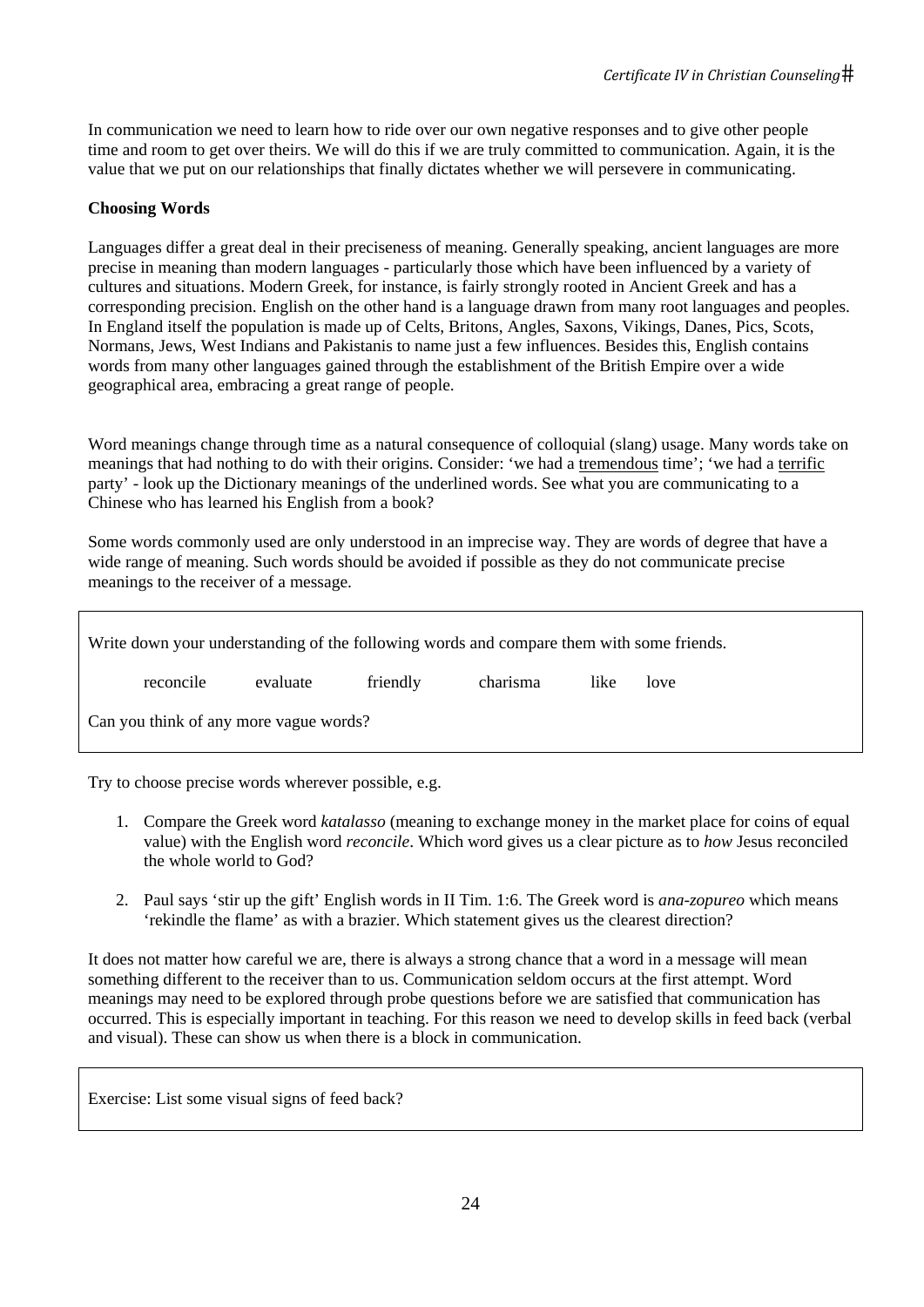Experienced inter-personal communicators, such as teachers know that *the sensible approach* to take in communication is to accept that 'The blame for a lack of communication should be taken by the transmitter not laid on the receiver'. [In everyday society it is often the receiver who is made to feel inadequate through their failure to interpret a message to the transmitter's satisfaction. This is both unreasonable and counter productive to communication.]

Problems in communication can be overcome by:

- The transmitter appreciating the possibility of wide differences in frame of reference and perception and taking care accordingly both in encoding the message and in reading feed back.
- Both parties being prepared to work through any problems which may manifest until they are both satisfied that communication has occurred. This is vital in many areas of life, none more so than in the home and in the counseling session.

Paul exhorts us to come to *sumpsuche*, i.e. soul unity - unity of mind and purpose is essential if we are to please our Heavenly Father (John 17:6-8, 14-23; Eph.4:l 1-16; Phil.2:2, etc.). Strangely, it often seems that it is easier to achieve unity in the business environment, sport and army service than in the church or home.

## Discuss:

Why is unity in the home and in the church apparently more difficult to achieve than in a secular office?

## **POWER IN COMMUNICATION**

So far, we have talked of communication as the transference of ideas, knowledge or thoughts from one person to another. We have also assumed that each party has participated voluntarily in the communication process. In real life situations, much communication is aimed, not just at information sharing, but at provoking action. Where this is done without due regard for the goals of the receiver, the process can be viewed as manipulative. The exercise of power in communication is readily seen in a range of normal communication media.

# **Consider the following questions:**

Why do people publish newspapers? Why do people buy newspapers? Why do politicians make speeches? Why do people attend political meetings? Why do people preach sermons?

In each case, consider the question of morality in communication.

# **Communication Responses**

To understand how power may operate in communication we need to consider the way in which the human soul responds to communication. The human soul has an emotional as well as a mental capacity. Involvement in communication may trigger an emotional as well as a mental response. We know this all too well. It is difficult to keep our emotions under control in many situations. Few people manage to be always dispassionate in informal conversations, especially if a red button is hit. In the communication power game, someone has said: 'If you want to move people to action, you must move them in their emotions as well as their minds!'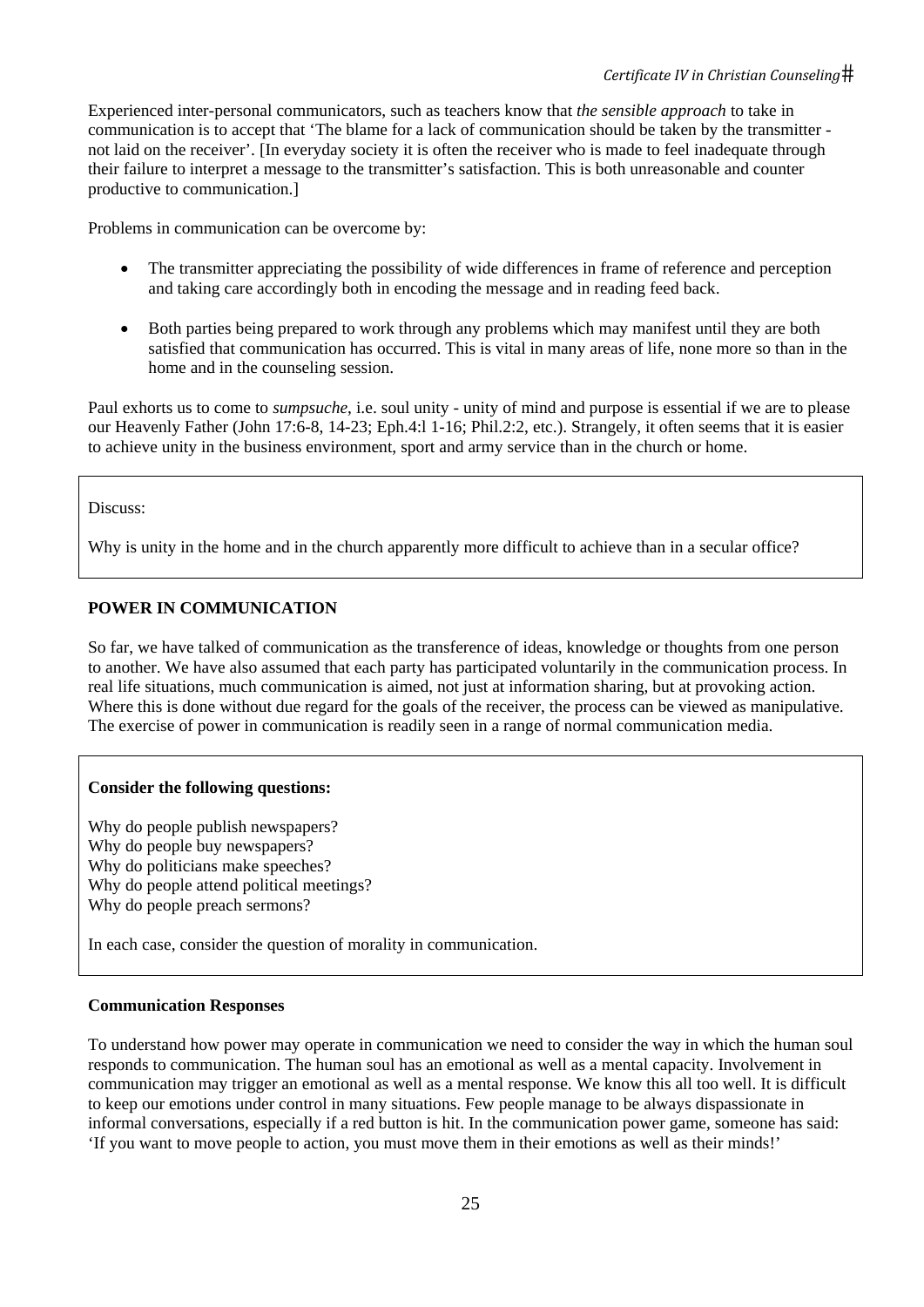The Greek philosophers prided themselves in their capacity to view discussion dispassionately. Those that met in Plato's garden were known as Academics, after the Greek God Akademos after whom the garden of Plato was named. The word 'academics' is used in English society to refer to people who are supposed to view things intellectually without emotional response. In fact, many academics can get very emotional, especially if you dispute their pet theories! Try arguing Special Creation with a confirmed Darwinian Evolutionist! In truth, behind every apparent cool facade there is usually a great deal of suppressed emotion - people do not lose their humanness as easily as they might pretend. The professional communicator knows this only too well and the worst of them know how to exploit it to the last degree.

# **Persuasive (Manipulative) Communication**

In the human arena, outside of the influence of the Holy Spirit, human nature being what it is, much communication seeks to promote action in others to benefit the transmitter. Whether this is beneficial to the receiver is arbitrary. The receiver is viewed as 'fair game' and must 'look out for him/herself'.

The world of advertising abounds in persuasiveness and manipulation. This is an ever increasing problem for administrators and legislators who seek to protect a gullible public from unscrupulous sales promotion. In many cases it is only laws and threats of legal action and penalties that keeps advertising within reasonable bounds. Even so, despite the legislation, it is quite easy to find advertisements that are misleading if not obviously untruthful. Inference is a great tool for the modern advertiser, e.g.

'If you have the right car you get the best girl'. "Coke gives Life"– this was removed after it was challenged in the US Supreme Court.

These tendencies in formal advertising are only extensions of the normal condition in communication. Whether it be in the home, the classroom, the school yard, the factory or the office - wherever there are people you will find a constant flow of manipulative and persuasive - sometimes subtle, sometimes blatant - conversation.

#### **Detecting the Manipulative Factor**

The clearest sign of persuasion/manipulation in communication is the presence of pressure on the emotions. Where an action response is encouraged, not out of personal choice but from fear of consequences, manipulation is definitely occurring. Sadly some teachers strive to obtain results through this type of approach. Parents are prone to it also. One of the worst features of continuous exposure to persuasive and manipulative communication is the development of defensive responses. Such responses may become habitual, sometimes leading to extreme anti-social crime. Criminal behaviour is not so far removed from normal behaviour. Sometimes in the sub-human world, the line is very thin. Some call it a 'rat race', 'the jungle'. 'Eat or be eaten', 'dog eat dog'. Praise the Lord that He has delivered us from this present world!! The last thing we need in Christian counseling is anything approaching manipulation via threats or triggering of the emotions.

#### **The Christian Response in Communication**

The goal of every Christian should be to have their emotions and mind under the influence and control of the Holy Spirit - rather than be controlled by external influences. From this position we are immune to unhelpful responses to communication. We are empowered to rule over our circumstances in this world. This does not mean that we lose our humanity. On the contrary, we become fully human in the way that God planned in the beginning. When we judge all things, including information being communicated to us, against our inner spiritual revelation, we are more than conquerors. Further, we are potentially a powerful influence of truth and righteousness in human society.

We have already seen that knowledge of the truth can only come through the indwelling Word of God spiritually imparted. In Christian communication, when we speak we do not have to use persuasive words. Rather our words will be effective as they *clothe the other person's inner revelation with understanding and*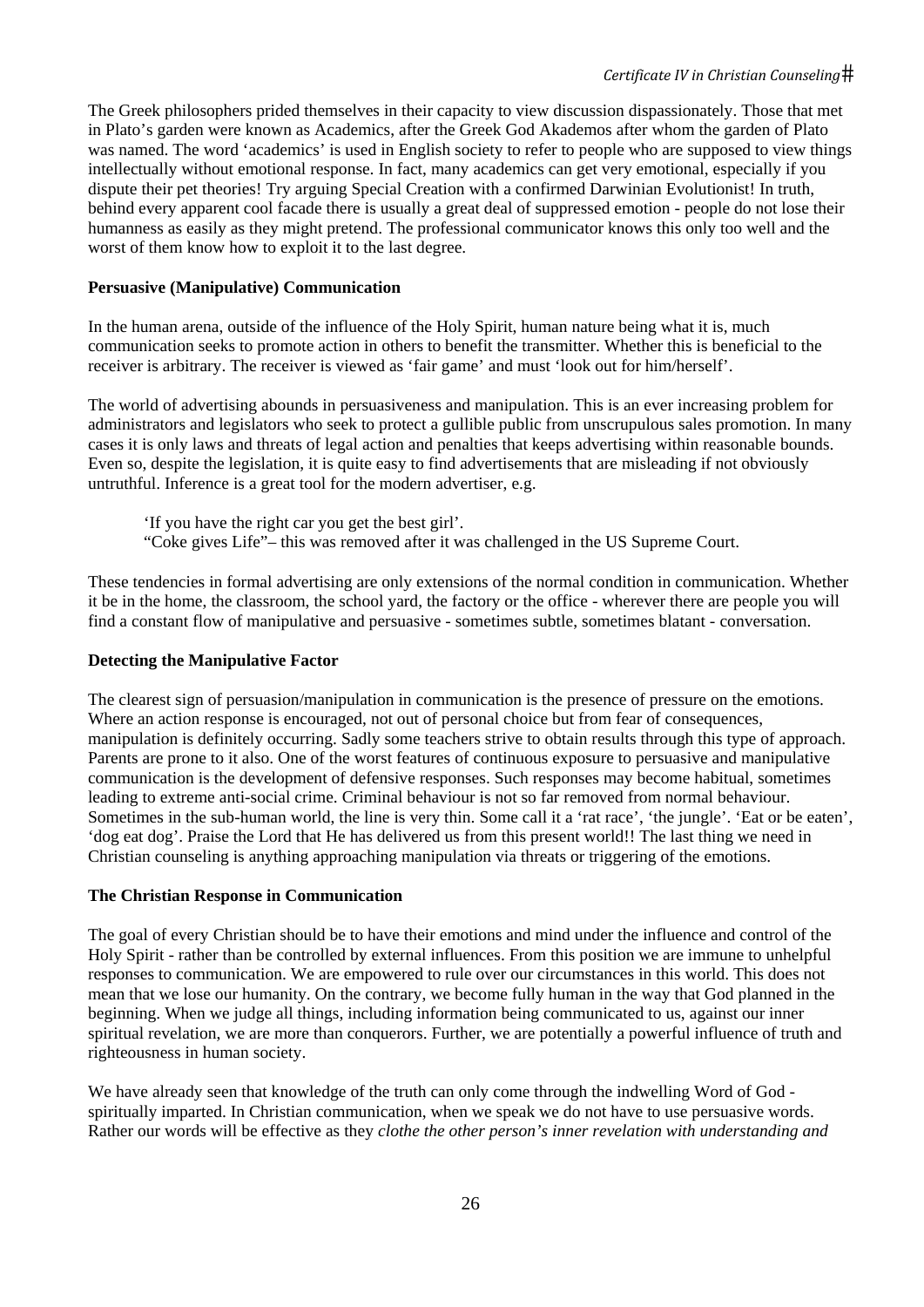#### *Certificate IV in Christian Counseling*

*insight*. This indeed is the purpose of the scripture. It is not powerful in itself, but when the Holy Spirit is working in us, the scripture translates otherwise unintelligible, spiritual communications into thought patterns that are truth and life - bread from heaven! The receiving of such enlightenment has a mental and emotional result, expressed by Paul in Romans 14:17 as 'righteousness, peace and joy in the Holy Ghost'. We could define this state as 'Total Health'!

Paul suggests that Christians should 'persuade others' but we need to recognize that it is not us but the Holy Spirit who must be the persuader and that this persuasion takes place in the inner man, not through manipulative external communication.

As Christian communicators, we need to train ourselves to be attentive to the information coming from *our inner most being* and guard the door to our mind and emotions from external influences. This will mean learning to see and hear things without letting them affect us emotionally. It also means avoiding communications (films, magazines, newspapers, people and situations) that are not essential and are potentially disturbing. By 'disturbing' we mean liable to rob us of our peace and joy in the Spirit. Paul says it this way:

"Whatsoever things are TRUE., HONEST, JUST, PURE, LOVELY, of GOOD REPORT; if there is something VIRTUOUS (chaste, moral), WORTHY OF PRAISE, THINK ON THESE THINGS!!!!" (Phil.4:8).

This is the Biblical version of the power of positive thinking! It is healthy. Of course, a Christian is not entitled to exclude themselves from human society. Then the salt will truly lose its savour and will be fit for nothing. We cannot avoid all potentially peace and joy robbing situations but we need to operate so that we SEE but do not LOOK (Matt.5:28), HEAR but do not LISTEN to things which are not edifying. This is an acquired skill which only the Holy Spirit can teach us.

Coming back to our own communicating: Peter's command to the Christian communicator is to 'speak the oracles of God' (I Peter 4:11). Paul was always careful to do this (I Cor.7:40). If we follow this advice our communicating will always be edifying, i.e. lifting up our own thoughts and the thoughts of others.

#### **The Scab Syndrome**

Be careful that, in the seeking to be only edifying, you do not fall into the trap of avoiding honesty and truth when the situation demands it. This leads to a sad situation which we can call the 'scab syndrome'.

In some Christian groups people are exhorted to not make any comments that might be viewed as negative. This can easily lead to the situation where, even though there be strong disagreements within the group, matters cannot be resolved because the norms disallow them being aired. Very often, strong negative social sanctions may be applied to any person who attempts to speak out about what they feel are persistent problems. Suppression of this kind usually leads to much talk about the problems *behind the scenes*. Because we are disallowed from addressing the problems with the 'opposition' we usually end up discussing them only with people who agree with 'our opinion'. On the surface it is all smiles and encouragement - the scab; underneath it is a mass of unresolved issues affecting relationships. This is a sad sort of Christian Community. Outwardly it has the appearance of godliness but inside it is a putrefying mess. It is certainly not the transparent, healed community that Christ preached and we read about in the first chapters of Acts.

Because suppression leads to underground conversation, cliques will form along with dissatisfaction. Christian communities living the life of the scab syndrome must inevitably have a history of broken relationships and social splitting. A transparent community may have its problems but for those committed to it there is corporate life of a high quality. Let us aim for it, for it will please the Father to dwell amongst such a community. In any society there will always be things that we have to deal with in our own hearts. But there are other things that must be communicated if relationships are to be built on a firm foundation.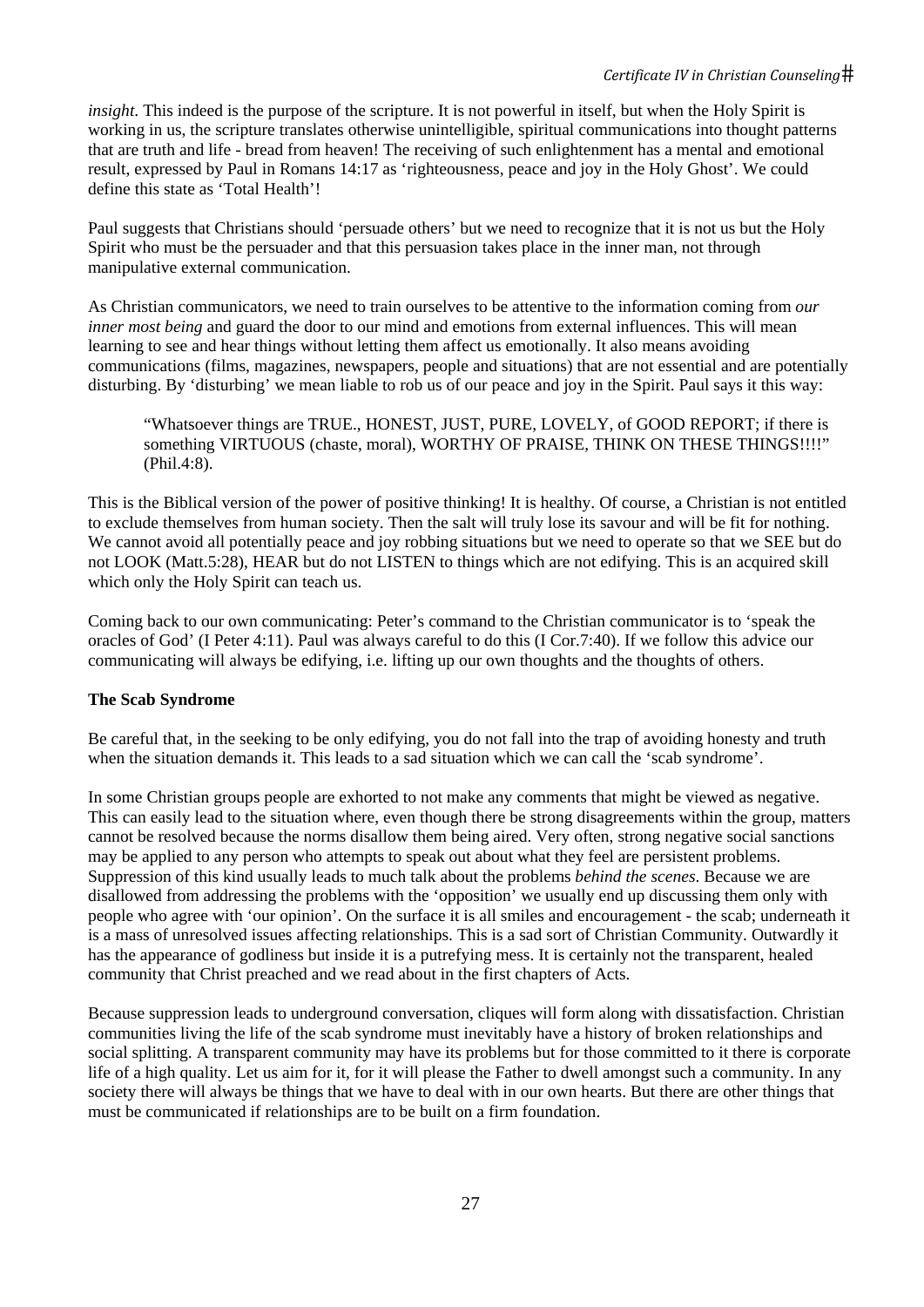# **ASSIGNMENT 3**

As a Christian counselor, from the above text make a list of things that you should do to make your communication effective and things you should avoid.

From you own experience, write a paragraph describing a situation where you felt you communicated well and a situation where you felt you failed to communicate what you were trying to say.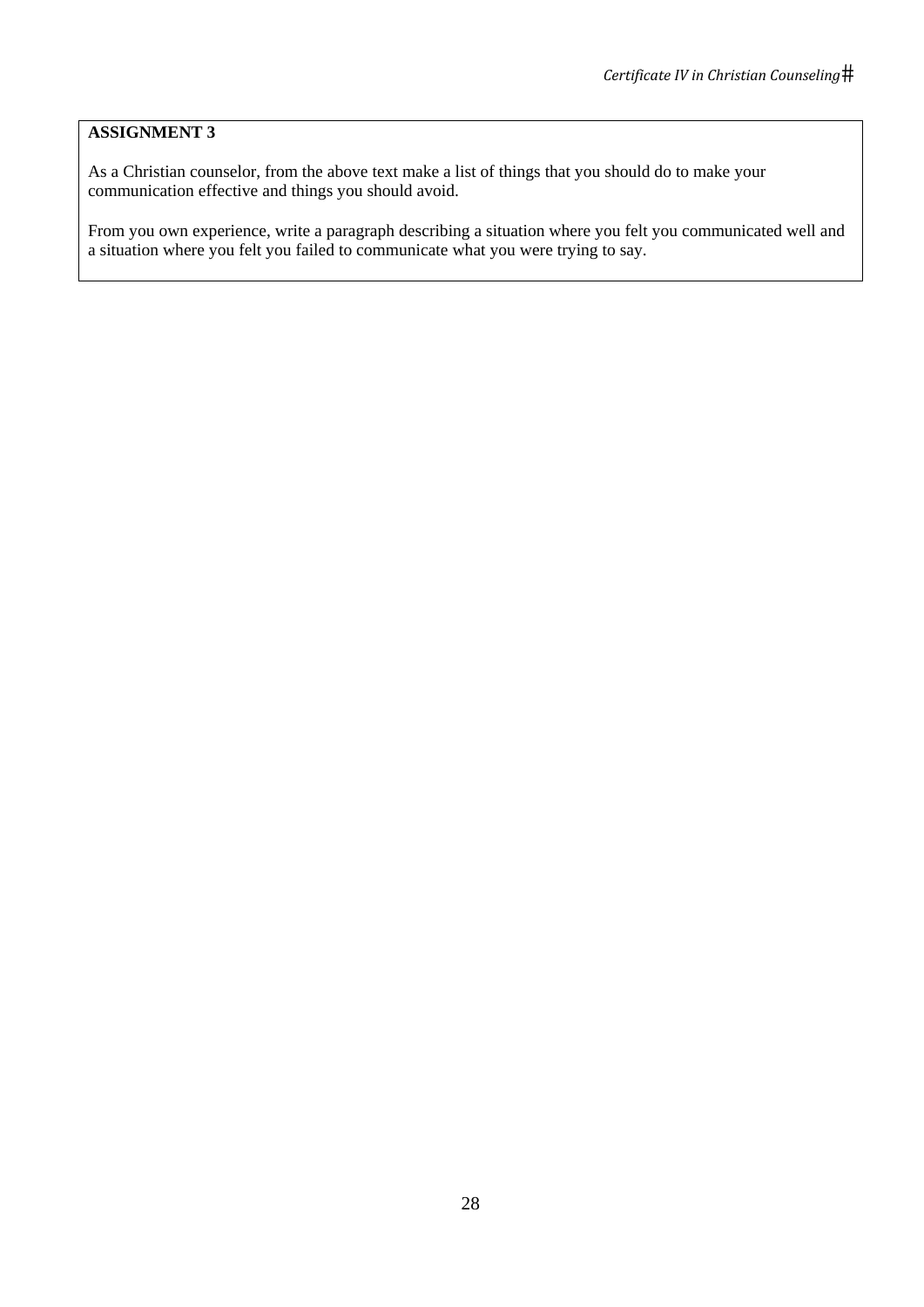# **CHAPTER FOUR**

# **COUNSELING FOR ABUNDANT LIVING**

#### **AIMS**

In this chapter we will see that counseling may be viewed as problem solving. This gives us the clue to how the counselor may manage the counseling process.

We will also see that God has an ongoing plan of development for humans and that human responsibility changes with age. The wise counselor takes note of each client's age and circumstances and attempts to help them understand and enter into God's order. For we are created to be God's stewards and friends and to enter into his program for our lives opens the door to the best we can know.

In some people's mind, counseling is exclusively concerned with trauma. In this course we take the position that trauma counseling is only a small part of *general counseling*. People need advice, a sounding board, for making all kinds of decisions:

 What school should I attend? What career should I prepare for? What girl/boy should I marry? What kind of a job should I look for? What house should I buy?...

These are just some of the important questions that people have to make. Very often, people seek advice about such matters from people more experienced than them selves. This kind of counseling is some times called 'guidance' – career guidance, marriage guidance, etc, although in business these days it is more often called 'mentoring'. We are including *all of these activities* under the general heading of 'generic counseling', *generic*  meaning something that is universal, i.e. applicable in all situations.

#### **PROBLEM SOLVING**

One way of looking at the counseling process is to see it as 'problem solving'.

Problem solving is a key activity in just about every field of human endeavour. Different schools of thought apply different words to the steps in the problem solving process but on closer examination we find that they are all talking about the same thing, e.g.:

#### *A Problem Solving Model*

- Step 1: A problem or need is stated.
- Step 2: The context in which it arises is investigated
- Step 3: A goal is set we decide what needs to be changed, where we want to get to.
- Step 4: Strategies are devised to achieve the goal.
- Step 5: Action is taken.
- Step 6: The results of our action are evaluated.

The idea behind this model is that human agency may be improved by taking a disciplined, ordered approach to action rather than just responding in a haphazard way to life's circumstances.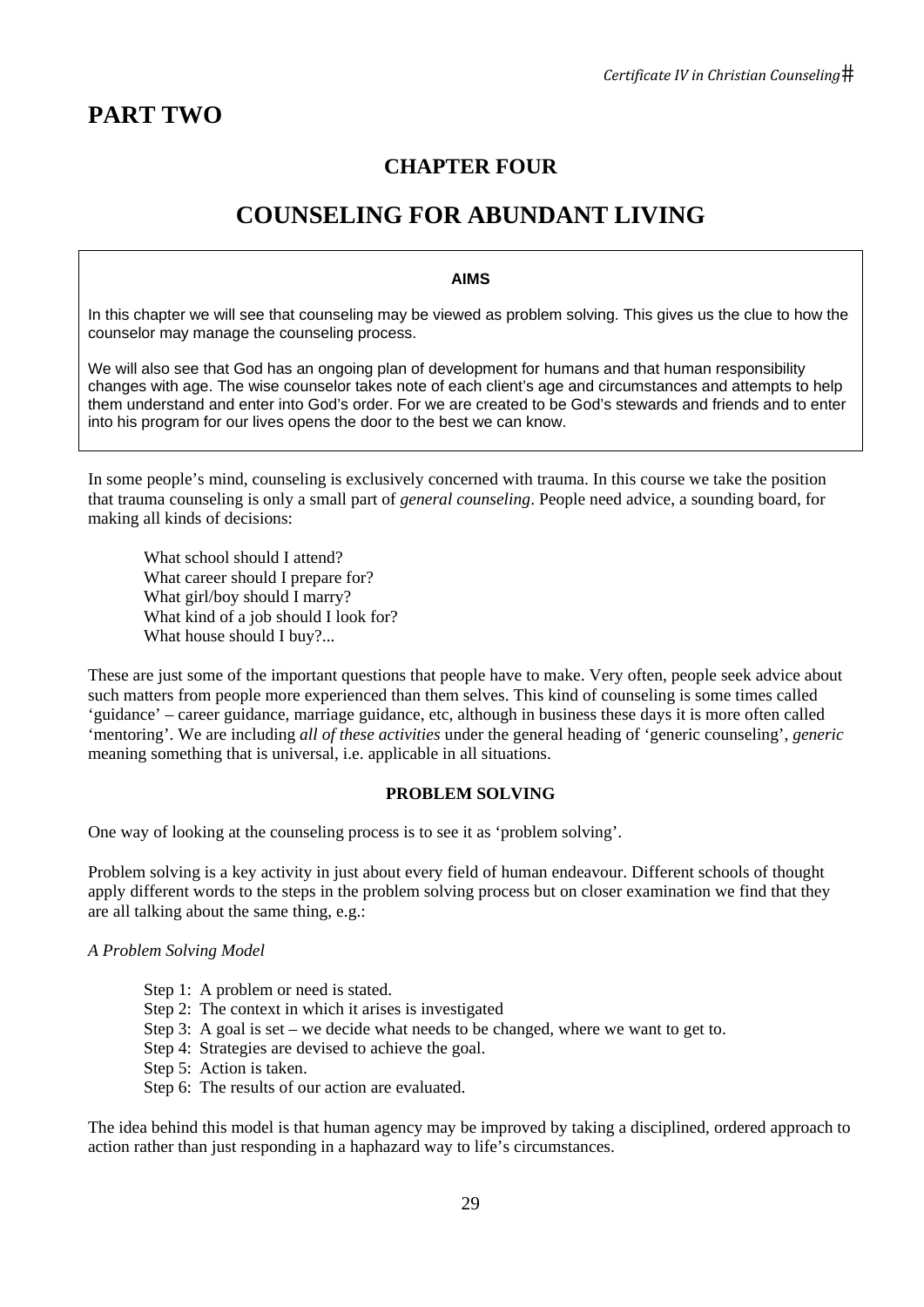# **KEY STATEMENT: (Memorise)**

"Problem solving is a disciplined rational process by which humans aim to manage their affairs to advantage"

# *Egan's Counseling Model*

The problem solving model provides *a structure* for the counseling process. In the practical module associated with this course you will be introduced to Egan's counseling model which is in essence simply a problem solving model adapted to the particular needs of the counseling situation. The wise counselor carries Egan's model into the counseling room to ensure that the time spent is as productive as possible.

# **HUMAN DEVELOPMENT – AGE & RESPONSIBILITY**

In chapter 1 we said that people need to be helped to live constructively and compassionately – promoting both their own good and the welfare of others. But what is the 'good life'?

In today's 'post modern world' there is an idea floating around that everyone should be free to do whatever they like – that anything goes. Feminists have introduced another idea – if people mess their lives up it is not their fault, society as a whole has a responsibility to appoint government paid social workers to help them get back to better choices, that is to say, *counseling only becomes relevant after a person has pursued their own ideas and found them not working*. In this chapter we want to argue *that it is better to take advice before making choices and in that way avoid decisions that may well prove disastrous*. We want to argue further that *God has a plan for human development aimed at our highest good*. If we choose to fit in with God's plan we are blessed; if we choose to reject God's plan we are heading for disaster.

# *Living within boundaries*

The idea that humans are free to do what they like is a delusion. Consider the physical world. Physicists tell us that the world is made up of four realities: space, matter, forces and time. Experience shows us that humans have very limited choices with regard to these realities.

- **Space**: Space is an ever present reality for which we are very grateful but left to our own devices we are not free to operate in space in any way that we might choose. We cannot exist in free space – try jumping off a cliff. We can jump into the air but only in a limited way and for a limited time. We can travel in space but only at limited velocities.
- **Matter**: We need matter to stand on, to eat and to create shelters but there are definite limits to how we relate to matter. We can only lift matter of limited mass and some matter is toxic and harmful to touch (acids, radioactive material, etc).
- **Forces**: Gravity binds us to the earth and electro-magnetism can be harnessed to good use but be careful how you handle it!
- **Time**: Who can manage (slow down or accelerate) time?

Even cursory look at the physical world shows that humans live in very *definite boundaries* when it comes to the physical realities. We can improve our performance with ingenious technology but the cost is often prohibitive – think about the cost of space travel.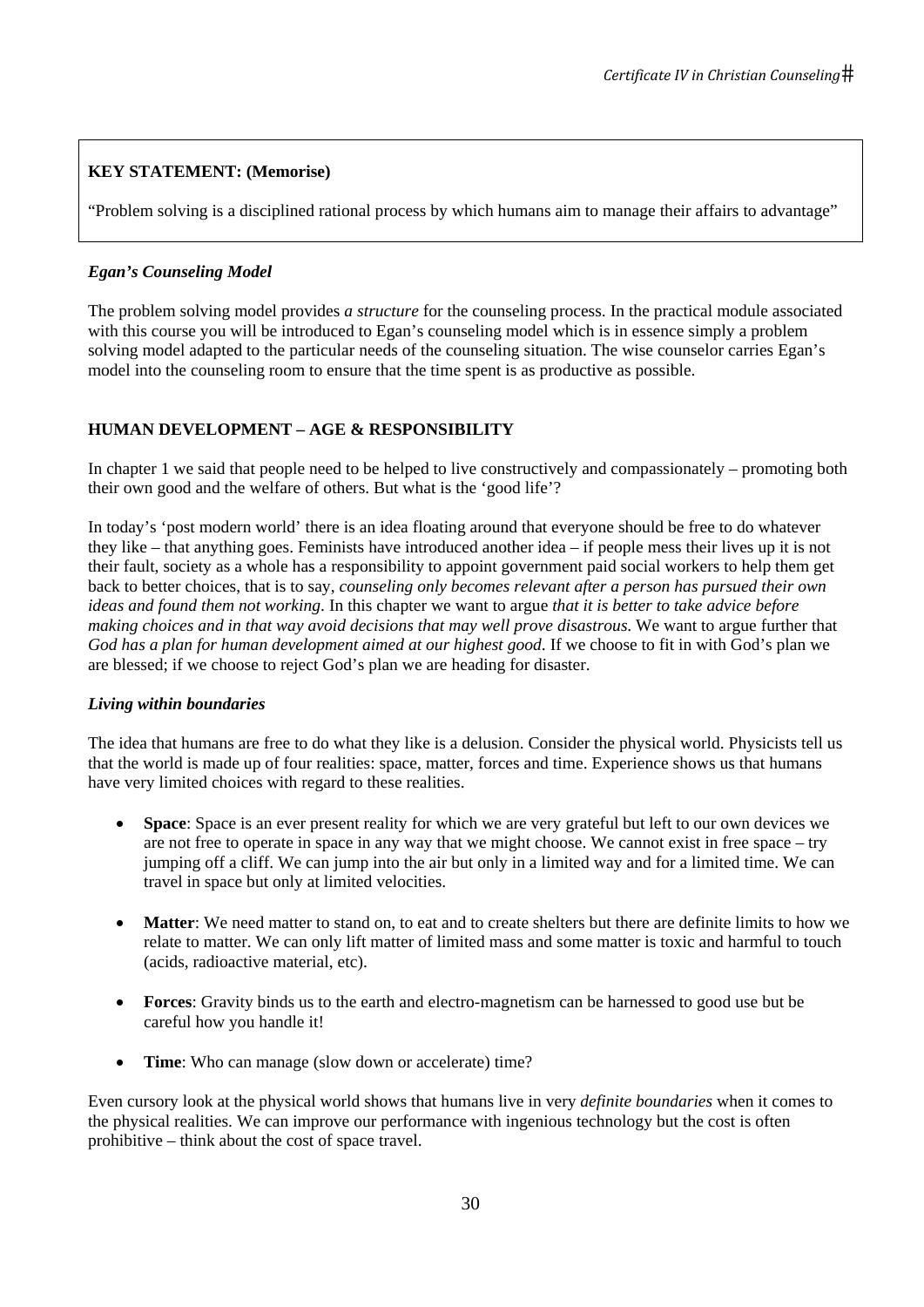The same problems apply in the social world. If we step outside of certain boundaries there are consequences. It is not a free world in which we can do what we like, however attractive that idea may be to the human spirit. At the present time, human marriage is very fragile. Even Christians are walking out of their marriages to escape responsibility. But what about the children, how do they handle the breaking up of the household? Contrary to what is often claimed – children do **not** 'soon get over it', any more than a sexually abused child finds it easy toorget the past. Further, the single life might look attractive from the inside of a difficult marriage relation but the consequences of moving out of an established identity are greater than people imagine. There are boundaries to human action and we ignore them to our peril.

In the next few pages we aim to set out *God's plan for human development* as revealed in practice and in scripture. It is crucial for our understanding and development that we know how the Holy Spirit is guiding us at different stages of our life. It is also *crucial in counseling* that people be helped to see that the most appropriate action will vary with our age and circumstances. Fitting into God's plan is not burdensome. It is the way forward to entering into the best that we can be and experience in our time on Planet Earth.

We have subtitled this section – age and responsibility. This relates to the important understanding that humans were created to be God's stewards in the management of Planet Earth (Gen.1:27-31). Nothing changed once the New Covenant was established – see Ephesians 2:8-10.We can do this job because God created us to be in touch with Himself. We are His temple. The Holy Spirit within is a *vital conjunction* between the spiritual world (God is a Spirit) and the corporeal world (the creation). We may be known by God and are created to hear His voice! *This is what we need to communicate to every person who comes for counseling: they are created for good works which God planned before the foundation of the earth!* 

But to function in the way God intended requires development via education and training. We do not immediately take up our role as fully functional humans at birth. The Bible reveals that there is an ongoing plan of development with definite stages. We will discuss these stages in human development in detail in our midcourse workshop but here are a few general ideas about each phase.

# **Stage 1: Infants**

It is fascinating to watch children enter the world. With what vigour they reach out to the cosmos (the things around them) and how quickly they develop insights! In this first stage, we are not so much interested in people but in physical things, especially food!

# **Stage 2: Toddlers**

At about eighteen months, toddlers begin to relate to other people. They begin asking lots of questions and move on to learn language(s). It is remarkable that every child has the inbuilt capacity to learn any and every language should they be exposed to it at this stage of life. Language is not inherited, it is learned from others. People from different backgrounds learn to speak with the accent of the place in which they are located.

# **Stage 3: Children**

When the second teeth start coming, people everywhere recognize that the child is 'school ready'. In Africa this may simply mean minding cattle (boys) or doing household chores (girls). In the West we send our children to primary schools and teach them all kinds of things that are supposed to be of value in our lives. Jean Piaget makes the point that children at this age are strongly focused on what he calls *concrete operations*, i.e. doing things rather than theorizing about them. For example, entrepreneurial skills are best taught to children aged 9- 10. Regrettably this is often overlooked in our schools with the result that many people never learn to handle money or to run a business. How wonderfully God has built into us a program of learning perfectly adapted to our age and maturity! 'Train up a child in the way that they should go and they will not depart from it'.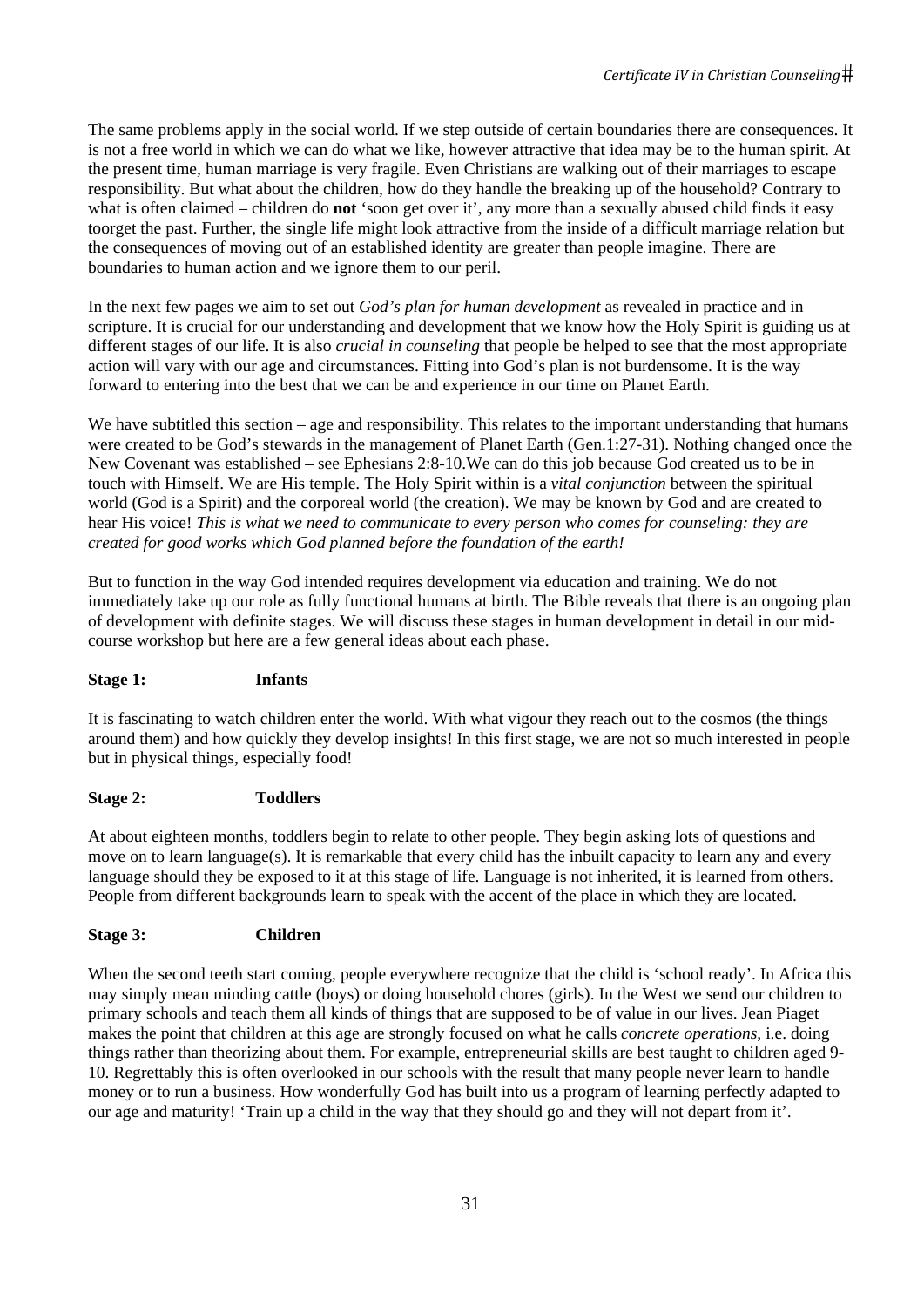# **Stage 4: Teenagers**

The early teen ages are crucial in that at this age we are supposed to learn who we are as an individual. Prior to age 12 a child takes its identity from the family: "I am so and so's daughter/son". At 12 years or thereabouts, the person begins to form a personal identity: "I am ………..………….. (name). Puberty brings more than physical development. Like Jesus, every teenager enters a brand new world in which the key challenges are *to relate to God in an intimate way and to others outside of our immediate family*. This is recognized by ethnic groups around the world, e.g. the Jewish Bar Mitzvah and initiation practices in primal groups.

At age 13, questions emerge in the psyche but these questions are sensed rather than verbalized. The Russian educational psychologist Lev Vygotsky said: 'It would be a miracle if anyone knew the questions'. The thing that impressed the rabbis about Jesus when He was 12 years old was that *He knew the questions* (Luke 2 46-47)! The important thing is that these questions *must be answered* if the person is to proceed for the rest of their life in a balanced and stable way. If the questions are not answered, the person will continue to look for the answers well into adult life. This quest leads many to seek answers in the wrong places. The great majority of people found in counseling sessions were 'messed up' in their early teen years. Our institutions, both churches and education systems, fail our children because, not knowing the questions they are unable to help people find the answers they need.

In fact, the questions are simple enough. They all revolve around the question of 'Who am I?' But the answer to this question cannot be resolved from talking to oneself. Rather, this question is answered by relating to other beings, God first and then other people. The most crucial question of all is: 'What does God think of me?'. The answer comes, not by intellectual assent but by a *touch* from heaven. When God touches us we are free to say:

God loves me! That leads me to love myself! And this sets me free to love others!

The best way for a teenager to discover these things is by studying the first 11 chapters of Genesis with the guidance of a parent\*. No child should be permitted to go through the teen years without the opportunity to discover *who they are*. Regrettably, in our society, most do.

# **KEY STATEMENT (Memorise):**

"The answers to a teenager's questions are found in Genesis, Chapters 1-11."

# **Stage 5: Young Adulthood**

Having discovered who they are by entering into a dynamic relation with the Lord, older teenagers are *ready to make crucial choices*: what career should I opt for, what life partner should I choose, etc. We also note that the ages 16-26 are the most productive in a person's life in relation to pushing back the frontiers of knowledge. For example, all major physics theories were developed by people under the age of 26; Newton developed his Laws of Motion before he was 22 and Einstein developed his relativity and quantum theories at the same age. It should not be thought that developing new ideas about the physical world is *not* spiritual. On the contrary, new ideas come by extra-sensory revelation as young adults walk with the Creator of the Universe. The tragedy is that children whose teen questions are not answered (above) are not set free to enter into this kind of productive activity. They are still trying to work out who they are.

Young adults become useful people in the social order. King David gained a special dispensation for the 20-30 year olds to *assist the priests* (I Chron.23:26-32) and by priests we mean the **priests of their home**, not some apostate priest located in a Babylonian church structure. God does not expect young adults, even up to the age of 29, to take a primary role in the war against spiritual principalities and powers, but they can 'carry the vessels'. A young couple may be married with children but prior to the age of thirty it is God's intention that they should hold to a strong relationship with their parental homes, continuing to learn how to run a successful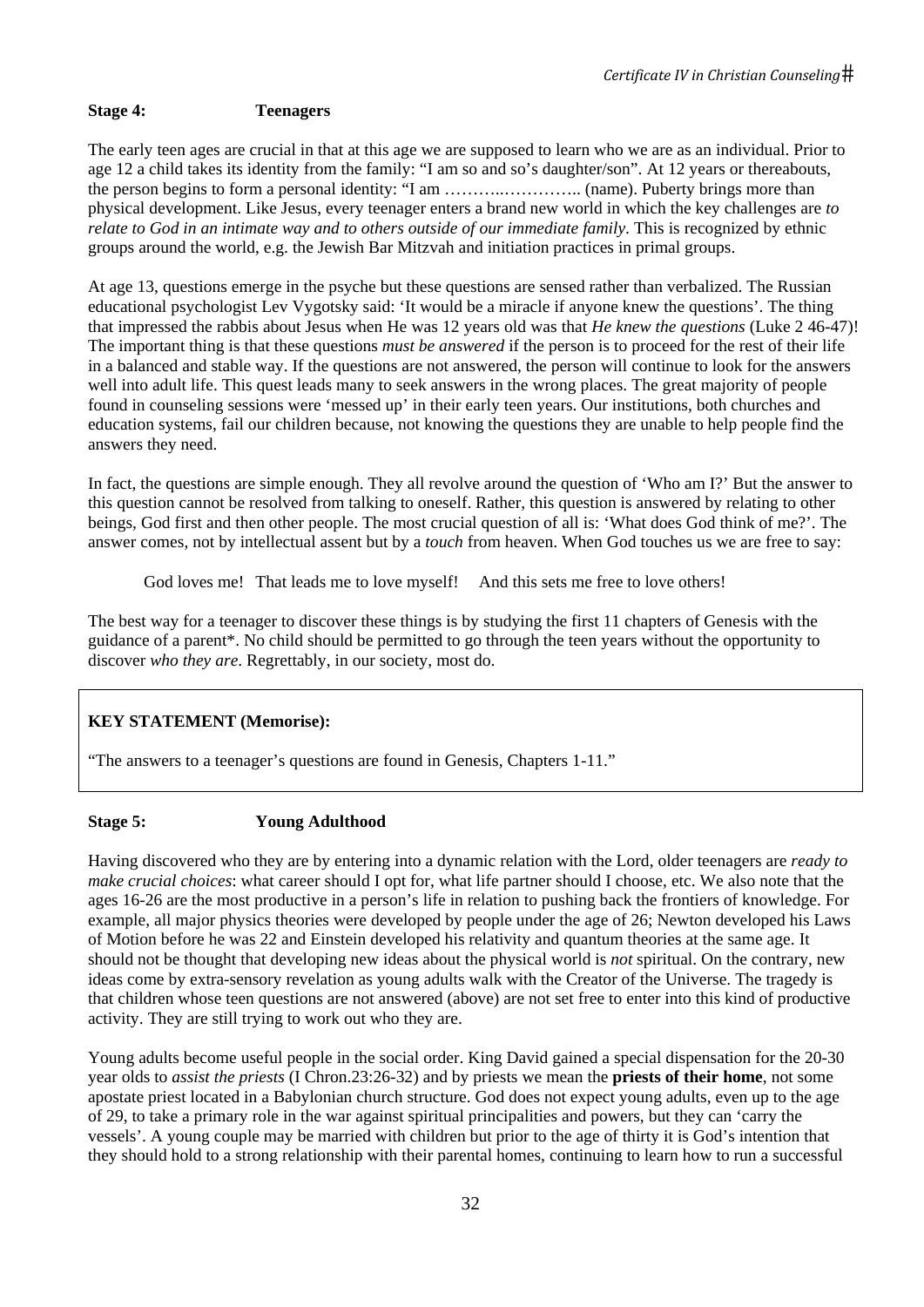household at a spiritual and practical level. If their own parental homes are not informed in God's ways, it is important for them to find couples who are so informed and learn from these 'ministers/deacons' (Gk. *diakonos*) – see ministry years below.

# **Stage 6: Preparation for Ministry**

From age 26-30, young couples specifically begin to focus on household structure and function. They do this by referencing their parental homes and other households with which they have become associated. In particular, they learn how God has provided a structure for their household that not only gives them protection from demonic forces but also provide protection for others in their care. This structure is enunciated in I Corinthians 11:3. The man is to be under (fully submitted) to Christ who can provide this ministry because He is under God. The woman is to be under the man so that she is not only fully protected but able to function freely in her many important ministries in the household.

# **Stage 7: Adulthood – Household Duties**

Jesus waited until he was 30 before commencing His ministry. He did this, not because He was a slow developer, but because He stuck to His own Rules for our instruction. At age thirty, a human being is called to take on full responsibility for their own household (I Chron.23:3), i.e.:

- Provide the household with full protection from demonic and apostate forces.
- Take up their responsibility to instruct and train their children in Godly ways. By this we do not mean giving out Bible verses but providing children with all the instruction they need to be God's stewards of the creation, with reference to age (above). That is to say, *every parent becomes a counselor* who assists young people enter into abundant life.

# **Stage 8: Lengthening the Stays**

A couple that has succeeded in managing their household well will almost always receive a call to wider ministry at age 40. This might be to bring widows and orphans in their own community or it might be a call to missionary service in another culture. That is to say, they may be *sent* (L. *missio*; Gk. *apostalos*) to another people. Whatever the location, the couple is called to minister to an *extended household* in the same effective way that they have been previously accustomed to manage their nuclear household.

# **Stage 9: Preparing for Oversight**

Keeping the door against chaos spirits, lying spirits and spirits of unbelief is one thing. Operating against the persuasive voices in our society is another. At age 50, the Lord begins to turn an established ministering couple towards the ministry of *oversight* (Gk. *epi-skopos*, i.e. to look over, I Tim.3:1). For some unexplained reason, the Bible most often translates the word *epi-skopos* as *'*bishop', an unhelpful word that leads us away from God's purpose. To be an overseer is **not** to be a tyrant but a carer of God's community. It has been the practice of many denominations to appoint people to the office of **E**lder, but this also misses the point. You cannot be appointed an elder – you become an elder by getting old. What is true is that the Holy Spirit anoints and empowers elders (older people) to be Overseers. That is the ministry to which we are appointed by God – not Bishops or Elders. It is the function that is crucial not the position.

# **Stage 10: Overseers**

In whatever culture we are embedded, there are many voices claiming to know the best way forward. The overseer's task is to ensure that God's people are not deceived or drawn away to strange doctrines. Persuasive voices are not difficult to detect. The Kings of Joshua 10 are our guide: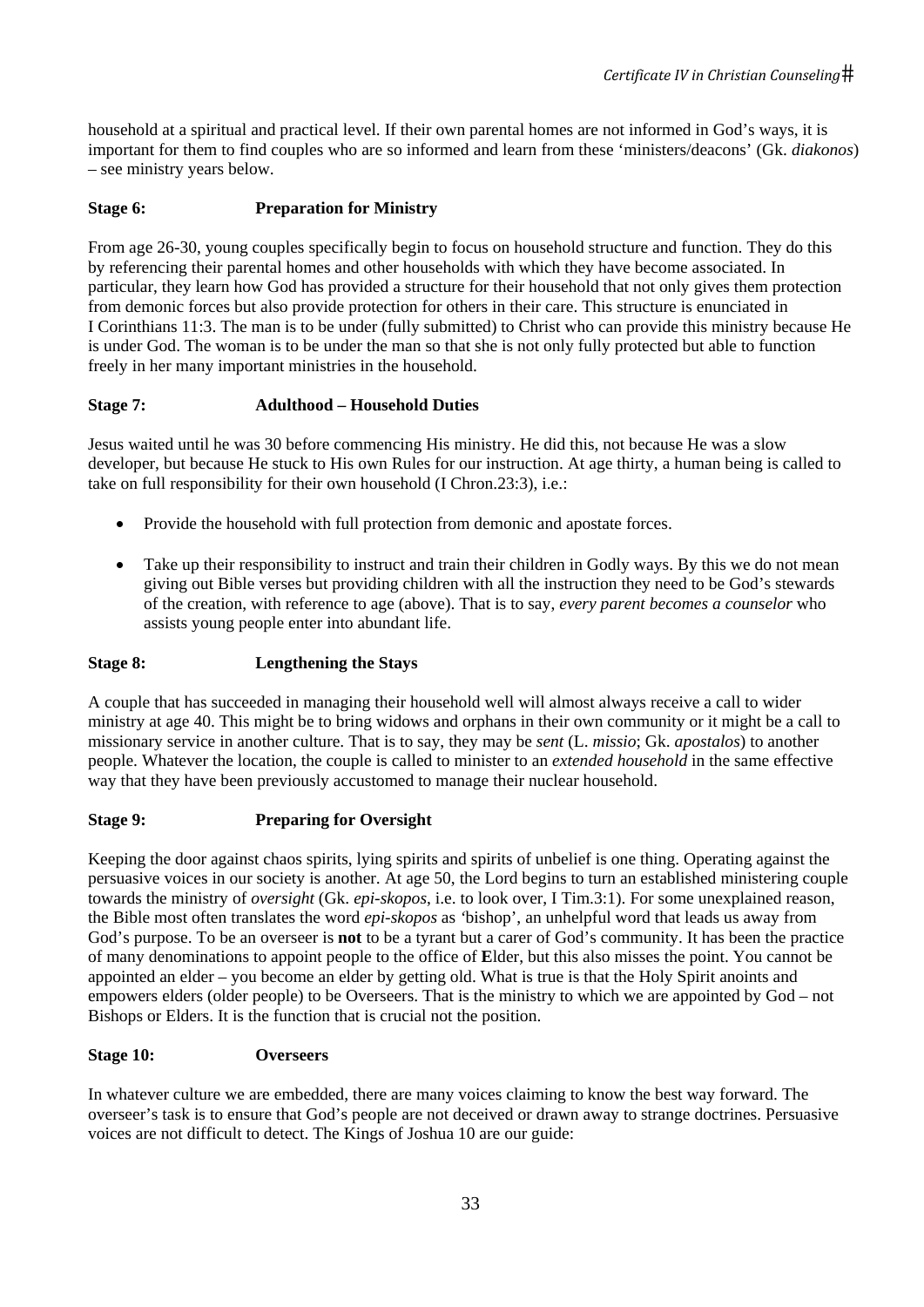The King of Jerusalem is Adoni-Zedek = self righteousness – the 'know it all' The King of Hebron is Hoham. Hebron  $=$  an alliance The King of Jarmuth is Piram = pride The King of Lachish is Japhia  $=$  incorrigible  $-$  unable to do the right thing The King of Eglon is Debir  $=$  a wraith  $-$  a spirit behind driving the process

A persuasive voice is constructed as follows: A demon spirit works by appealing to an incorrigible nature to produce pride. A pride person becomes self righteous and seeks an alliance through which they may become a 'persuasive voice' – joining the media, entering politics, becoming a religious leader, etc.

There are plenty of persuasive voices in Western society. In primal societies the operating spirits tend to be chaotic rather than persuasive. What ever the spirit operating, it is the *overseer's role* to discern it and warn the church against being drawn into its operation. This the Overseer does by rational argument and evidence rather

than some form of dominance.

# **Stage 11: Preparation for Glory**

In the latter years there are many challenges. Not the least of these is the challenge of a deteriorating body – for, while our soul and spirit are renewed daily by the presence of the Holy Spirit, our bodies remain a part of the old, dying dispensation. In the midst of everything, the Overseers cannot abandon their role of caring for God's people. And not the least worthwhile role is the ministering to the dying. It is a great privilege to walk with a brother or sister to the point that Jesus takes them home. Old people need counseling as much as anyone, and so do their relatives in a victorious but grief filled time.

## **A Word about Singles**

So far we have been talking exclusively about people who enter into a marriage relation. What is God's plan for singles? To function successfully, single people need to relate to an established household. There they may be of immense value as a support to the foundational couple, especially in the ministry years.

# **FINALLY**

It is clear from the above that **a counselor is not equipped to counsel people beyond their own age and experience**. That is something to keep in mind when setting up a counseling service.

# **ASSIGNMENT 4**

How would you describe your early teen years. Did you have the opportunity to get to know God at an intimate level or not. If not, why not?

Looking back, see if you can detect any happenings in your life that may in retrospect be attributed to the quiet work of the Holy Spirit in directing you towards God's revealed plan for human growth and development.

Can you see how a problem in your life might be related to your not having the opportunity to develop as God intended? Whose fault was this?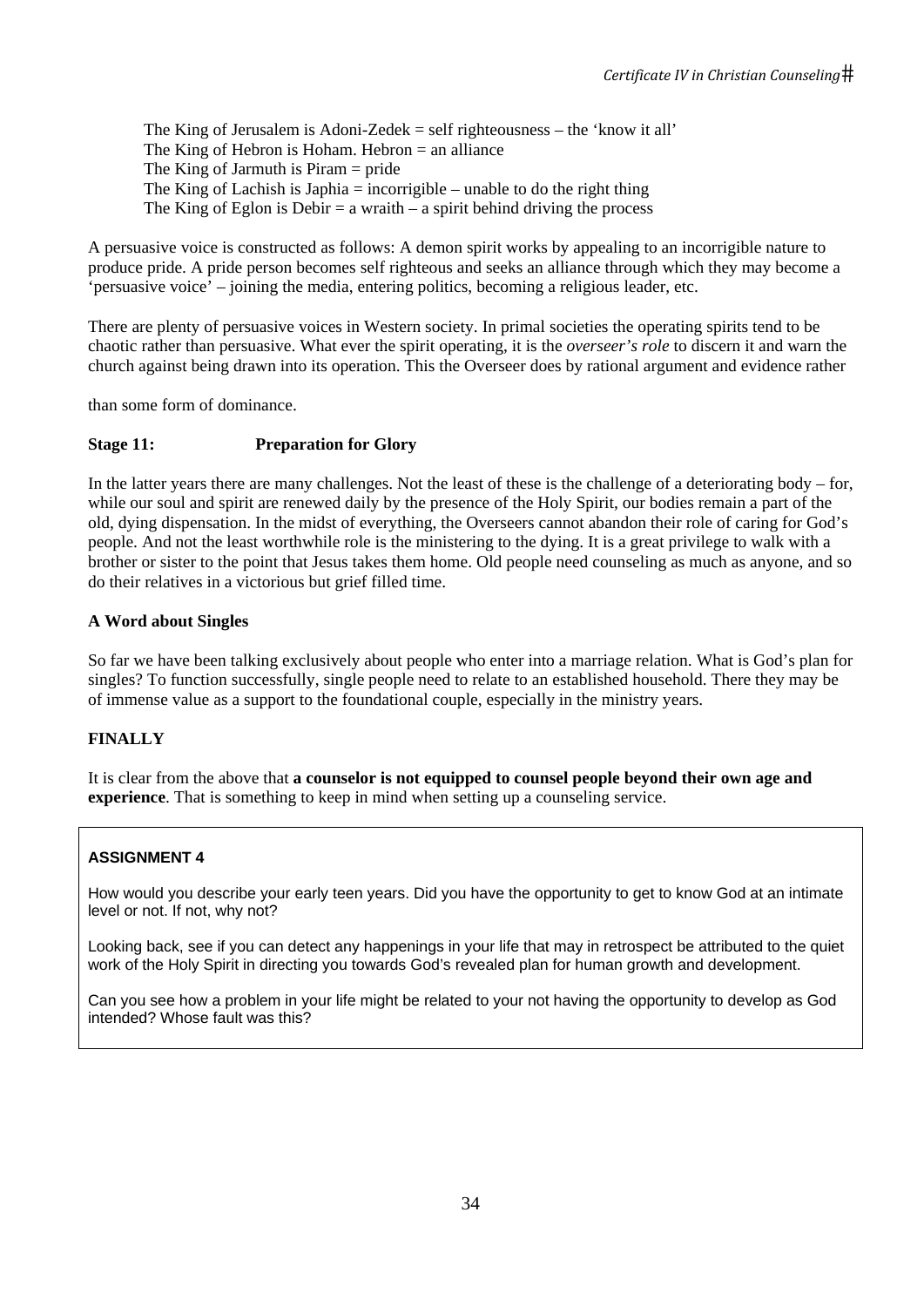# **CHAPTER FIVE**

# **THE PERFECTING OF THE SAINTS**

# **AIMS**

In this chapter we introduce the idea that the healing from trauma may be thought of as 'bringing people to maturity' by helping them to move on from the effects of trauma and developing skills by which they can better face difficulties in the future.

We talk about the importance of extra-sensory knowledge in helping a person see the reality of the spiritual forces behind their trauma. And this leads us to think about the 'ministry' – bringing insightful words of wisdom and knowledge into the counseling situation and taking appropriate action to bring healing to past 'grief and sorrow'.

# **INTRODUCTION**

In this chapter we introduce some thoughts related to trauma counseling.

# **KEY STATEMENT: (Memorise)**

Trauma Counselling aims to help people move on from the damage of past trauma by providing them with the skills they need to meet future potentially traumatic happenings successfully.

We all have problems coming our way. Jesus called this 'tribulation' but He encouraged us that problems need not defeat us: 'In this world you will have tribulation but be of good cheer; I have overcome the world' (John 16:33). The positive way to view problems is that they are opportunities to learn how to turn difficulties into triumphs. Handling problems constructively and victoriously may be equated with 'Christian maturity' or, as the Bible puts it, 'perfection'.

In the Sermon on the Mount, Jesus sets out criteria for the ordered Christian life. That we Christians commonly fail to measure up to these criteria is clear, and the problem is not a new one. In their letters to the early churches, the apostles found it necessary to devote fifty eight chapters to exhortations, admonitions and instructions towards a Godly life-style. In his first letter to the Corinthian church, Paul referenced worldly wisdom, strife, carnality, envying, immorality, fornication, idolatry and sickness. Regretfully, despite two thousand years of church history, such matters are not unknown in the church today.

Faced with human imperfection some churchmen have suggested that the directives of Jesus are 'other worldly'. But even a superficial reading of Matthew 5 to 7 shows that Jesus' instructions are definitely meant for this world, not another 'in which dwells righteousness' (II Peter 3:13). And there is definitely no indication that Jesus thought them unrealistic. To abandon hope that we might, with God's help, behave maturely is a dangerous choice, leaving us exposed to 'every wind of doctrine'. Before taking this step we need to explore the alternatives, not just to save our position but to give full credence to the words of Jesus and to the statements of Paul (who among other things was 'pressing towards the mark' - Phil.3:14) and the words of John who declared that 'anybody that claims to be in union with (Jesus) MUST WALK LIKE HIM' (I John 2:6). To put it simply, the Bible makes it very clear that Christians are called to be OVERCOMERS.

Many of us know from experience that it is the breaking of the Holy Spirit through the veil that make the difference between hoping for better things (Romans 7) and walking in the liberty of the law of the Spirit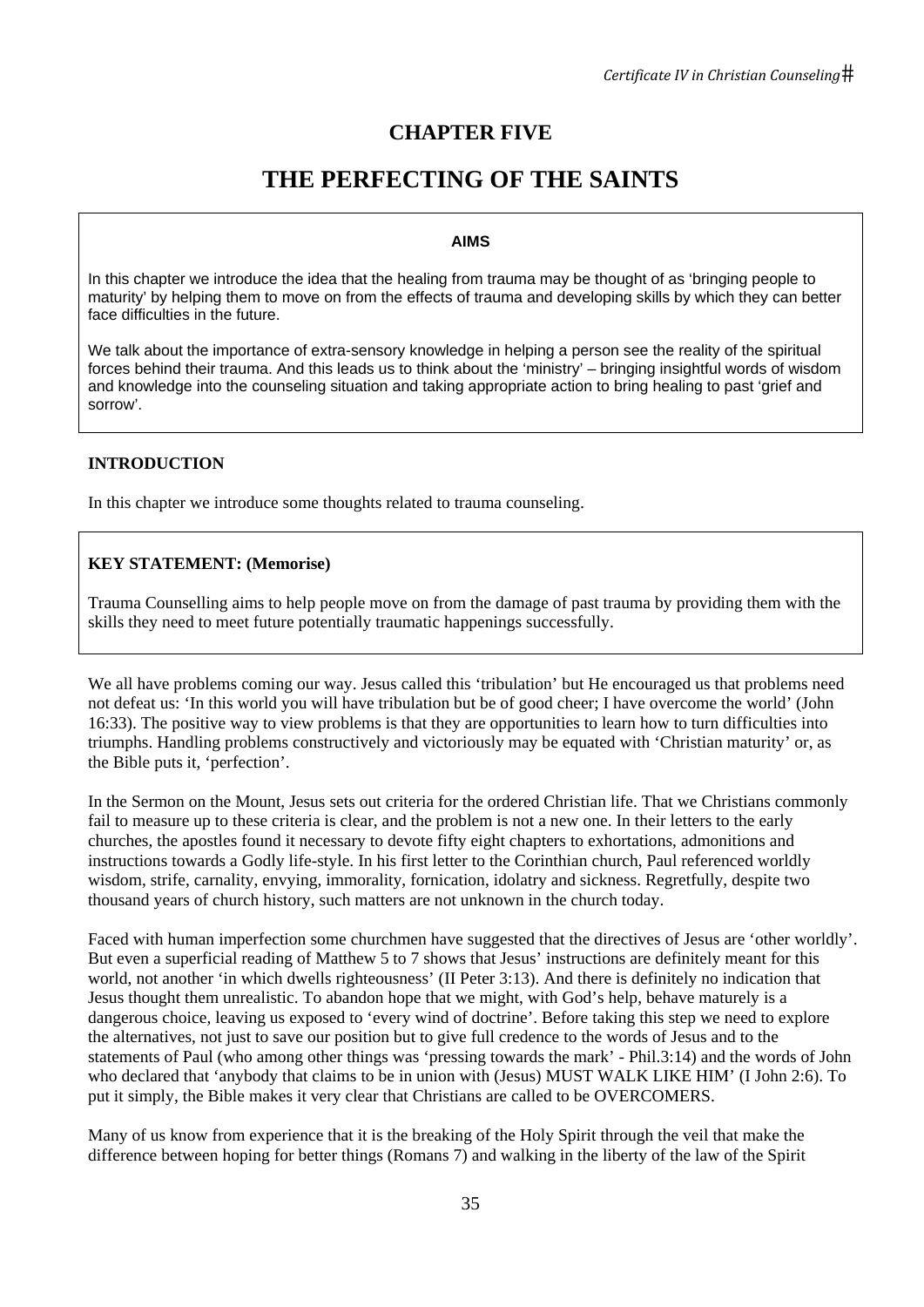(Romans 8). Without this happening we may see the Kingdom of God (John 3:3) but not enter it (John 3:5). That is, we may believe in the possibility of changed behaviour but not actually KNOW it. Alcoholism is a case in point - many alcoholics achieve sobriety through careful choices and group support, but this is not the same as being completely delivered from the need to drink. The hope projected in the scripture is that Christians and the church corporate can present a consistent holy life-style in a corrupt and fallen world.

# **Our Aim - Christian Perfection (Maturity)**

## Note these scriptures

- "Be ye therefore perfect, even as your heavenly Father which is in heaven is perfect" (Matt: 5:48).
- "Therefore, leaving the principles of the doctrines of Christ, let us go on unto perfection" (Heb .6:1).
- "And He gave some, apostles; and some, prophets; and some evangelists; and some, pastors and teachers; for the perfecting of the saints" (Eph.4:11-12).

Some Christians believe and teach that it is presumptuous to think that we might aim at perfection but Christ commands it, the writer to the Hebrews exhorts us to do it and Paul shows us how it can come about.

The condition of men without Christ is one of DISHARMONY; disharmony with God and with each other. Disharmony comes about because, outside of a relationship with the Lord:

- Our hearts are full of iniquities
- Our minds are full of false thinking

These factors cause us to transgress God's Law. Transgress we mean to *miss the mark* (Heb. *chata*; Gk. *harmatano*), and not just occasionally. Without Christ's help, we continually miss the mark leading to a *state* of SIN, i.e. *separation* from God. The Good News is that, thanks to the obedience of Jesus, God has been able to restore us back into His family:

- By offering His Son for death on the cross, God *dealt with our transgressions*, blotting out the ordinances that were against us (Col.2:13-14) - LEGAL SALVATION.
- After Jesus' resurrection, God gave the church the Holy Spirit to equip the saints to minister to each other until every member is brought into harmony with the Lord and with the brethren (Eph.4:11-12) - EXPERIENTIAL SALVATION.

The Greek word used by Paul in Ephesians, translated 'perfecting', is *katartismos*. This is from *katartizo* meaning to mend, strengthen, complete, restore, make one what one ought to be, bring into ALIGNMENT. The derivatives *katartisis*, *katartismos* refer specifically to the soul of man, i.e. to **the restoration and alignment of man's EMOTIONS AND MIND with God plans and purposes**. When this is achieved we are said to be perfected (*tefeios* = ended, complete, full growth, maturity, adulthood). This is what Paul is pressing towards in Phil.3:14 and what Hebrews is talking about in Heb.6:l; development towards 'the perfect man, unto the measure of the stature of the fullness of Christ' (Eph.4-.13). So let us also press on, allowing the Holy Spirit to complete His work in us!! We take courage in knowing that He is faithful to bring it about (Phil.1:6). NB We do not achieve perfection in a single moment. *We achieve it by walking through various life experiences*. We make mistakes but we learn from our mistakes how to do it better next time! None of us are clever at this. We all desperately need the help of the Holy Spirit.

Coming now to the counseling situation, we need to note that:

WITHOUT CHRIST the soul of man is subject to and helpless against hostile external forces. These include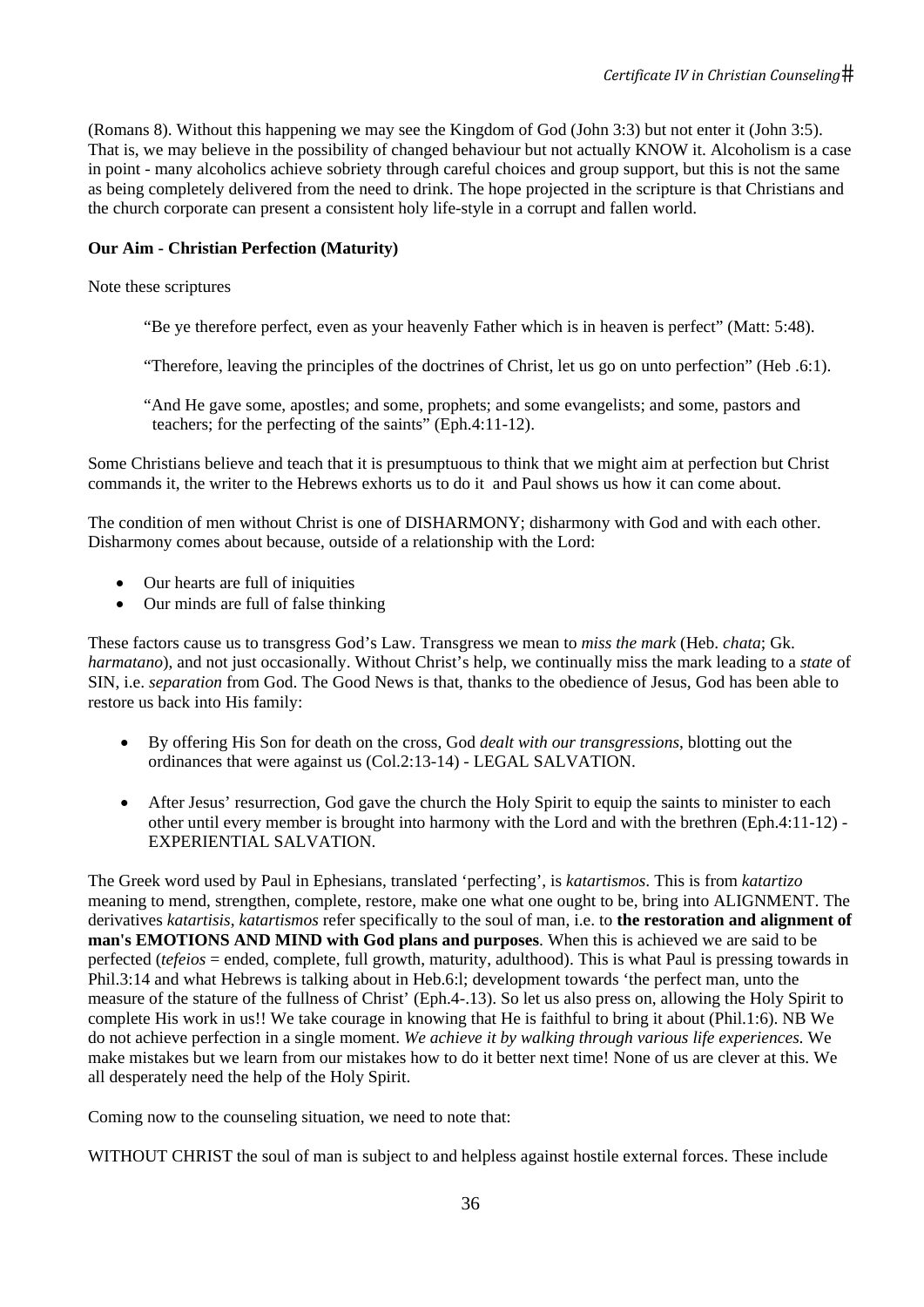forces hostile to the body and forces hostile to the soul. In particular, this subjection to external forces fills the mind with false doctrines (ideas) and wounds the emotions, leading, to TRANSGRESSIONS and a state of SIN.

WITH CHRIST BUT WITHOUT THE SPIRIT RELEASED, the spirit of man is alive but the soul is not benefited.

WITH THE SPIRIT RELEASED the work of WASHING (regenerating) the emotions and RENEWING the mind begins (Titus 3:5). Some call this release the 'baptism of the Spirit', or the 'in-filling of the Spirit'. Whatever it is called, it is a vital *on-going* experience if we are to have healed emotions and our minds filled with good things from the Lord. It is through the release of the Spirit from our innermost being that our emotions and mind come into HARMONY with the Holy Spirit. This leads to the experience of living in:

- Righteousness (correct thinking)
- Peace (harmony of soul and spirit)
- Joy (inner strengthening) in the Holy Spirit (Rom.14:17)
- Bodily health and the hope of a resurrected body at the end of the age (Rom.8:23)

Thanks to the Holy Spirit's presence within us *we are equipped* to *learn* how to:

- Make proper responses to the circumstances and eventualities of life.
- Take action and speak words that will assist the process of bringing all things into subjection and harmony with Christ.

#### **The Work of the Ministry**

Believers are brought to perfection and the body (unified church) of Christ is built up through a Holy Spirit directed and empowered ministry. This ministry is actually the ministry of Christ Himself (Eph.4:1-16). It operates via two dimensions:

- Words of wisdom, knowledge, faith, healings, miracles, tongues, the interpretation of tongues and the discernment of spirits (I Cor.12:7-11)
- The Laying on of Hands

What we are saying here is that Christian *trauma counseling is actually a ministry*. And this ministry is not the prerogative of special people – it is given to EVERY MAN (I Cor.12:7 and 11). The *whole body* ministers to itself (Eph.4:11-12). Of course, that does not mean that every individual is necessarily equipped and able to minister – that is the outcome of natural development and good training in the households.

#### **Dependency on the Holy Spirit**

No-one knows what is going on inside of a man, only the Holy Spirit (I Cor.2:11). Paul reminds us that we should not base our judgments about people 'after the flesh', i.e. on the basis of human observation, reasoning and past experience (II Cor.5:16). The only way that we can know what is in a man is by the Holy Spirit communicating this information to us, hence the importance of our ministry being 'in the Spirit'.

Similarly, it is only the Holy Spirit who can bring healing to the emotions and mind of a believer, although, in order to get the job done, the Spirit uses the saints as vessels for His healing purposes, equipping them with spiritually empowered (anointed) words and hands. Scripture is clear: the Holy Spirit is the originator of the *pneumatikon* (gifts). He distributes them.

In any one group, while some people may be contributing more to the ministry by the Spirit at a particular time, ALL the saints are to see themselves gifted. The aim should be to encourage everyone in this work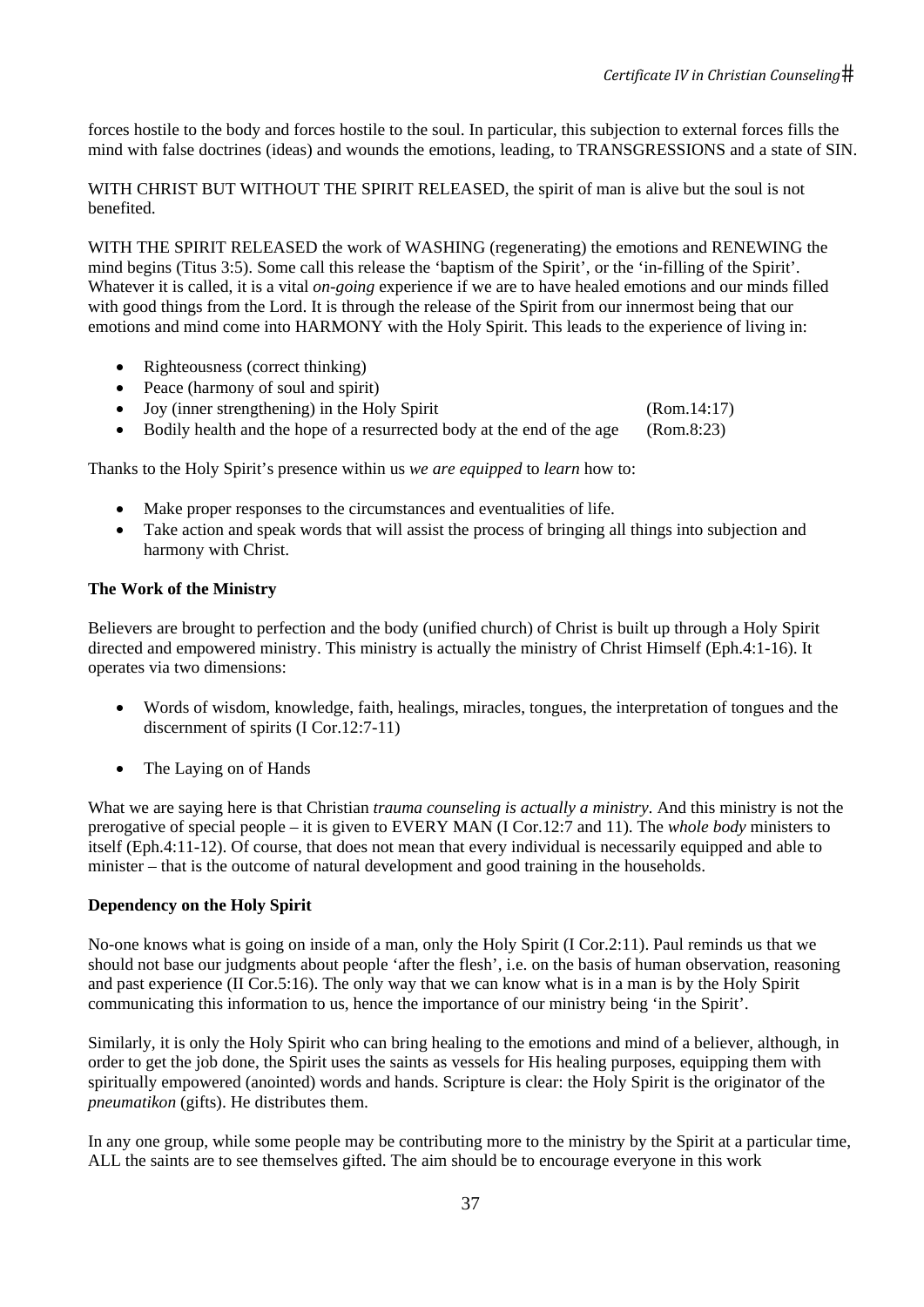(Eph.4:16). In this way, individuals are helped and relationships forged so that the whole body is strengthened. NB The initiative for ministry lies with the person in need. We can encourage people but we are not to be running about looking for people to minister to. James puts it this way: 'confess (share) your faults (needs) with one another, and pray for one another, that ye may be healed' (James 5:16). To live in a caring, Spirit filled, ministering community is wonderful. It is God's provision for both our healing and our useful service in His Kingdom.

# **A Strategy**

It is possible, but difficult, to minister to a person one to one. Far better (and safer!) is to have at least two persons ministering; one speaking to the person and praying with the laying on of hands, the other seeking the Lord for wisdom (words). It is even better to have three people in a 'healing team'; one speaking encouragement and words, one seeking the Lord for the place to lay hands, the third seeking scriptural confirmations.

It is not difficult to train people in this ministry. Simply make sure that, at every opportunity, *all* are encouraged to seek the Lord for knowledge that will assist the process. Peter makes it plain: '…your (spiritual) sons and daughters shall prophesy; your young men shall see visions and your old men dream dreams; on my servants and on my handmaidens shall I pour out my Spirit in those days...' (Acts 2:17-18).

# **OUR HEALING NEED**

Transgression is outward but *the cause is inward*. Jesus said that, 'From within, out of the heart of man, proceeds evil thoughts, adulteries, fornication, murders, thefts, covetousness, wickedness, lasciviousness, an evil eye, blasphemy, pride and foolishness; all these evil things come from within and defile a man' (Mark 7:21-23). It is one thing to deal with the transgression (the outward) but another to deal with the iniquity (the heart condition). Jesus put it another way in the Sermon on the Mount, (Matt. 5:21-28):

'You have heard it said thou shall not kill but I say unto you that anyone who is angry with his brother without a cause shall be in danger of judgment.... You have heard it said thou shall not commit adultery but I say to you that anyone who looks upon a woman to lust after her has committed adultery with her already in his heart'.

Unless we allow the Holy Spirit to deal with heart iniquity and the nonsense in our minds, we shall be like Paul in Romans 7:15-24:

'The things that I do, I do not want to do; the things that I do not want to do, I do. ...Wretched man that I am! Who shall deliver me from this body of death'.

Many believers find themselves in habitual transgression of the Law of God, despite their knowledge that 'these things should not be so'. Understanding that there is forgiveness through the work of the cross they may find cleansing from the guilt of transgression and temporary peace with God, only to 'fall' again in a little space of time. Sadly, many have no higher hope than living in this way until the Lord delivers us from this present age. But Paul answers his own question (above):

'I thank my God that (I am delivered) through Jesus Christ our Lord'.

Having been delivered, Paul enters into the joys of Romans 8 which speaks of being led by the Spirit of God, being God's son and future glory, all things working together for good to them that love God, nothing (experientially) separating us from His love and fellowship. The good news is that there is a way of escape from the old life. There is deliverance from iniquities and unsound ideas. There is the possibility of putting on the new man and walking in the knowledge of the Lord - in that righteousness, peace and joy in the Holy Spirit to which we have previously referred. That Way is Jesus and He is found in the midst of the brethren as they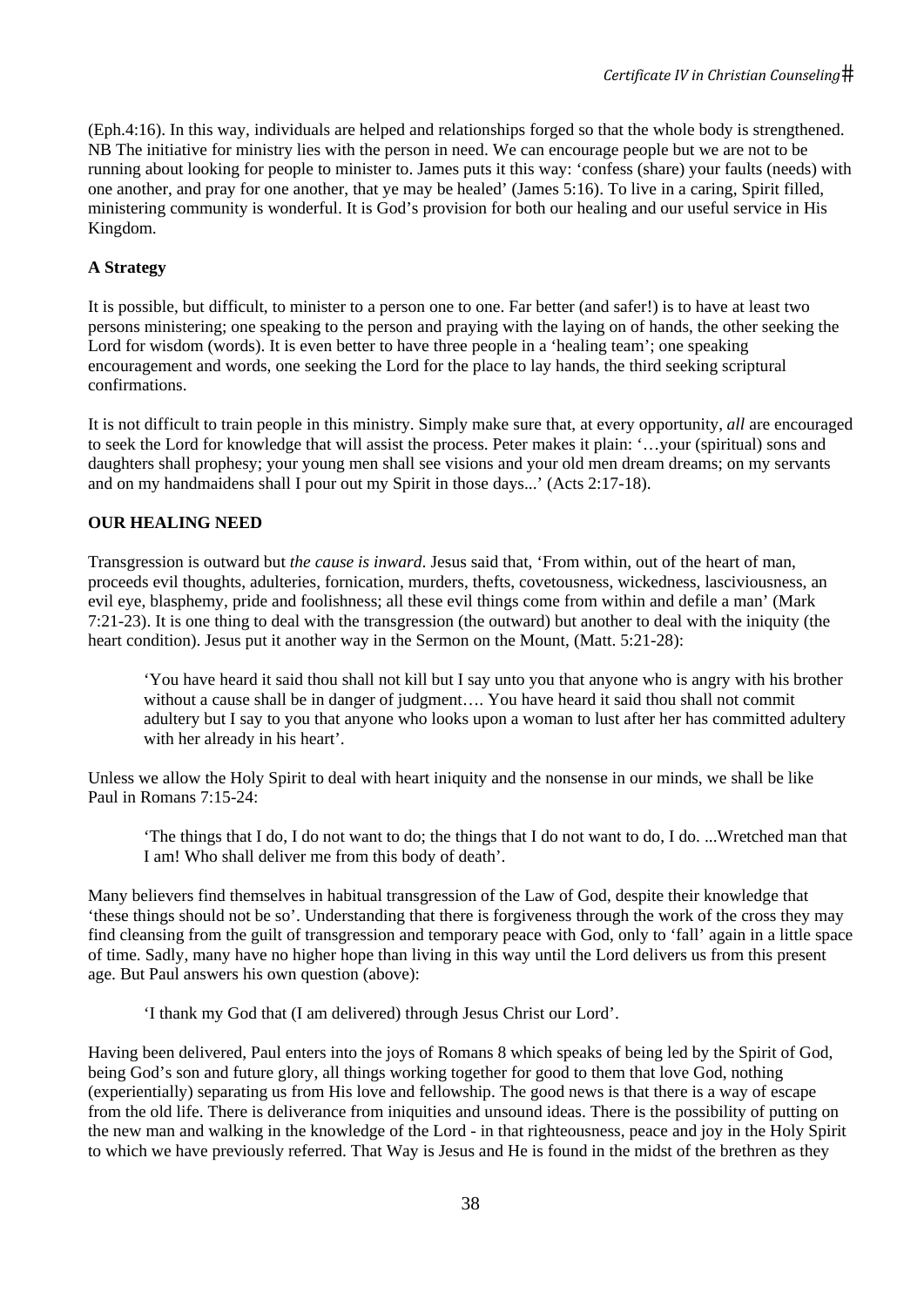gather in the Lord (Matthew 18:20). In such a place needs can be brought to the light without fear of betrayal or condemnation. Releasing words are found and caring hands applied.

## **Our Confession**

As we have seen above, the initiation of the healing ministry begins with our confession. When we are willing to open ourselves to the ministry of the Lord through the brethren, we are a long way along the road to our healing. Psalm 32 is helpful in this regard. David says:

'Happy is the man whose transgression is forgiven, whose sin is covered. Happy is the man whose iniquity (heart condition) is dealt with by the Lord, and in whose spirit there is no guile (i.e. believing one thing but doing another - see below). When I kept silent I was worn out from crying all day long; the Lord punished me day and night, my strength was completely drained. Then I acknowledged my sin and did not try to hide my iniquity. I said, I will confess my transgressions *to the Lord*, and Thou forgave the iniquity of my sin. The wicked shall suffer many sorrows but those who trust in the Lord are protected by His constant love. You that are righteous, be glad and rejoice because of what the Lord has done; you that obey Him, shout for joy!'

Notice that David's conversation in this Psalm speaks of REAL EXPERIENCES. He finds help from the Lord to 'put off the old man' resulting in:

- Knowledge of transgressions for given
- Healing of iniquities in the heart
- Deliverance from guile

....and to put on the new man resulting in:

- A sense of the Lord's continual protection and love.
- Knowing righteousness, i.e. being aware of being in the Lord's will and purpose.
- Being able to be glad, to rejoice, to shout for joy!

All these things can be ours as we TRUST IN THE LORD and willingly open ourselves to the ministries of Christ through the saints.

# **Picking up the Load**

Some years back, few churches offered the sort of ministry that we speak of. Today many churches have found the Holy Spirit and are pressing on to provide a complete ministry in Him. Despite this, 'the fields are [still] white unto the harvest but the labourers few'. The need is enormous. And this need is compounded by the fact that many Christians see the work of the ministry operating through a few super-spiritual or especially trained people. This is a form of priest craft which limits and sometimes quenches the work of the Spirit. Men and women of manifest gifting and experience are encouraged to seek to multiply their ministry in others, as Christ did. Otherwise, not only will many never be reached with a healing word but the ministers themselves will carry a heavy burden; 'burnout' is a common experience amongst those that attempt to carry the whole weight of ministry by themselves.

To the church is committed the task of announcing God's act in Christ of reconciliation, i.e. healing. It is a word for the nations - to those in 'Jerusalem, Judaea, and Samaria, and the uttermost parts of the Earth'. Let us join with the Spirit to faithfully proclaim it!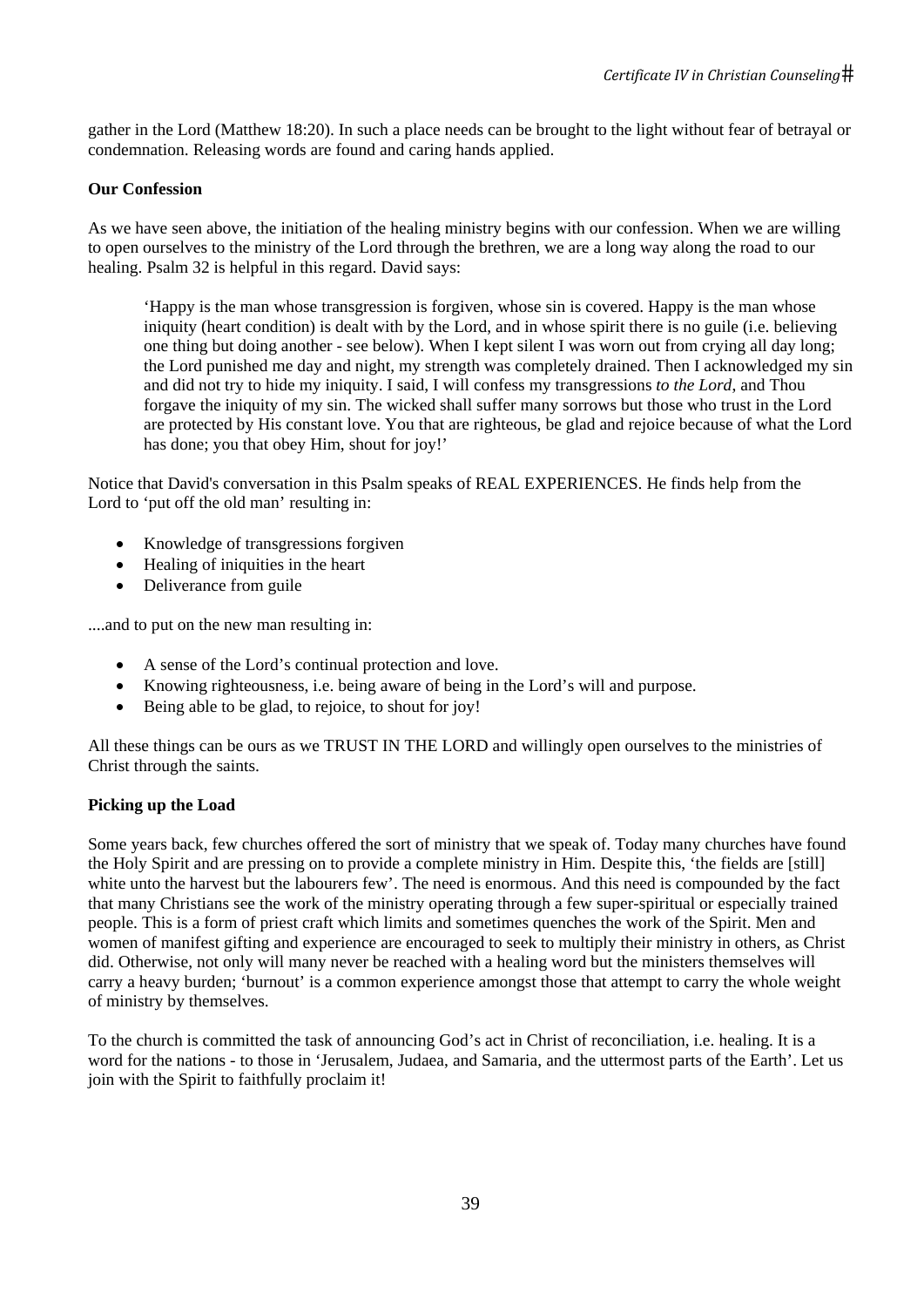# **COUNSELLING FOR HEALING**

By healing we mean to restore, to cure, to make sound or whole. The idea of healing is often strongly related to body condition, but in this discussion we are primarily concerned with the **healing of the soul**, i.e. the restoration of the emotions and mind. We take note though that healing in the soul often flows on into a physical healing; a fact well supported by medical science. Specifically, in this chapter we are dealing with:

- Disorders of the emotions and mind
- Their healing through the activity of the Holy Spirit
- The out working of soul healing into bodily health.

We make a distinction between miracles and healings. Under the term 'miracles' we include such supernatural body restorations as the instant mending of a severed spinal cord or the sudden disappearance of a malignant tumour. That these things happen is beyond dispute and we praise God for them. A Christian has the right to expect miracles when the circumstances demand it. However, we note that miracles are neither universal nor predictable; complete bodily redemption being reserved for the end of the age (Rom. 8:23). On the other hand, *the complete healing of the soul life should be the normal expectation for believers in this present age*. Healing of the soul life is available to all who seek the Lord in times of need (Heb.4:16) an avail themselves of the ministry of caring believers (James 5:16).

# **You Must be Born Again**

To our general proclamation we add one important condition. Jesus gives the following diagnosis: 'Except a man is born again he cannot see the Kingdom of God' (John 3:3). Healing by the Spirit is from within. **Christian Counseling presumes that the patient is in the state of being born again** (Chapter 1). In the healing ministry time needs to be spent ascertaining whether the patient has indeed had a born again experience. In this assessment we should remember that to be born again involves a spiritual experience based on God's sovereign activity; it is not prescriptive, like leading a person in a 'sinner's prayer'.

"That which is born of flesh is flesh; that which is born of Spirit is spirit. The wind blows where it will, you hear the sound but can't tell where the wind is coming from or where it is going; so is every one who is born of the Spirit" (John 3:6 and 8).

In practice, the born again experience implies a spiritual union of the Holy Spirit with the spirit of man, but as we have noted in Chapter 1, it is possible to be born again but not be released and healed. To 'see the Kingdom' is not the same as 'entering' into the experiential life of that Kingdom. To see the possibility of being healed from inner wounding and torment is not the same as being able to say: 'I am healed by the Blood of the Lamb!' The good news for those caught between the experience of seeing but not knowing the reality is that 'there is deliverance in Zion for you and me!' Praise the Lord for it!

# **How Healing Come to Us**

The death of Jesus on the cross was first of all a forensic, i.e. a legal solution to the alienation of man from His maker. Some ideas about this are:

- Jesus was our *propitiation*. His death justified our forgiveness and the blotting out of the ordinances that were against us. Col.2:13-14.
- Jesus was our redemption and, therefore, our reconciler. Paul uses the word *katalasso* (II Cor. 518-19), a market word meaning 'the exchange of coins for others of equal value'. God delivered up His Son to the devil in exchange for the whole human race. He paid the price fully; we owe the devil nothing, we have a full legal right to be in God's camp (family). Let us arise and go to our Father (Luke 15:18-24)!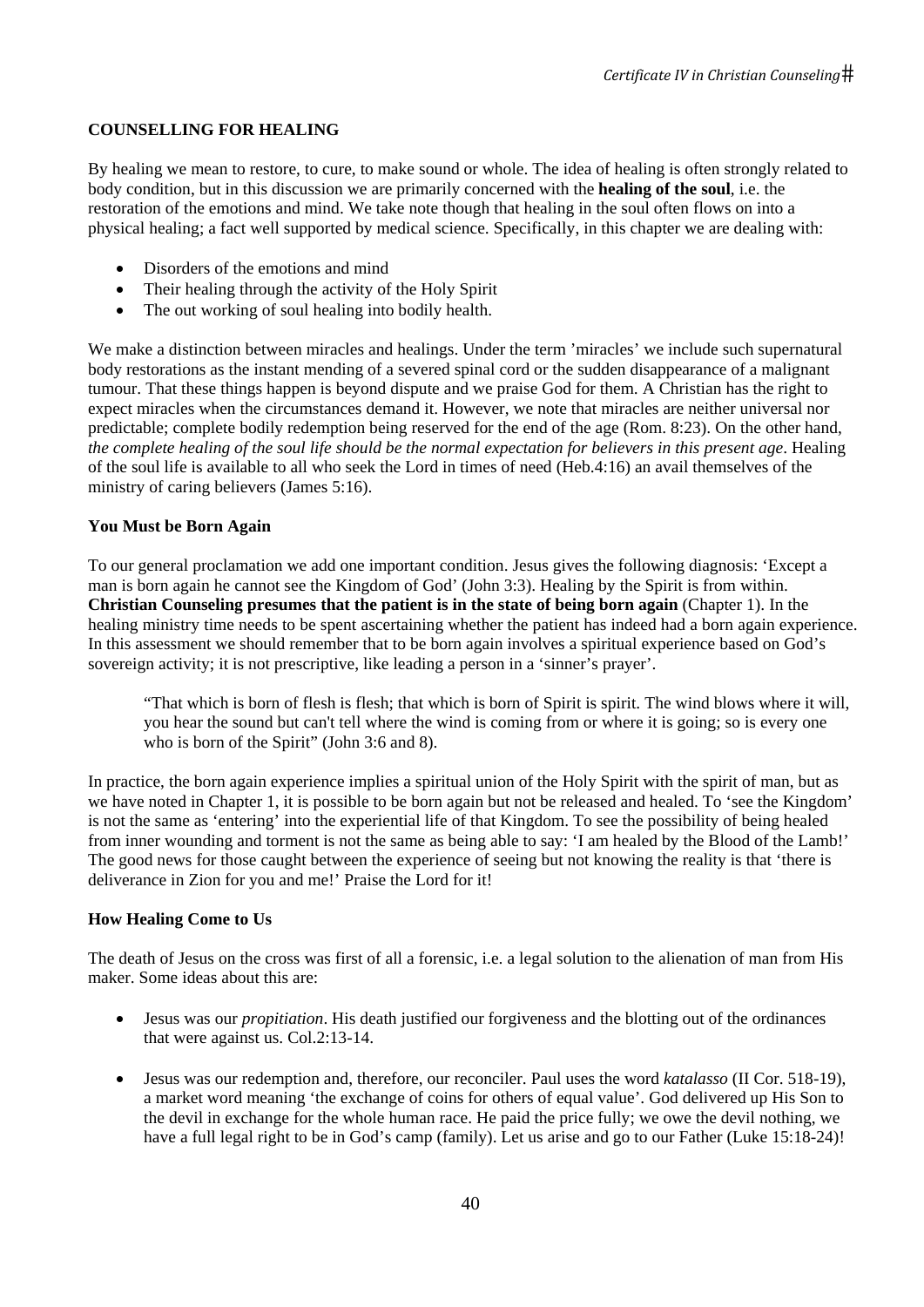As wonderful as these provisions are, they are not the conclusion of God's provision through the cross. Isaiah gives the details, Is.53:3-9. On the cross Christ:

- Bore our *griefs*
- Carried our *sorrows*
- Was wounded for our *transgressions*
- Was crushed for our *iniquities*

Each of these things that Christ took to the cross has a special significance which we shall examine in detail. For the present, let's note that Jesus's experience on the cross was a real experience.

- Through our total rejection of Him (we turned our faces from Him, we despised Him, we gave Him no esteem). He was a man of sorrows acquainted with grief.
- Through the whippings, the crown of thorns, the nails in His hands and the sword in His side. He was wounded and, through the peculiar cruelty of the cross. He was crushed.

Wonder of wonders, through all of this chastening of the spotless Lamb of God, scripture tells us WE HAVE BEEN HEALED.

# **Definitions**

The Hebrew word translated sorrows in Is.53:3-4 is *makob* meaning pain. The word translated 'grief(s)' is *choli*  meaning sickness, weakness and pain. In particular, *makob* and *choli* refer to body sickness, weakness and pain directly **related to emotional wounding**.

The main cause of such wounding, as the Isaiah text suggests, is the experience of REJECTION, but there are other causes which we can identify as important in the healing ministry. These include FEAR, DISCOURAGEMENT and VEXATION. We deal with each of these below.

# *Rejection*

Situations commonly resulting in the *perception* of rejection, leading to wounded emotions, include:

- Being disregarded by peers.
- Being mocked by peers for failing to reach their standards.
- Finding disinterest when sharing something with a loved one, especially a child to a parent.
- Divorce and the subsequent break up of family life.
- Death, particularly if there is an unreleased dependency relationship.

Wounding through rejection usually has behavioural as well as physical (body) side effects, sometimes in extreme forms.

- Rejection may induce self pity leading to depression
- Rejection may induce anger leading to antisocial behaviour

Rejection is a real experience for many people and results in trauma for them and massive social problems in human society. The Bible teaches that we can be healed of the effects of rejection by the power of the Holy Spirit. Once the emotions are made whole again, associated physical problems disappear and the person has the opportunity/power to change their social behaviour.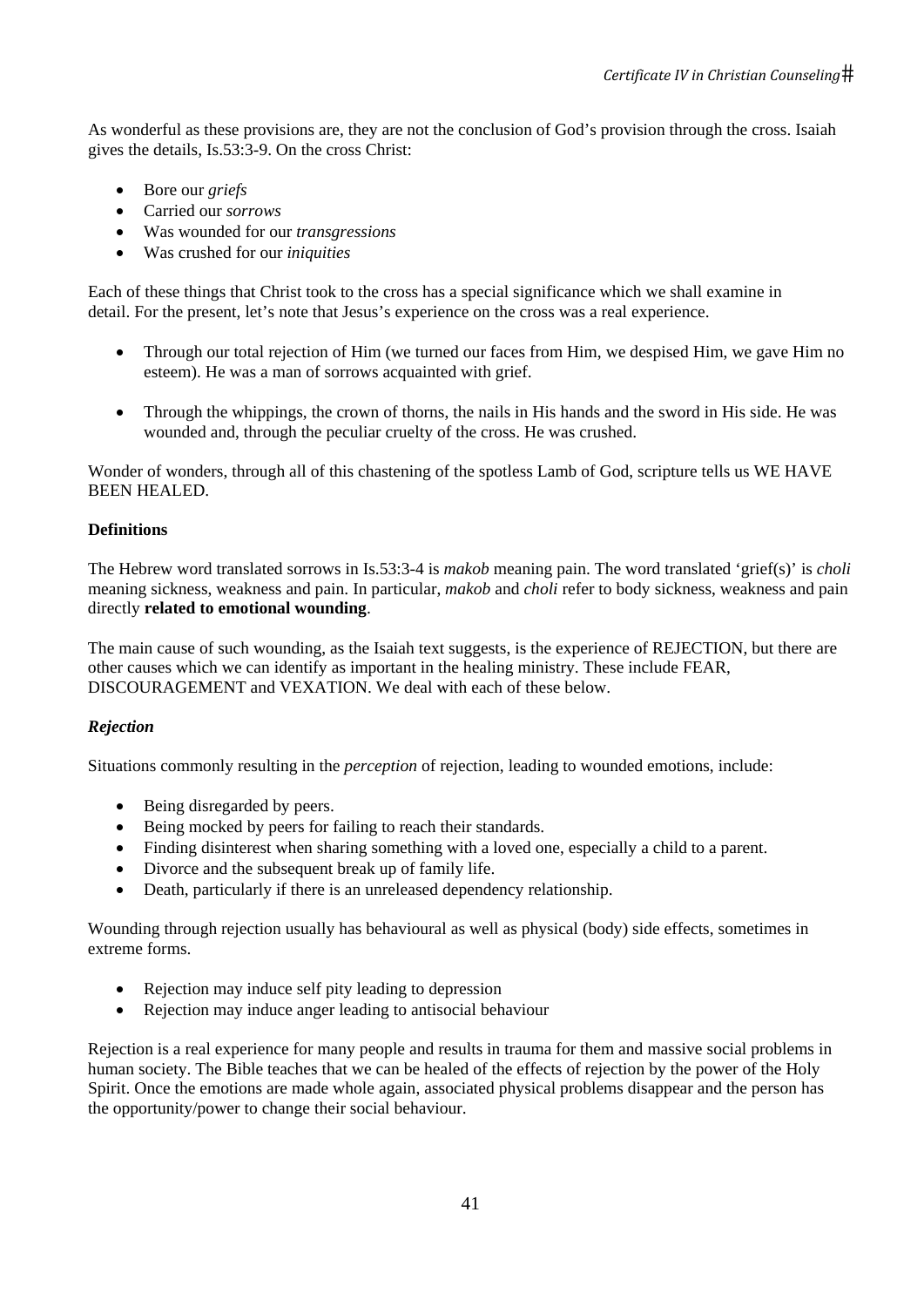# *Fear*

The Hebrew language differentiates between several different forms of fear:

- Reverential fear (*yirah*, *mora*)
- Dread (*pachad*)
- Terror {*emah*, *chath*)

The Greek word translated fear is *phobos*, from which we get the English 'phobia'. Fear is common to man. It is not necessarily disadvantageous:

- Fear of God is healthy, leading to repentance (Luke 12:4-5).
- Fear induced by the devil is unhealthy; it dulls the emotions and mental processes, leading to a sense of inferiority and passivity. These in turn open the body to sickness and pain.

An interesting aspect of unhealthy fear is that it is transferable, e.g. from a mother to a child in the womb.

## *Discouragement*

'Hope deferred makes the heart sick' (Prov.l3:12). Discouragement may arise from one's own failure, or the

failure of an associate/loved one to:

- Measure up to standards we have set ourselves/them
- Achieve certain objectives we have set ourselves/them

Discouragement may in turn lead to *worldly sorrow* and *bodily ill-health*.

A main side effect of discouragement is pleasure seeking. This may be desperate (prompted by self pity and fear) or aggressive (prompted by frustration and anger). Whatever the impetus, the objective is to compensate for a sense of inner desolation. The choice of pleasure seeking precipitates a search for fulfillment, first through material possessions, then (in order) position/recognition, self esteem and self actualization, after which the sociologists tell us 'there is nothing else to live for'. All these things 'do the Gentiles seek after' with sad results for themselves and human society in general (I Pet. 4:3).

# *Vexation*

In Matt.13:7 & 22 Jesus speaks of seed sown amongst thorns, i.e. those overcome by the 'cares of this world'. There are many things around us that may provoke us to anger and inner distress, if we allow them. In II Pet.2:4, Peter speaks of Lot vexing his soul by deliberately dwelling at Sodom, hearing and seeing the things that offended his soul on a daily basis. Habits, such as reading the newspaper first thing in the morning can similarly expose us to unhealthy emotional responses for we learn of situations that we can do nothing about and this may leave us in a disturbed state which stays with us for the rest of the day. Such vexation can lead to deep frustration, depression and anger.

Though it arises from external sources, vexation is often self inflicted. It is said of Abraham that he built the altar of the Lord, fixing his eyes upon God in the midst of the Canaanite nations. In addition to inducing emotional disturbance, vexation wears down resistance to evil. The consequence in Lot's daughters of his persistent choice to live in Sodom was terrible in their own time and in the future history of Middle East nations, (Moab and Ammon - Gen. 19:30-38).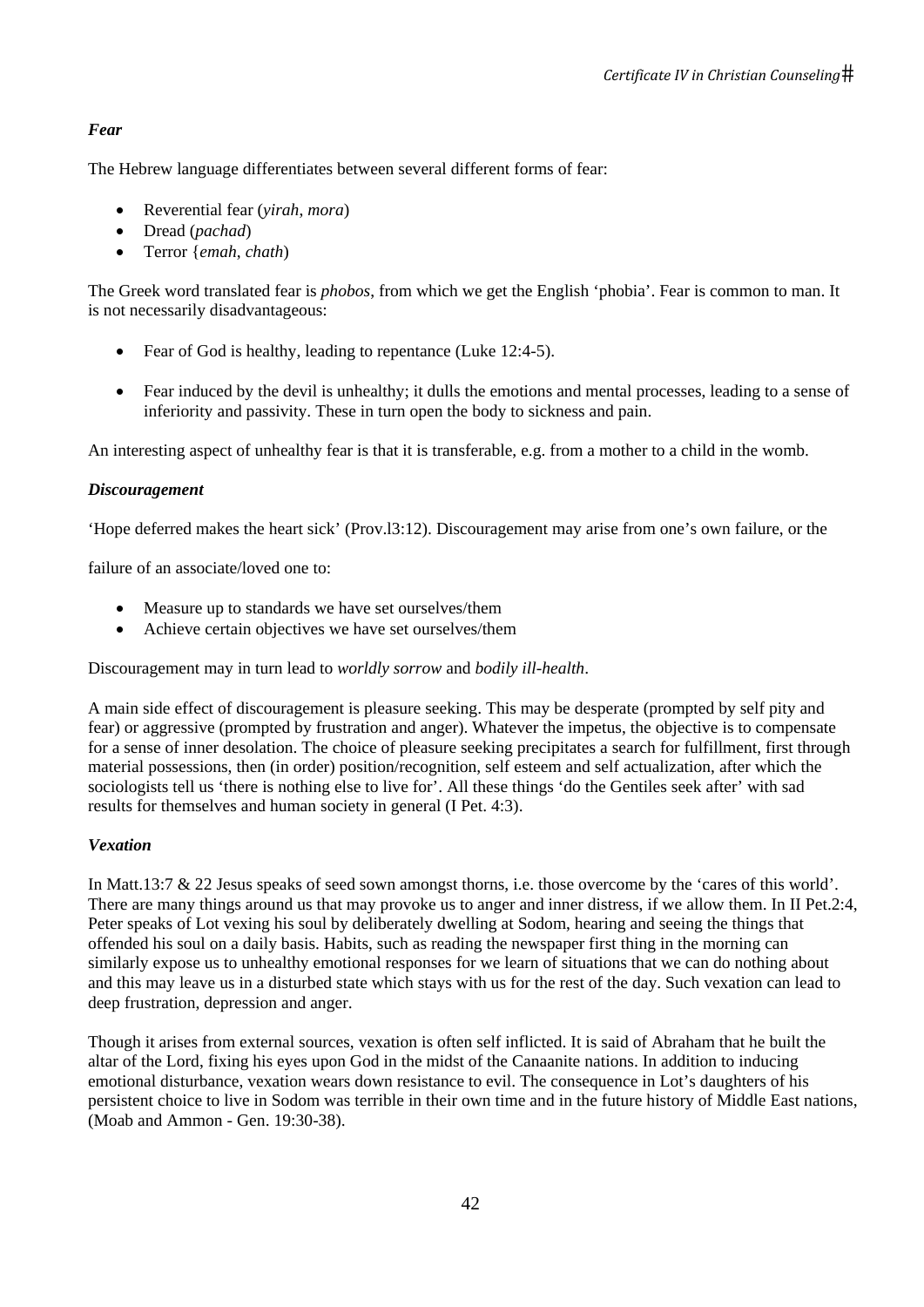# *Torment, Guilt, Stress and Anxiety*

This unwholesome quartet all result from inner conflict and soul fragmentation caused by a disparity between a person's beliefs and actions. The end point depends on the condition:

- Persistent thoughts and imaginations torment.
- Persistent moral failure guilt.
- Failure to perform stress.
- Failure to control one's environment anxiety.

Each of these may lead to depression and/or antisocial behaviour.

# *Soul Trauma*

People experience things which cause them emotional and/or mental shock - being witness to a violent crime, discovering infidelity in a partner, war experiences or an 'unacceptable' thought that suddenly pops into the mind. People are inclined to put the memory of the thought or experience out of their conscious mind, in effect 'burying' or 'en-cysting' the shock in their emotions. It is the disconnection of the memory and emotional response that produces the trauma. It is a common condition. Many people suffer inwardly from things about which they have no mental recollection.

# *Natural Thinking*

'To be carnally minded is death...' (Rom.8:6). Mankind, separated from divine instruction, develops a mind set which harmonises with the external environment, producing a corresponding *false sense* of emotional well being. Natural thinking is the opposite of trauma in that it is the result of emotional sieving. A life time of this practice builds an elaborate system of ideas (mind) and attitudes (heart) which are totally out of step with a Godly view of the reality of things. In the case of Christians, who have the Spirit within, natural mindedness WARS against the Spirit and vice versa, often resulting in intense suffering. Such suffering is not to be despised (Rom.8:17, 1 Pet.4:1). An illustration of natural mindedness is given in Matt.16. In v.13-17 Simon Peter recognises by revelation that the Lord is the Christ but in v.21-23 his mind is unable to accept the idea that Jesus must suffer death by crucifixion. Jesus makes the diagnosis:

- Flesh and blood have not revealed it to you but my Father who is in Heaven, v. 17.
- Get behind me Satan; ...you savour not the things of God but those of man, v.23.

# *Transgressions*

To transgress is to break the law. Scripture declares that we have all sinned, i.e. 'fallen short of the mark'. Once we have seen God's Law we know this to be true because we know that we have failed to keep this Law. Knowing that we are transgressors and liable to God's wrath exposes us to condemnation. To live comfortably with ourselves and others, we need to find a way of escape. Not knowing God's answer to sin, we attempt to cleanse the record by self effort, developing systems of self punishment and man-made oblations, the stuff of false religion. This is the frantic experience of the whole world separated from God.

# *Iniquities*

Iniquity speaks of the heart condition. Jesus said it this way: '...out of the heart proceeds evil thoughts, murder, adultery, fornication, theft, false witness, blasphemy; these are the things which defile a man'. We have already noted the difference between iniquity and transgressions and the connection between them (above).

'Where do all the fights among you come from? They come from your desires for pleasure which are constantly fighting within you. You want things so you are ready to kill for them. When you ask God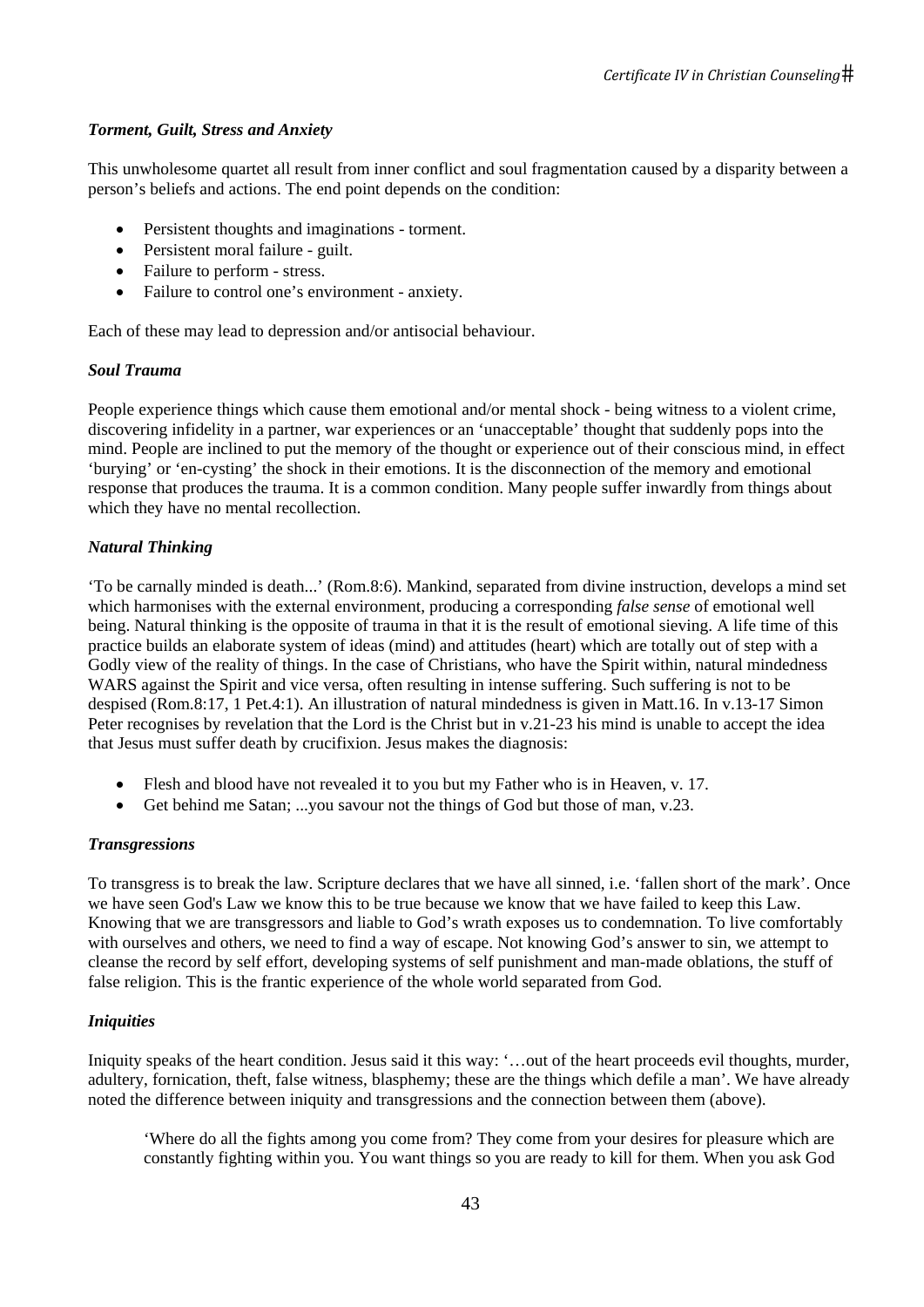for things you do not receive them because your motives are bad… Unfaithful people! Don't you know that to be the world's friend is to be God's enemy?!' (James 4:1-3).

God declares that He by no means forgives iniquity, rather He visits 'the iniquities of the fathers upon the children unto the third and fourth generation' (Ex.20:5). In the case of illegitimate children, the curse is for ten generations (Deut.23:2). BUT, while the curse of God is for three generations, the mercy of God is unto a thousands. Through the bruising of Jesus, even though we, like David, are 'born in iniquity', we *have* been made whole.

## *The Manic-Depressive*

Manic depression is linked to soul ill-health. 'Manic' derives from 'mania', the elevation of mood accompanied by heightened thoughts and actions; 'depression' refers to the lowering of mood, melancholy and sadness. This condition is linked to a person's *recognition of inner iniquity*. We all experience this to some extent. The experience of 'bad' emotions and thoughts tends to bring on a depressed state. To escape from the 'bad guy' and the depression, we adopt a manic mood by putting on 'good guy' behaviour. Things may go well for a time but eventually 'bad guy' response surfaces, reintroducing the melancholy condition. Under certain conditions, the contrasting moods grow stronger, so much so that the person may be identified as a split personality, or, to use the Bible expression, a double-souled person (James 1:6-8).

Most of us do not develop clinical manic-depression. This requires contributing circumstances, e.g.:

- An ugly child is predisposed to the condition rejecting both their inner behaviour and their physical condition.
- Parental conflict is a major cause. In the case where the father is violent/aggressive and the wife passive/submissive, the child is frequently exposed to hurtful scenes of conflict, the father may be cast by the child as a BAD GUY and the mother as a GOOD GUY. However, if the child has inherited the father's iniquity, he/she will be distressed to find 'bad guy' tendencies within him/her self. Rejecting these tendencies, they may, out of sympathy for the mother, deliberately adopt a submissive personality.
- A moralistic, religious environment will contribute to the problem. Many manic-depressives exhibit strong religious behaviour in the manic state.

The condition is regarded as hard to cure. A main reason for this is that traditional cures exacerbate the problem; medicos use drugs and Christian counsellors enjoin the patient to 'rejoice in the Lord', play Christian tapes, rebuke the devil, etc. All of this simply exalts the manic personality and does nothing to heal the heart condition.

# *Schizophrenia*

This condition [literally a 'split mind', i.e. a two minded person] is similar to manic-depression in that it is brought about by a deliberate choice to escape from unacceptable situations. In this case, however, the choice is not to adopt a new personality but to *escape into a world of mental fantasy*. This produces the classical symptom of *a disconnection* between thoughts, feelings and actions.

The situations that will 'kick start this condition' are numerous. In the case of parental conflict described above, let's assume that the child was naturally more like the mother and that she/he suffered under the father's violence as much as the mother. In this case the mother might be viewed as the 'bad guy' and hated by the child *because she does not offer the child protection*. Having no way of escape, from a father who beats them and a mother who does not protect them, the child moves into a world of fantasy. The wrong emotional response (hatred of the mother) opens the mind to demons and the common schizophrenic experience of 'hearing voices'. In mild cases of schizophrenia the patient will recognise that it is not good to be involved with demons but, the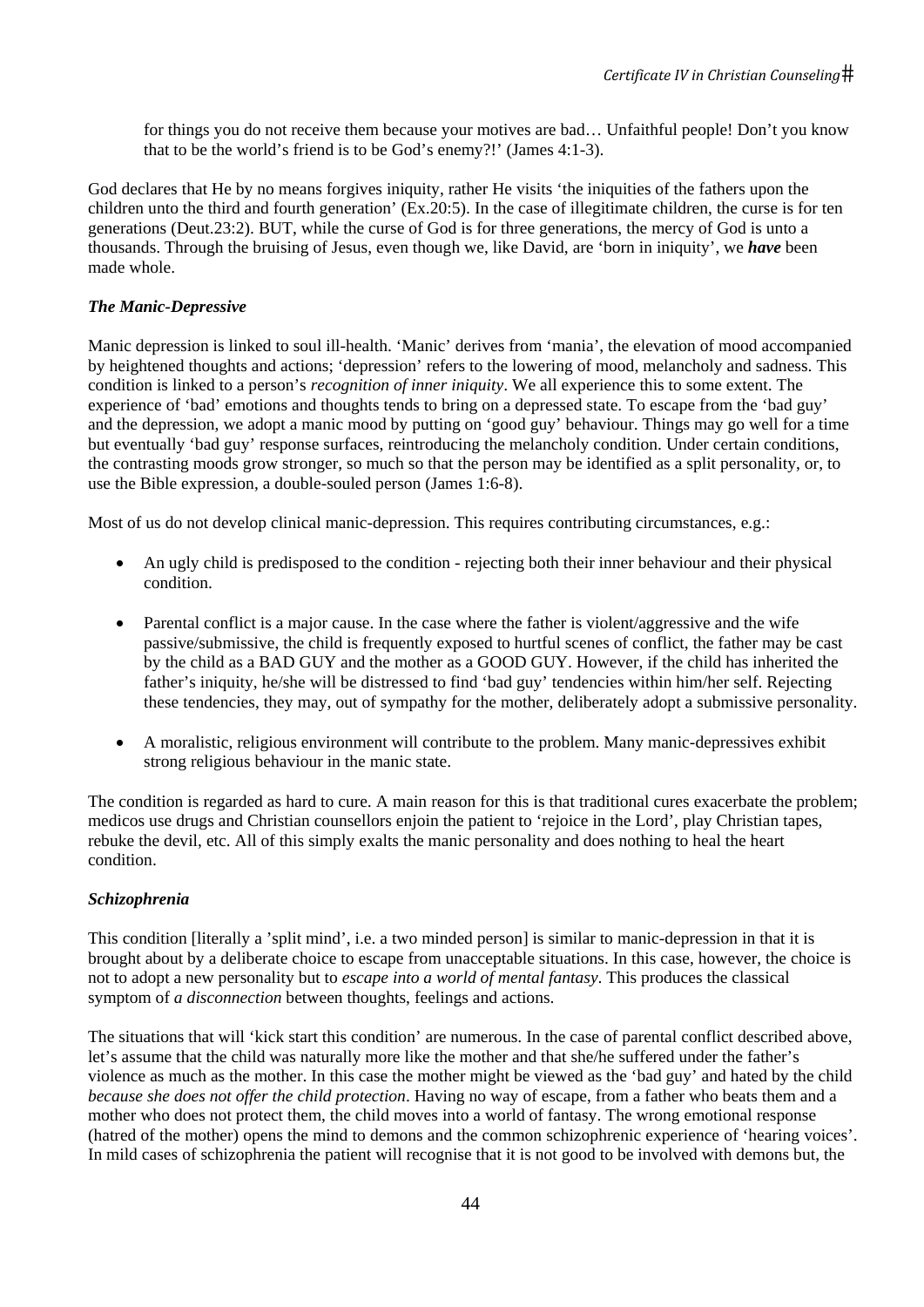alternative of facing the real situation being unacceptable, they will stay locked into their fantasies. In extreme cases, patients enjoy their conversations with demons and resist being separated from them altogether.

Treatment of schizophrenics is difficult because it depends on finding and correcting the heart attitude that opens the person to demon activity. Once the heart problem is dealt with the person will no longer need to live in their imagination.

A contributing problem in the cure of schizophrenics is that most of them, almost without exception, prove to have a will of steel. Supported by demons, they are adept at playing games with counselors. It is difficult at times to know who is the real person and who is not, what is real or unreal. Unless the Holy Spirit is present to 'cut through the garbage', dealing with schizophrenic hard cases is generally a waste of time. Such people tend to wander from counselor to counselor. But with little success, because their mental resolve to be healed is divided.

# **The Contribution of Demonic Influences**

That there are demon forces, depraved spirits in the air, contributing to man's condition is beyond dispute. That some people are possessed by demon forces and their soul activity, both emotions and mind, controlled by depraved powers, history plainly demonstrates. However, we should take note that the provision of the 'veil' between man's spirit and his soul makes certain that the devil's invasion falls short of the spirit of man, the spirit (Most Holy Place) of man being the sole prerogative of the invasion of the Holy Spirit. Many people testify to the value of 'deliverance ministry' but we should note that:

- Demon control only occurs when there are soul woundings, i.e. *gates* through which demons gain entry. Deliverance ministry will not be long lasting unless the gate is shut. In fact, in many cases it will be disadvantageous (Matt. 12:43-45).
- The emphasis in ministry should be on helping the patient learn the art of gate-keeping and fanning up the Holy Spirit into the soul area on a daily basis, otherwise they become *dependent* on the ministry.

#### *Demons and Soul Wounding*

Rejection, fear and discouragement are all associated with demon forces. Even people who do not agree that there are demons speak of a spirit of rejection, a spirit of fear and a spirit of discouragement. But rejection by itself simply opens a wound, as does fear and 'hope deferred'; it is the oppression that is the power in the situation.

Secondary conditions also have their demons. We may speak of a spirit of self pity, a spirit of anger, and spirits of frustration all with power to persuade a wounded individual into deep depression or overt anti-social behaviour. In the case of vexation, we may say that some places are habitations of demons and to be avoided. Otherwise our resistance to evil is worn down and willful depraved behaviour results, as we have seen in the case of Lot in Sodom.

#### *Transgressions*

The devil's major game plan is to persuade a person to deliberately transgress the Law, as in the beginning (Gen.3:1-7). When this is done in direct opposition to the known will of God, the devil assumes the posture of the accuser, proclaiming guilt and condemnation of the action, hence his name *diabolos* = the accuser of the brethren. Only the blood of Jesus can deliver us, for we are without excuse. For Christians who have appropriated the blood of Jesus and walk every day in the spirit of the Lord, God has proclaimed no condemnation (Rom. 8:1). However, the enemy is good at robbing us of our joy. Learning to keep our guard up is important; we can easily let it down and let in a spirit of condemnation.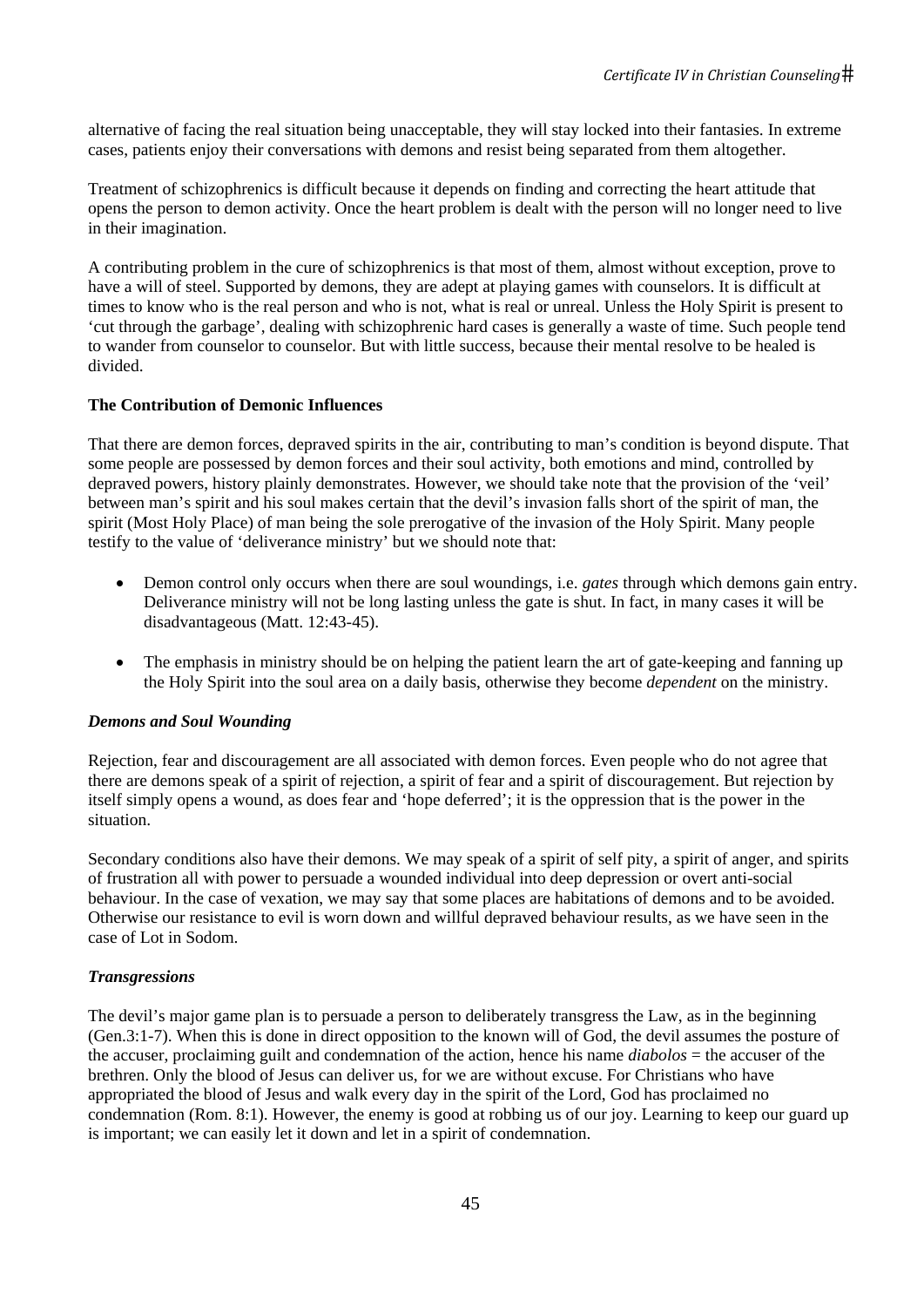# *Iniquities*

The devil is the originator of rebellion which is the seat of all that is iniquitous. However, it is the human's willful actions that open the door. As we have mentioned, iniquities can pass from one generation to another. This seems to be associated with familial demons which transfer from one person on their death to another. The process of iniquity transference continues until someone finds grace to recognise and deal with the problem in the power of the Holy Ghost.

It is clear that though God 'visits the iniquities of the fathers on to the children', under the new covenant this process can be broken at any stage, see Ezekiel 18.

# *Manic-Depression*

The adoption of a passive personality can be dangerous. This opens one to the 'Jezebel' spirit, producing:

- A lack of power to confront issues.
- A sense of failure, discouragement and abandonment, i.e. giving up, e.g. Elijah in 1 Kings 19.

## *Schizophrenia*

The involvement of demons in schizophrenia is self-evident. Common spirits operating are religious spirits, sexual spirits, lying spirits, spirits of murder and suicide, etc.

## **The Importance of the Holy Spirit in Deliverance from Demon Influence**

Redeemed man, the recipient of the Holy Spirit, has the necessary power within to deal with demon oppression. But sustained deliverance is only possible when a person learns to stand in the power of the Spirit. Unless we do this we will always be troubled and dependent on the ministry.

Fear is a subtle emotion. On one hand, the fear of God is the beginning of wisdom, but fear is also one of the enemy's main weapons to deflect the saints from Godly purposes. But Paul assures us that God has not given us a spirit of fear but a 'spirit of power, love and self control' (II Tim. 1:7). Perfect love casts out fear (I John 4:18).

# **Door-keeping**

As long as we are on this side of the redemption of 'the creature' (Rom. 8:18-2 5) we will be subject to attack by demon power. Recognising that the devil can only get in through doorways, the art of *door-keeping* is a must for all believers. In particular we need to learn about our own weaknesses and be careful to live in the power of the Holy Spirit, especially in hazardous situations. Of course, there are times when we will be taken unawares. At such times, we must learn to trust the Spirit to deliver us, rather than entering into vain religious exercises.

Door-keeping is a great art and a full time occupation for all Christians. God has given us weapons for pulling down demon strongholds. These are not camal (fleshly) weapons but Holy Spirit weapons which are effective in casting down imaginations and bringing into captivity every thought to the same obedience demonstrated by Jesus.

# **SELECTED TESTIMONIES**

# **An Emotional Cyst**

One evening, just after I had concluded a talk on healing, a young man came to me and told me that he had felt 'strange' while I was talking. I was talking to some other people at the time and my response was to commit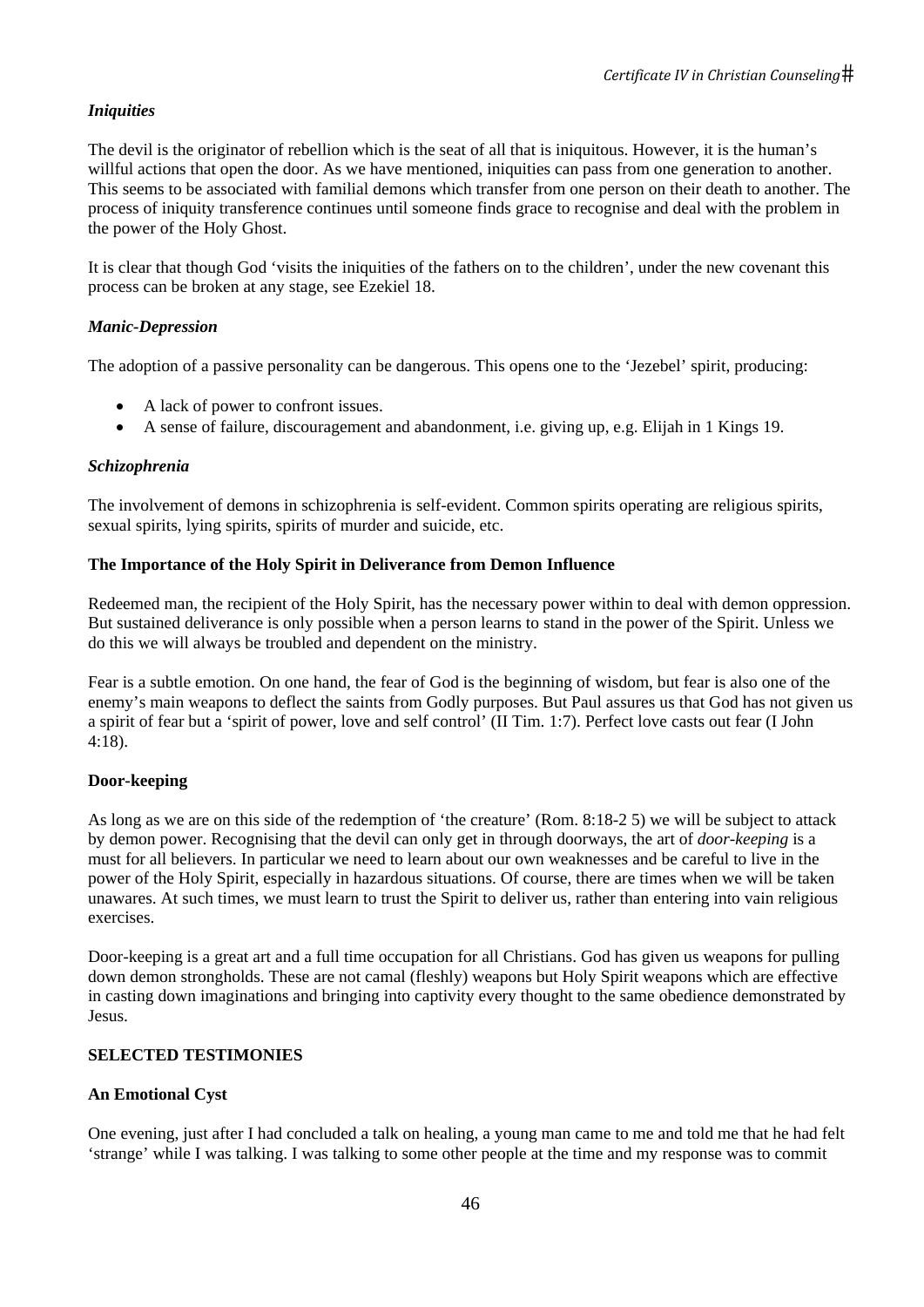him to the Lord with a brief word of prayer. As I touched his shoulder, he fell to the ground hissing and writhing like a snake. This brought his situation to the attention of the whole group. One brother rushed across the room and starting rebuking the devil, others just stared. I was mostly impressed with a brother who announced that the Lord had given him the scripture speaking of divorce (Matt. 19:3-9) although I did not know what this could mean at the time. After a while the suffering brother had quieted enough to be carried to another room. There he lay on a bed for nearly two hours, totally exhausted. At the end of that time he shared with us that sometime previously he had come under a great fear that his father, who had been divorced twice, could not be saved. The thought was so horrendous to him that he had somehow buried it in his emotions, refusing to look at or consider the matter further. It was clear that the Lord had been unhappy to have this 'cyst' in one of his choice vessels and had decided to cut it away at that precise time. The scripture given to another brother was important in confirming to the 'patient' that his convictions about his experience were sound. It was also a useful experience in helping the 'ministers' to behave more rationally and to see the matter as a sovereign intervention of the Lord rather than something attributable to demons. All in all, it was a wonderful confirmation of the teaching that had occurred during the meeting.

## **Pseudo Spirituality**

A lady joined our community who had a wonderful testimony of the Lord's grace. She had had a long history of anti-social behaviour, having been a bikies' moll and a commercial prostitute. When the Lord intervened in her life in her flat one evening, she was not only washed with His forgiveness but instantly delivered from alcoholic poisoning. When I first met her she was living a radical Christian life style and had attracted to herself a number of 'disciples'. But there was an air of pseudo-spirituality about her and the Spirit witnessed that everything was not in order. About a year later this same lady came for prayer. In the course of praying it was evident that she was experiencing an emotional blockage. The Spirit revealed that this related to her mother who had died when she was eight years old. After her mother's funeral someone had told the girl that it was her wayward behaviour that had caused the mother's death. This frightful thought wounded her and filled her with a sense of condemnation. She was able to push the idea out of her mind but not out of her emotions, where it lay festering, a ground for radical, pseudo-spiritual Christian behaviour. The Spirit indicated that she should tell her mother (though dead) that she was sorry. This proved exceedingly difficult for her to do but she finally blurted it out and was immediately set free from within by a mighty washing of the Spirit.

#### **Double Rejection**

In this testimony I am thinking of one girl, but many girls have the same testimony. When A was eleven years of age, her father left home and her parents subsequently divorced. Rather than blame her father and mother for the situation she reasoned that 'if my father can leave me so easily I must not be lovable'. This compounding of rejection (from her father and herself) led to considerable soul wounding and strong feelings of lack of self worth. The healing of such wounds usually takes time. Added into a caring community, where she was encouraged and built up on a daily basis, A was brought over time into a position of radiant health and active ministry. Eventually she married, proving to be an excellent wife and mother. Her new foundations are sure real love from the Father and her brethren allowing the Spirit to push out the garbage of her own unfounded conclusions from her mind and emotions. Many girls are not as fortunate as A. Not finding love at home or in a caring community they seek it in the market place. They become the prey of people ruled by demonic forces. God help the church to better care for the spiritual orphans.

#### **Schizophrenia**

One morning in our assembly, while we were breaking bread, a visiting lady started speaking loudly. She used several expletives and was obviously being deliberately disruptive. A few days later her fiance brought her to our house for prayer and it was revealed that she was hearing 'voices'. The Spirit led us to bind these voices and lay our hands on her head. The lady was surprised to find that she was now unable to communicate with the voices, a fact that she was not actually happy about! As the Spirit gave no further leading we reluctantly released her. We kept in touch by phone and her testimony for several months afterwards was that she was still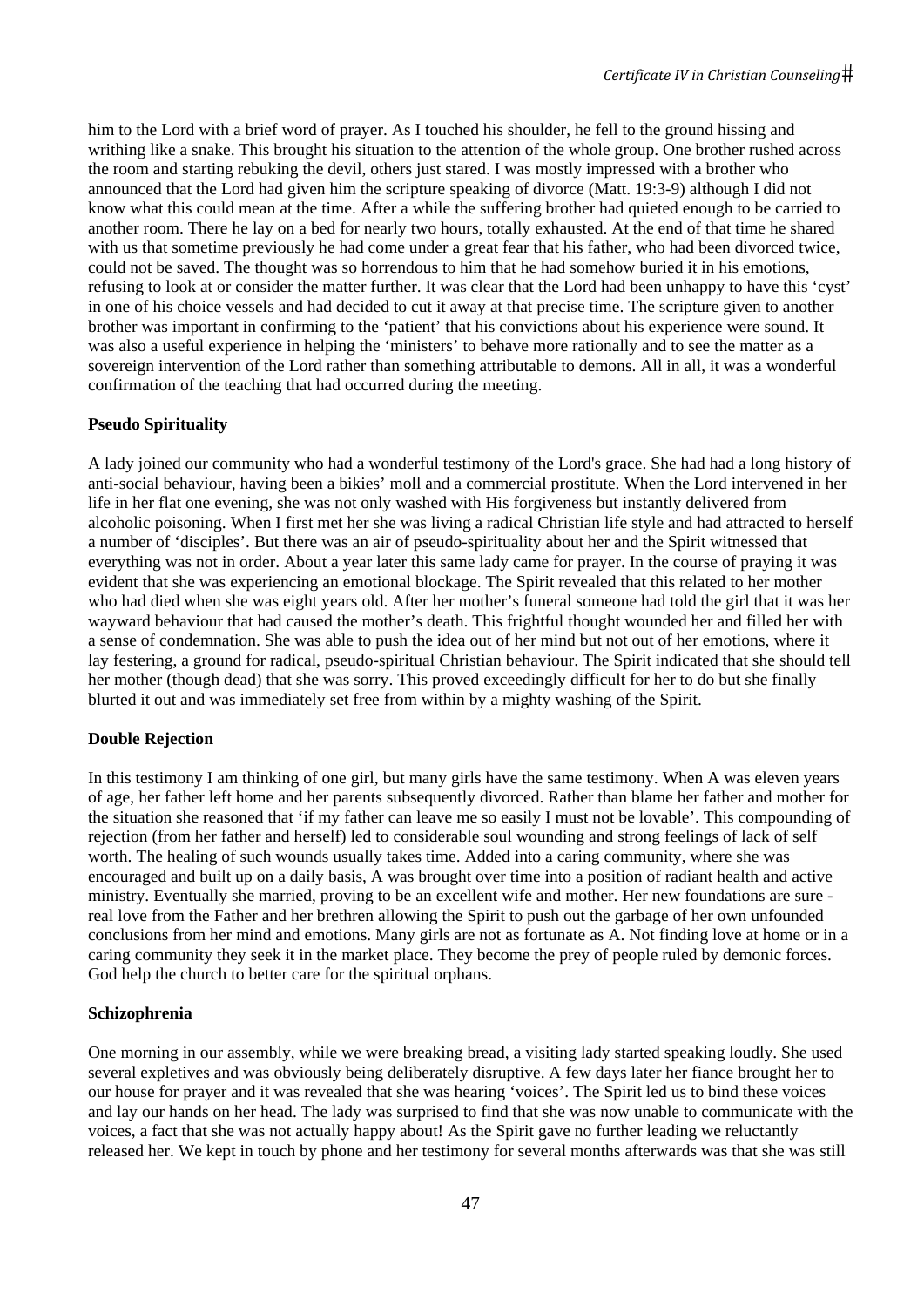free of the voices. The couple subsequently married and at that stage we lost contact with them. We often wonder what happened to her because it was apparent that the healing was not complete.

Another lady we knew was a semi-invalid; she had a disorder in which the vital organs slowly degenerate. She also walked with a frame. We were called by her flat mate after someone had prayed for her healing because following the prayer she had changed from her consistent mild temper to raging aggression. With her agreement, three ladies from our group spent eleven days ministering to her. During that time the Lord showed them that her condition was one of demon possession. Through regular prayer, the deliverance that occurred was sovereign and majestic. We were all encouraged to see that, as things progressed, the symptoms of her sickness were fading and she was walking freely. But over the last two days she suddenly began wandering around the house crying 'I am all alone'. For a start we thought this must be a last demon but it proved to be the lady herself bemoaning her lack of contact with the voices that had accompanied her for so many years. After much exhortation and prayer, the Holy Spirit encouraged us to release her to Him. The lady packed her things and was picked up by her sister the next day. In her sister's home the symptoms rapidly reappeared and she was hospitalised. Some of us visited her in hospital and found her sitting up in bed, her old placid smiling self. Within six months she was dead.

Another woman with schizophrenic tendencies who attached herself to us was desperate to be free. She had sought help from many different ministries across the country. The Lord showed us a picture of a little girl of about three, happy and smiling in a pretty dress. However, despite earnest prayer and questions, we could not discover what happened to her at that time in her life. She left us after a time but would occasionally ring in to tell us what she was doing. One day she rang to say: 'I am free at last'. Praise God!

# **Burying the Bag**

A couple joined our community who had been successful in business. One day we were called to the lady's bedside where we found her stricken with fever. As we began to pray, the Lord said: 'this is not physical' and my wife reported that she was seeing a picture in her mind of the lady with a satchel handcuffed to her wrist. As we waited on the Lord, my wife further saw, in her mind, the lady take a spade, undo the hand cuffs and bury the satchel in the ground. Soon after this the sick lady arose from her bed without a word and started cooking a meal. We were glad to see her well but nonplussed. At a later time, when our community was seeking to build a training centre, this couple offered to put in a considerable sum of money. But the wife became troubled about the investment. She tried to be free about it but could not find a release. Eventually it became necessary to release them from their offer and they left the community. It was only after this event that we saw the significance of the vision of the satchel; obviously, the lady had seen that her husband was open to giving their money away and some insecurity within her had reacted and produced the fever. Once the money was safely buried, the psychosomatic symptoms disappeared.

#### **Dealing with Depression**

A woman joined us who had come out of deep depression associated with her nursing occupation. The depression had been so strong that she had been unable to communicate except through writing notes. Through the Lord's intervention and the care of loving brethren she had made a considerable recovery by the time we met her. But she was still not free to return to nursing and the Lord indicated that we should stand with her until she was able to do so. At first she was not open to the idea but agreed to try it when we invited her to live in our own home. We would always know when she was 'battling a bit' because loud Christian music and speaking in tongues would be heard coming from her bedroom! Faced with pressure her idea was to exalt the Spirit within her and overcome the enemy without. Interestingly, this never seemed to work, indicating that the Spirit was not prepared to cooperate in this type of behaviour. In the end, it was in the depths of 'affliction, mourning and heaviness' that she found her peace. After this the Lord revealed the operation of a 'Jezebel' spirit and within two days she was completely free.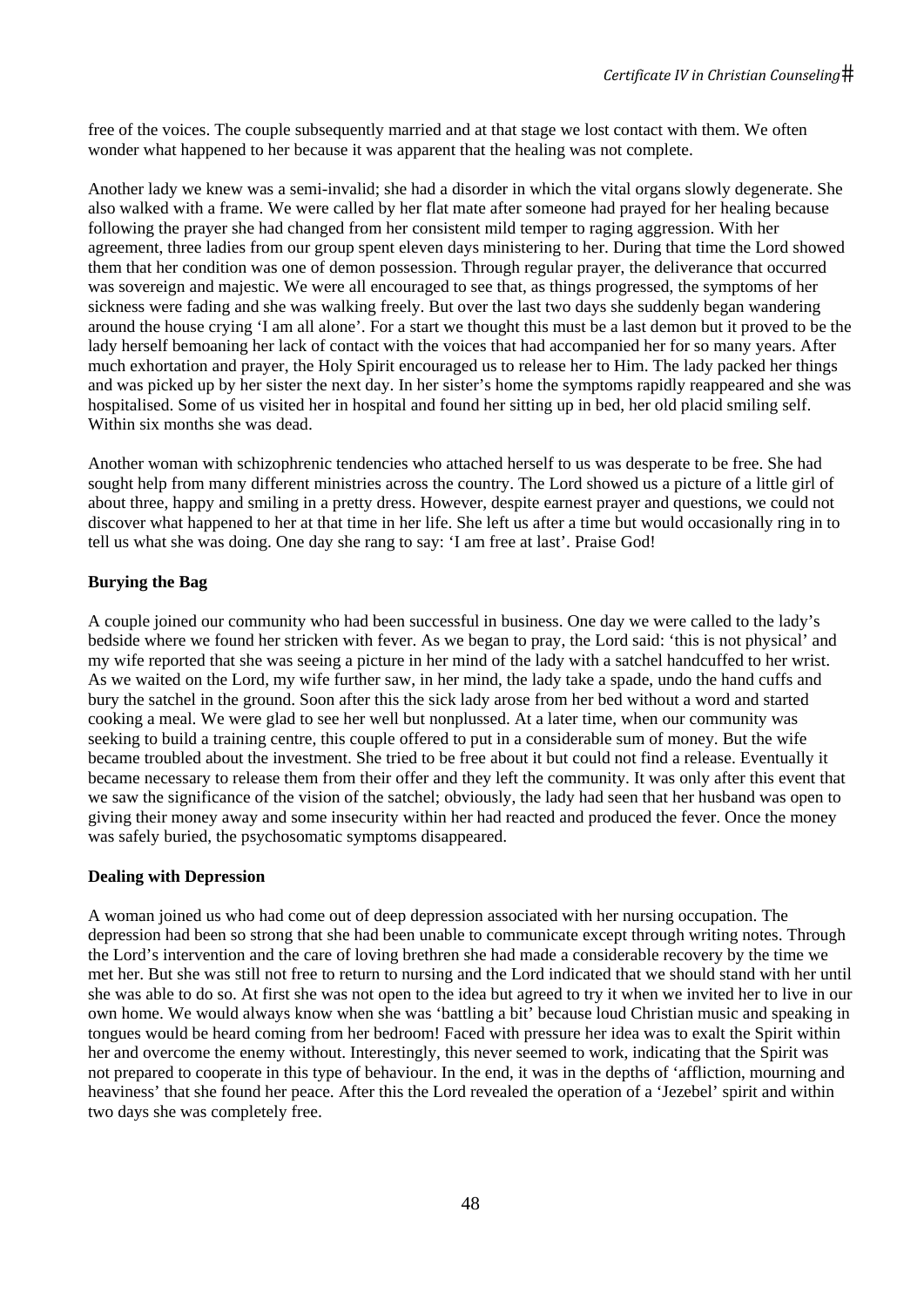My own testimony is similar. At one time I found myself coming under great spiritual heaviness, so heavy that if the Lord had not shown me that He was involved in it, I would have been quite devastated. The 'heaviness' was initially associated in my mind with my having missed God's will for my life in some way or other. When the depression came upon me the first thing I did was try to find out how I might adjust my behaviour and by that means 'escape the wrath of God'. After a long time I found that the quickest way through was not to fight but submit to the heaviness as quickly as possible. It was in the depths that I found release from self effort and real faith in God. Once when I fought it, the depression lasted five weeks; after I had found the way through, two to three days was sufficient for God to do His work within and through me.

#### **Condemnation in Surprising Places**

One day I was visiting another healing ministry. A lady pastor and I were asked to go into a room and pray while the ministry was taking place. As we came to prayer it was apparent that the Spirit was brooding over us. Having no insight in the matter I opened my eyes to see what was happening with the lady pastor. I could immediately see that she was struggling. Laying my hand lightly upon her shoulder I began to pray in tongues, at which she immediately broke into unrestrained sobbing. The Spirit ministered to her numerous words of encouragement, acceptance and appreciation from the Father. Eventually she lay in my arms like a little girl with her daddy, sharing her feelings of inadequacy in her ministry. Who prays for the ministers? The Lord knows our need and takes His opportunity.

Another thing happened to me in that church which highlights the importance of confessing our need. I had been invited to speak at a monthly healing ministry and had arrived with no message, despite having sought the Lord for over a week. It had happened previously that the Lord had given me messages at the last moment and on this occasion I was expectant that He would do so even as I stood up to speak. But no message came and I had to announce that I had nothing to share. Immediately, a man in the audience cried out wanting to know if it were possible to have assurance of salvation. I started to say something but he, like Bartimaeus (Mark 10:48), cried out the more until I was forced to stop talking and attend to his need. He did not need an explanation, he needed a touch from the Lord. This opened a 'well of salvation'. The next two hours were filled with a number of us praying in teams for numerous people and wonderful healings resulted.

#### **Ducking the Issue**

Most people would not list tiredness as sickness but chronic tiredness is difficult to deal with. It is often due to emotional blockages and often found in women who have moved out of the covering of their husbands because in their view their husbands did not measure up to their idea of what a Christian ought to be! One dear lady who had a powerful healing and miracle ministry came to me for prayer for tiredness. The Spirit said simply, 'Her husband is the answer'. She seemed not to receive it well and I did not see her much again, but I did rejoice to hear later that she and her husband were flowing together in a better way and that her ministry had moved on from strength to strength.

On another occasion, as I laid my hand on the forehead of a lady with chronic tiredness, the Spirit said, 'Ask her if she is willing to submit to her husband'. I did so and was interested to watch her face as she considered

the question. Her eyes remained closed but her face went red. Then she became agitated until some light seemed to dawn in her mind and she quietly fell to the floor. Faced with the 'impossible choice' she had decided that falling down would be a good and 'spiritual' way of avoiding the issue! But the Lord would not be fooled by that and He and I persisted until we obtained her reluctant but positive commitment to His suggestion.

#### **FINALLY BRETHREN**

In this section we have talked about a few common types of soul healing. We have deliberately mentioned some cases in which we were 'not successful', despite having done all that we could within the circumstances of the willingness of clients to be healed and the willingness of the Spirit to share His mind with us. We have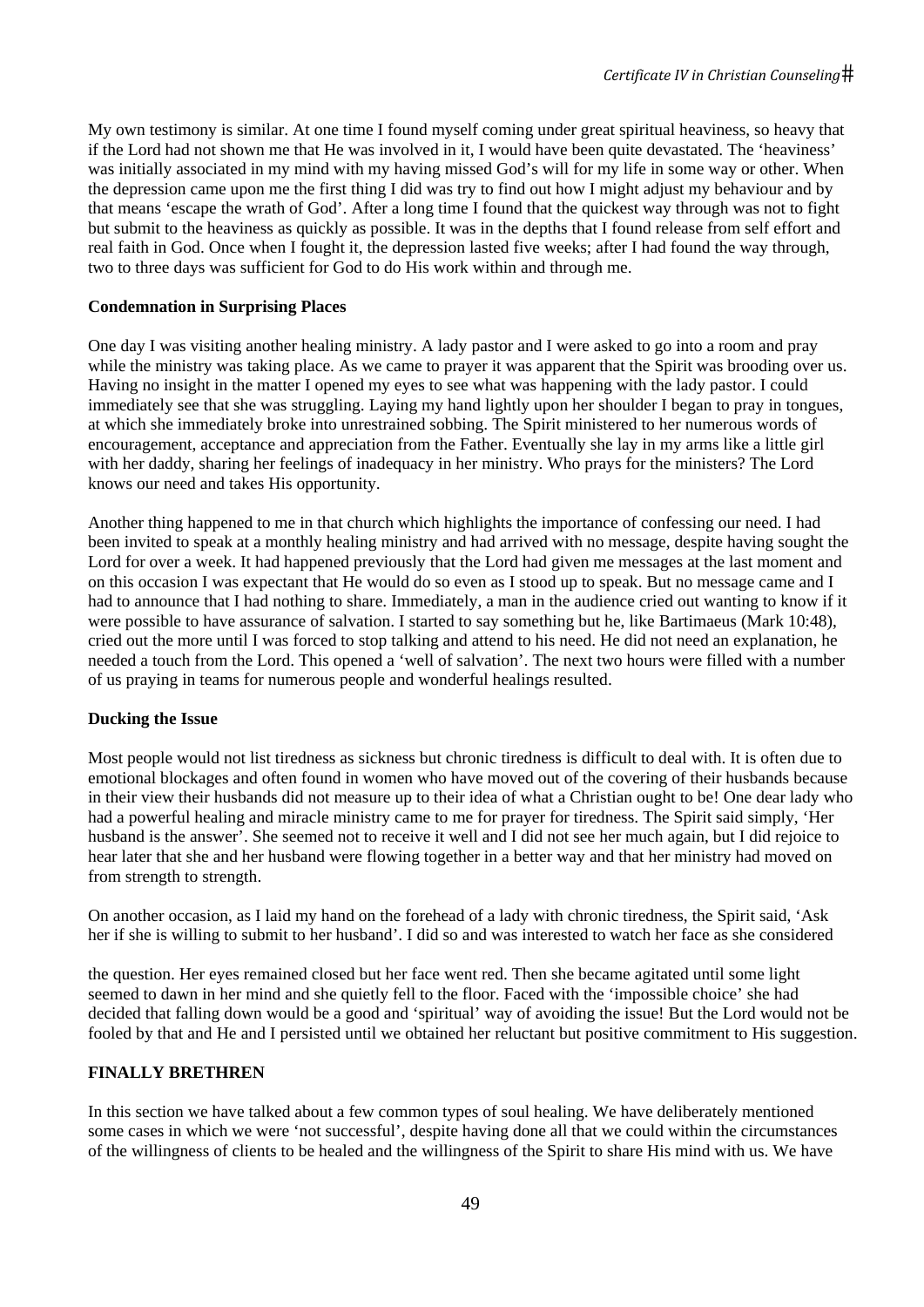included these to encourage readers that they do not have to be brilliant in this ministry, just willing to follow the Lord's leading.

Some people are more experienced in the ministry than others. Young Christians are encouraged to join an experienced and proven team, if that is possible. This is what Paul is aiming at in Ephesians 4 when he talks of mature people bringing other people to maturity, so that they can do the work of the ministry. The whole process is supposed to multiply until the whole world is reconciled to the Father through Jesus.

Other useful ways of learning about this ministry include sitting under visiting ministries and watching video tapes. Our prayer is that the church will see its role in perfecting the saints in a clear way. The world is rather tired of sermonizing. It is looking for action which brings results, and not just technical salvations but healing and restoration into a knowledge of the Father.

Traditional ministry often falls short of this objective. It is easy to 'count hands' at an evangelistic meeting but it costs something to walk with people until they are healed. There are those who will argue against this type of ministry on the grounds that 'soul searching' is unhealthy and dabbling with demons demonstrably unproductive. We agree with their caution but not their conclusion. As with everything else in the church, this ministry must be a Kingdom ministry, covered and led by the Lord, the Head of the Church. In these testimonies, we hope that we have communicated our preference for that method of operation.

The pouring out of God's Spirit on the church in the last two to three decades is ample evidence of God's willingness to see the ministries of Jesus multiplied in our time. If a few will start, in a short time we can expect the whole church to rise up to do greater things, because Jesus is with the Father. It is a calling upon us which we dare not neglect in this late, late hour.

# **ASSIGNMENT 5**

What do you understand to be Christian maturity? How do we mature?

What do you understand to be Christian ministry? Give some examples of times when you have been ministered to. What has been your experience in the work of the ministry?

Can we think of trauma healing as counseling?